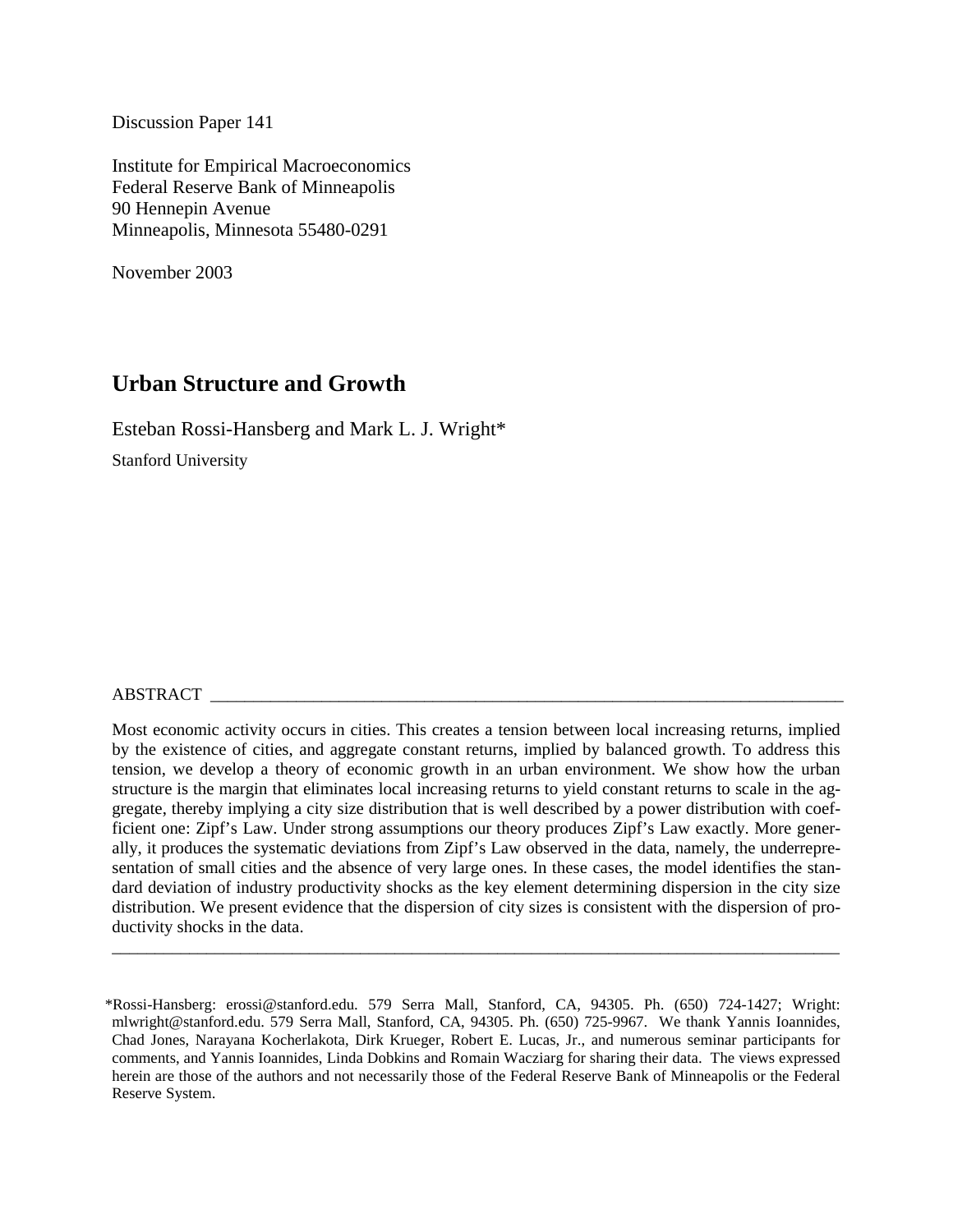#### 1. INTRODUCTION

Most economic activity occurs in cities. In the United States at the turn of the millennium 80% of the population lived in urban agglomerations, and they earned around 85% of income. As a result, understanding aggregate economic activity requires perforce theories of *urban* economic activity. One of the key elements of such a theory is that cities emerge out of the trade-off between agglomeration effects and congestion costs. Agglomeration in cities implies urban scale effects, which create a tension between increasing returns at the city level and constant returns at the aggregate level, which are crucial for balanced growth<sup>1</sup>. In general, models with aggregate scale effects do not exhibit the linearity necessary for balanced growth. In particular, growth theories should explain why permanent growth is possible and why growth rates are stable, bounded and do not depend solely on population growth. In this paper we explain how urban structure eliminates local increasing returns to yield constant returns to scale in the aggregate, which is crucial for balanced growth, and how balanced growth implies a city size distribution that is well described by a power distribution with coefficient one: Zipf's Law.

The essence of our approach is to identify the urban structure as the margin that leads to constant returns to scale in the economy. In equilibrium, city sizes are determined out of the trade-off between the increasing returns implied by agglomeration and the decreasing returns caused by congestion forces. Given factor proportions and productivity levels, each city will then produce at an optimal scale and industries will behave as if using a constant returns to scale technology by varying the number of cities. In this way, introducing urban structure results in linear aggregate production functions in a world with increasing return technologies. This mechanism then has very strong implications for the size distribution of cities once we include factor accumulation and productivity shocks. In particular it delivers the striking regularity

 $1<sup>1</sup>$ By this we are referring to the production set of the aggregate economy. In models such as Lucas [16], increasing returns at the industry level are transformed into constant returns at the aggregate by assuming a linear human capital accumulation technology.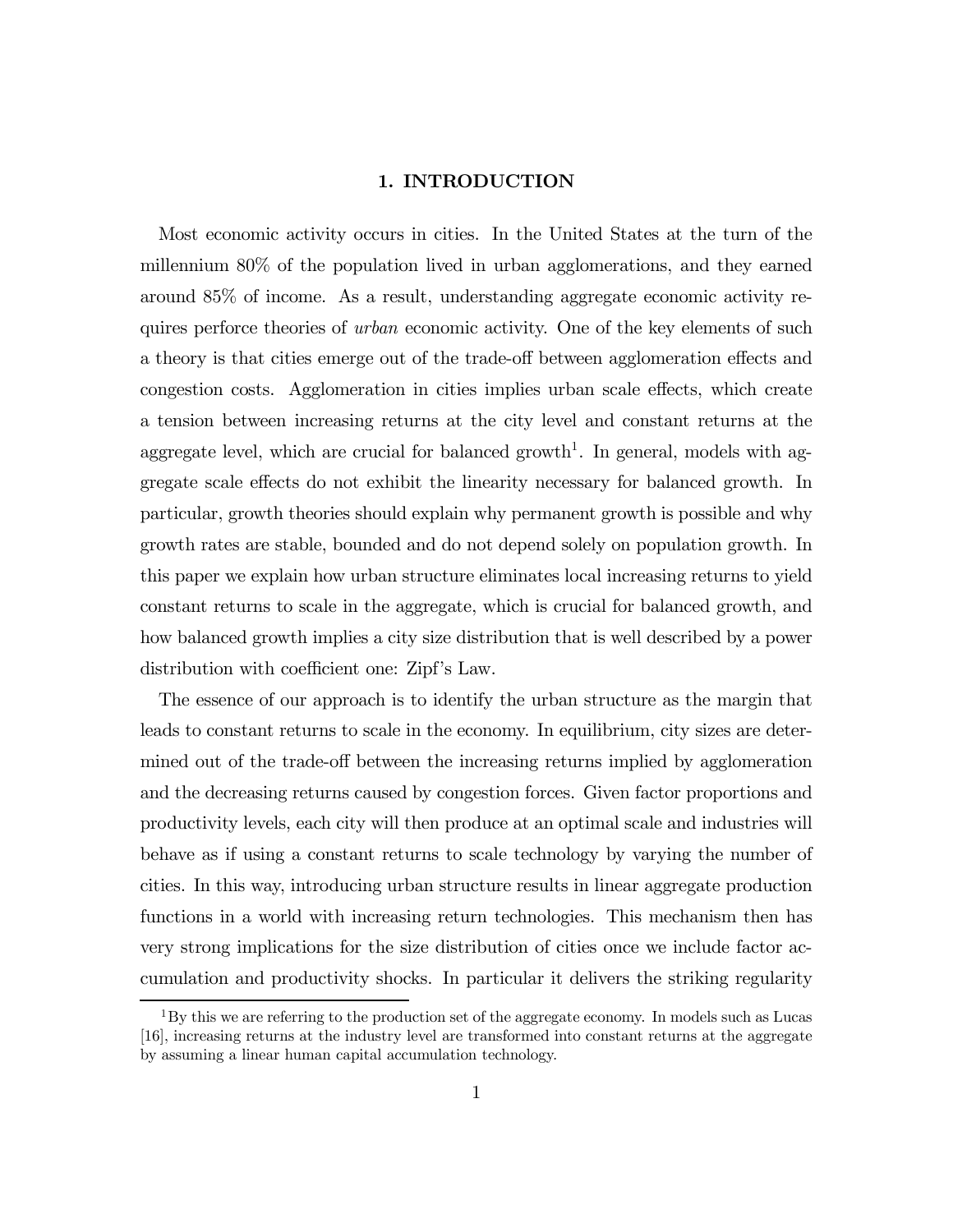known as Zipf's Law of cities: The rank of city sizes is proportional to the inverse of their size.

The ability of this mechanism to replicate the city size distribution depends upon the way we introduce factor accumulation and productivity shocks. In particular, its ability to produce Zipf's Law is derived from its ability to produce Gibrat's Law of cities — the mean and variance of the growth rate of a city are independent of its size — which, as shown by Gabaix [10] and extended by Cordoba [5], is both necessary and sufficient to produce an invariant distribution for city sizes that satisfies Zipf's Law. To fix ideas, consider first a simple economy in which the only factors of production are labor and human capital both growing at constant rates. With constant total factor productivity, city sizes evolve at a constant rate. Mean zero shocks to the level of total factor productivity will not affect mean city growth rates, but will affect the distribution of city sizes directly, which implies that, if shocks are permanent, the growth process of cities is scale independent. More generally, productivity shocks will affect the distribution of city sizes both directly and through their effect on factor accumulation. The bulk of the paper is devoted to a study of the interaction of these effects and their ability to produce or approximate Gibrat's Law.

In addition to establishing the remarkable robustness of Zipf's Law as a description of the size distribution of cities, the empirical literature has also stressed a number of robust deviations. One of the most notable is that, relative to Zipf's Law, small cities are underrepresented and the largest cities are not 'large enough.' A second is that there is some systematic variation in the dispersion of city sizes across countries. We show that our theory, in the cases where the direct effect of shocks does not exactly balance the indirect effect of shocks through factor accumulation, is able to produce these systematic deviations from Zipf's Law. In particular, the model identifies the standard deviation of industry productivity shocks as the key element determining dispersion in the size distribution of cities.

There are potentially many ways of introducing agglomeration forces and factor accumulation into an urban growth model. This paper illustrates these interactions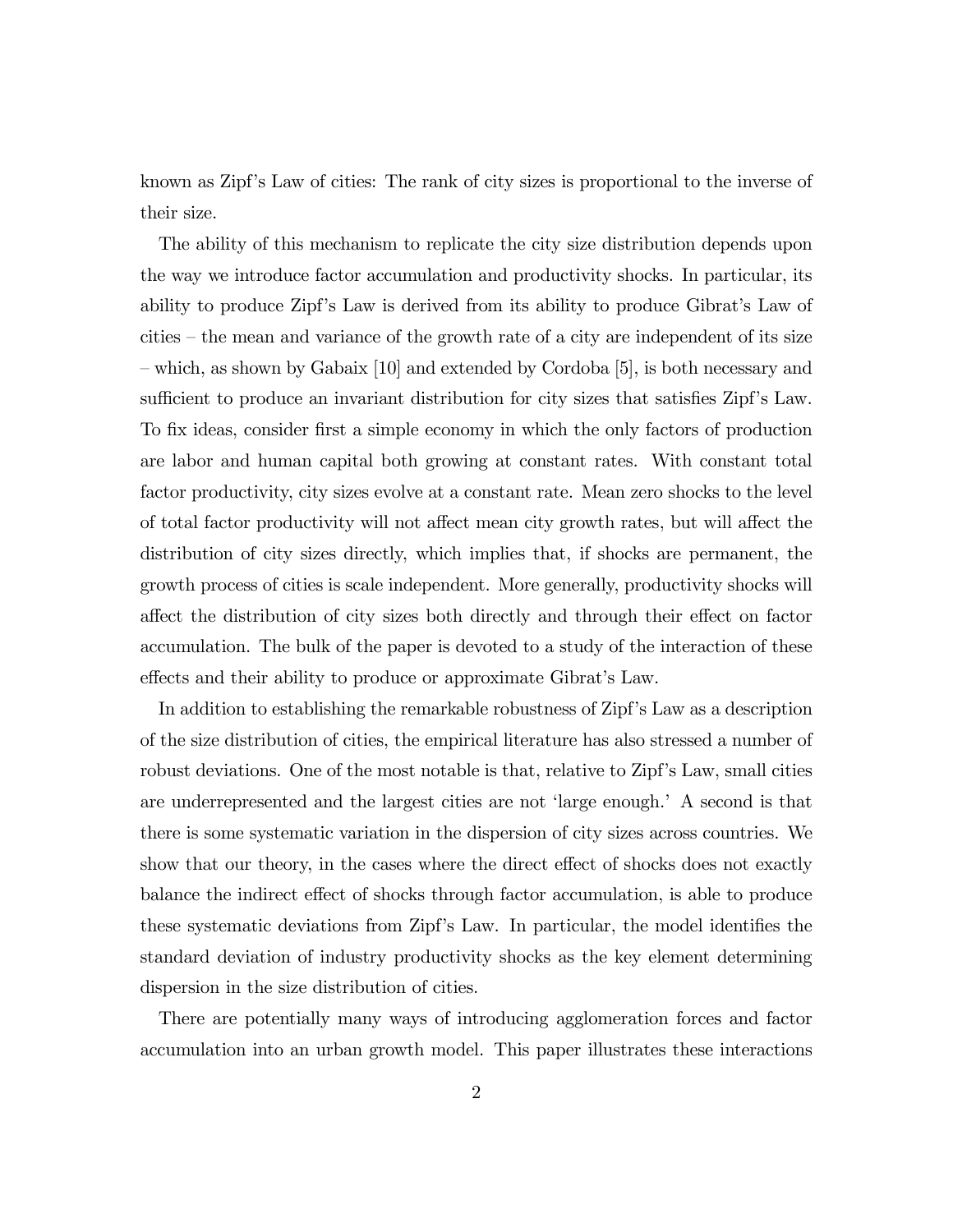using a very particular specification for these forces, but we argue that the insights are much more general. In our formulation, cities are the result of the trade-off between production externalities and commuting costs, while growth can be either endogenous as a result of linear human capital accumulation or the exogenous result of technological change. Adding industry productivity shocks to this specification will then result in a distribution of city sizes where all cities in one industry will have the same size.

This paper draws from four related literatures. The first is the extensive literature on growth and, in particular, the large number of papers on endogenous growth that were spawned by the contributions of Lucas [16] and Romer [17]. In this literature, as emphasized by Jones [15], the treatment of scale effects is crucial, as it is the imposition of linearity in the aggregate production technology that is necessary for the existence of balanced growth. Where our paper differs is in its utilization of the urban structure as the vehicle for obtaining this linearity.

A second related literature is the small number of papers on urban growth. The two main papers in this group are Black and Henderson [4] and Eaton and Eckstein [8], which both present deterministic urban growth models with two types of cities in which, along the balanced growth path, both cities grow at the same rate. Our paper is most closely related to the contribution of Black and Henderson [4], whom we follow in using the formulation of Henderson [12] as a vehicle for introducing cities. Unlike both of these papers, ours focuses on a stochastic environment and introduces a rich industrial structure which allows us to characterize the evolution of the entire size distribution of cities over time. In addition, both of these papers obtain the linearity of the aggregate production process by assuming knife-edge conditions on production parameters.

Following the original paper of Auerbach [3], a substantial literature has arisen that investigates the empirical foundations of Zipf's Law. Rosen and Resnick [18] documented this regularity in the 1980s for a wide range of countries, while Soo [19] has updated this study using modern data and more sophisticated econometric techniques. One of the key findings of this literature is the robustness of this phenom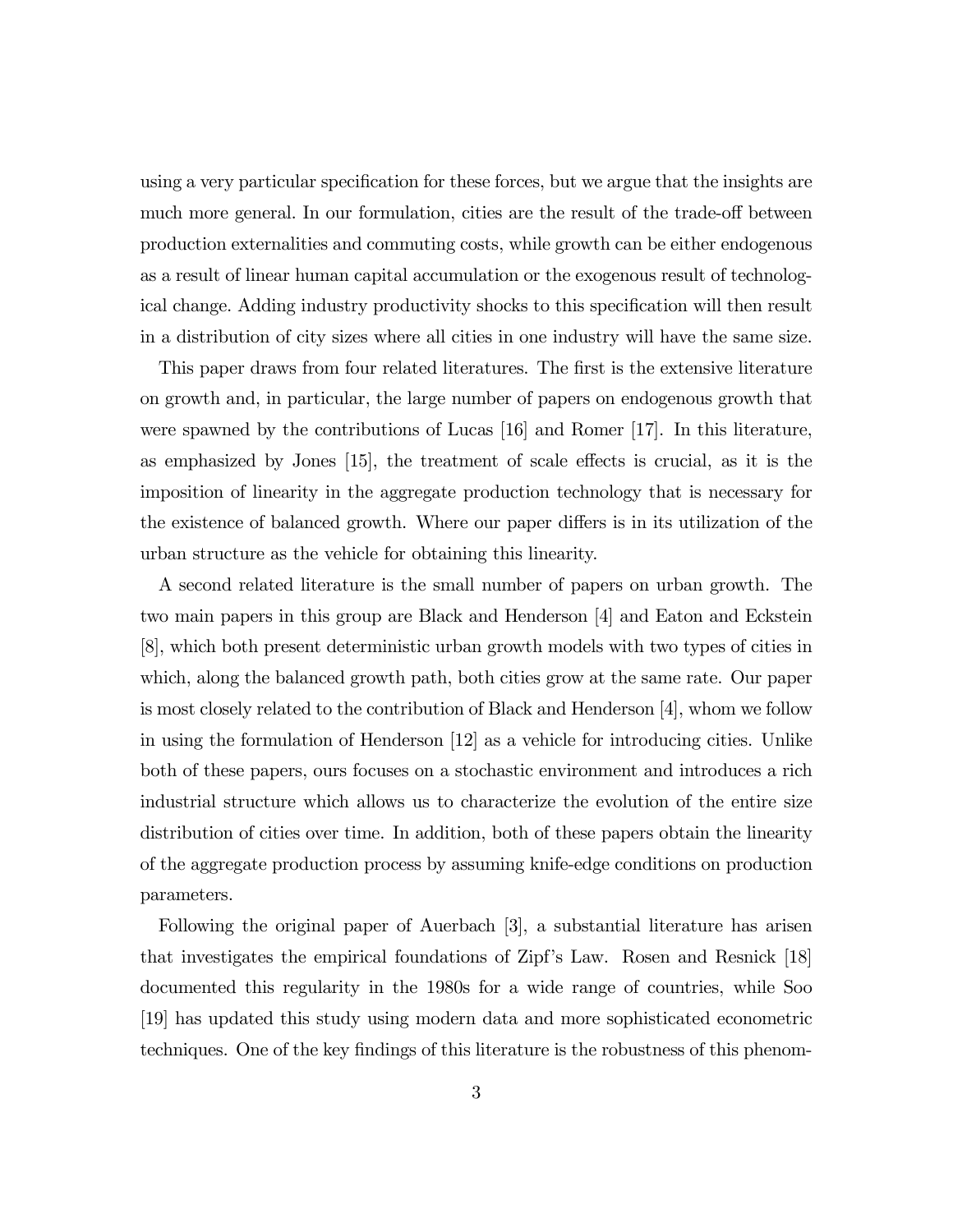enon both over time and across countries. As illustrated in Figure One for the United States, Zipf's Law appears to be as good a description of the size distribution of cities at the turn of the Twenty-First century as it was at the turn of the Twentieth.



Figure One

This visual impression for U.S. data has been verified in the careful statistical work of Dobkins and Ioannides [6] and Ioannides and Overman [14]. As illustrated in Figures Two A and B, Zipf's Law also appears to be a good description of the size distribution of cities across a broad range of countries today. The description is not perfect. Some countries have a size distribution that is more or less even than that predicted by Zipf's Law, which is reflected in flatter or steeper plots of log-rank against log-size. There is also a broad tendency for the relationship to be slightly concave, at least once one controls for a country's capital city. These deviations from Zipf's Law are precisely the ones emphasized in the discussion above.

Finally, this paper is related to a number of proposed explanations of Zipf's Law. These papers can be distinguished by the emphasis given to the process leading to the formation of cities as opposed to the process determining the growth of cities. Gabaix [10] provided a proof that Gibrat's Law is sufficient to generate an invariant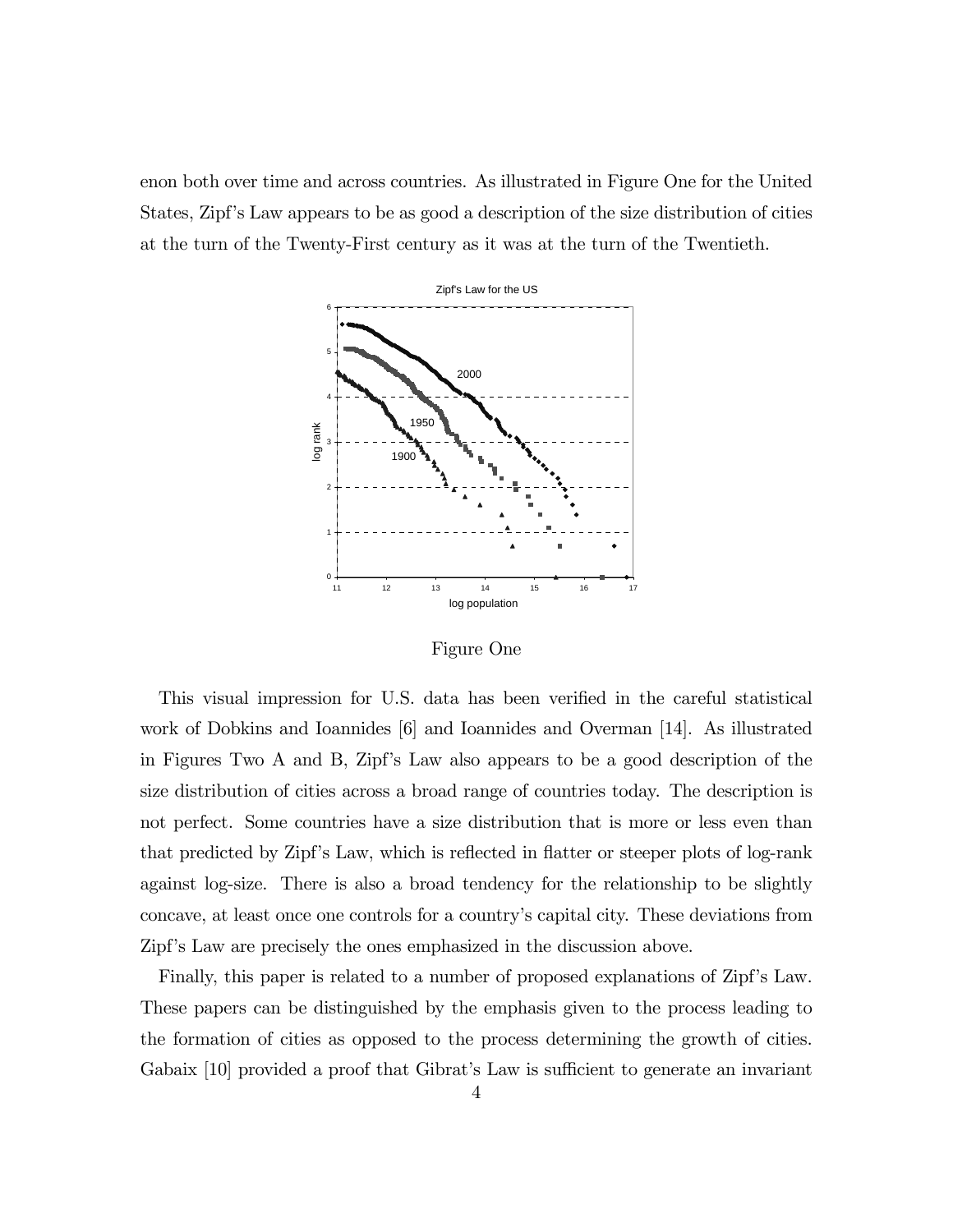distribution for city sizes that satisfies Zipf's Law. This result was later extended by Cordoba [5], who proved that Gibrat's Law is both necessary and sufficient. Both papers provide economic models that generate city growth that satisfies Gibrat's Law: in Gabaix [10] and [11], cities grow as labor migrates in response to city amenity shocks, while in Cordoba [5] labor is allocated across cities in response to a power distribution of taste shocks. Neither paper generates the existence of cities endogenously. In a recent study, Duranton [7] presents a quality ladder model of growth which, under very particular assumptions on the location and mobility of new firms, is capable of producing a size distribution of cities that is close to a power distribution. By contrast, in our paper, the city size distribution arises endogenously out of the growth process in a way that both eliminates scale effects in growth and approximates Gibrat's Law of city growth.



Figure Two A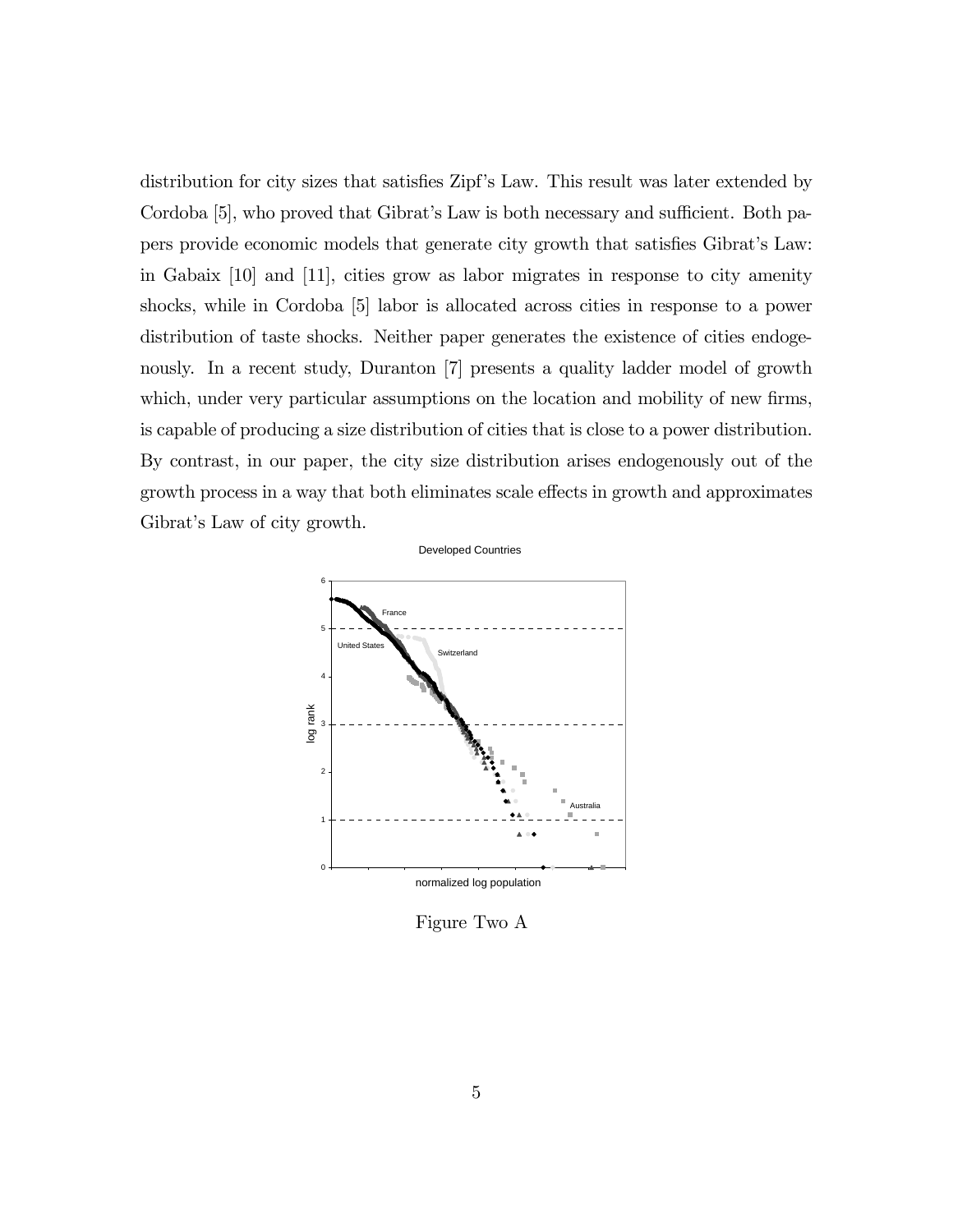

Figure Two B

The rest of the paper is organized as follows. The next section presents the model. Section 3 derives the main results of the paper, namely, the results on growth, Zipf's Law and deviations from Zipf's Law. Section 4 illustrates the results of the model numerically and compares them to data on several countries. Section 5 concludes. An appendix contains the decentralization of the allocation presented in the text, as well as proofs of all propositions in the paper.

## 2. AN URBAN GROWTH MODEL

Consider an economy in which production occurs at specific locations that we call cities. Firms set up in a city, hiring capital and employing workers. Agglomeration results from a positive production externality on labor and human capital. Agents reside in cities and commute to work. Households are made up of workers who consume, accumulate physical capital to be used in each industry, and devote their time to working and learning so as to accumulate industry specific human capital. We assume log-linear preferences and Cobb-Douglas production functions so that both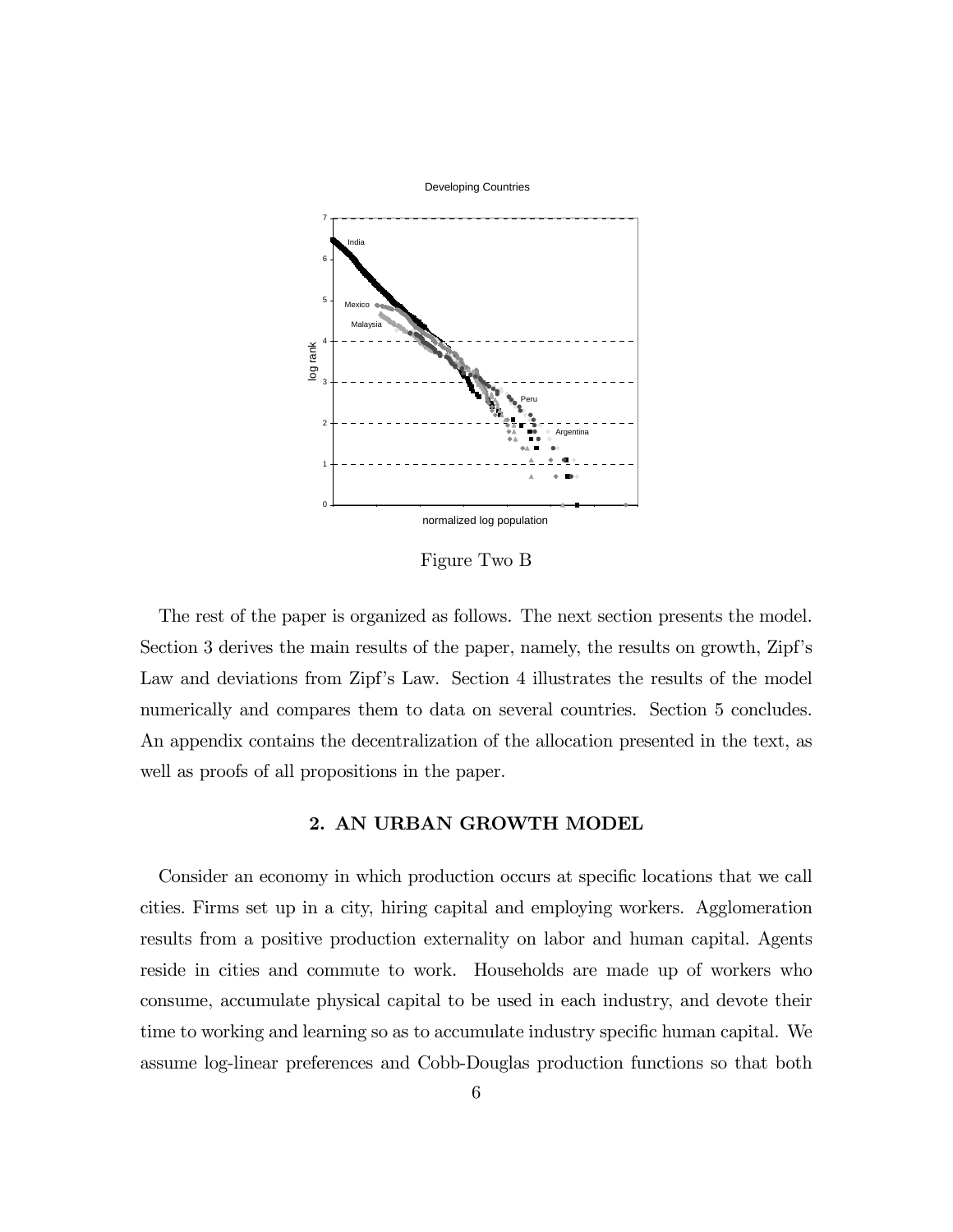the growth path and the city size distribution can be solved in closed form.

#### Cities

Our approach to modeling cities follows the classic paper of Henderson [12] and has been used in the urban growth model of Black and Henderson [4]. We consider a world in which there are a large number of potential city sites. Cities are monocentric, with all production occurring at the single exogenously given central business district (CBD). It is assumed that every agent that works at the CBD must reside in the area surrounding the city. Locations closer to the CBD are more desirable because they involve a shorter commute to work. Specifically, we assume that the cost of commuting is linear in the distance travelled, and we let  $\tau$  be the cost per mile of commuting in terms of the output of the city, which is the numeraire commodity.

All agents consume the services of one unit of land per period. In order for agents to be indifferent about where to live in the city, rents differ by the amount of the commuting cost, with rents on the city edge equal to zero. Therefore, in a city of radius  $\bar{z}$ , rents at a distance z from the center must be given by

$$
R(z)=\tau\left(\bar{z}-z\right).
$$

Hence, total rents in a city of radius  $\bar{z}$  are given by

$$
TR = \int_0^{\bar{z}} 2\pi z R(z) dz = \frac{\pi \tau}{3} \bar{z}^3.
$$

Since everyone in the city lives in one unit of land, a city of population  $n$  has a radius of

$$
\bar{z} = \left(\frac{n}{\pi}\right)^{\frac{1}{2}},
$$

and so

$$
TR = \frac{\pi\tau}{3} \left(\frac{n}{\pi}\right)^{\frac{3}{2}} = \frac{b}{2} n^{\frac{3}{2}},
$$

where  $b = 2\pi^{-\frac{1}{2}}\tau/3$ . Total commuting costs are given by

$$
TCC = \int_0^{\bar{z}} 2\pi z \tau z dz = b n^{\frac{3}{2}},
$$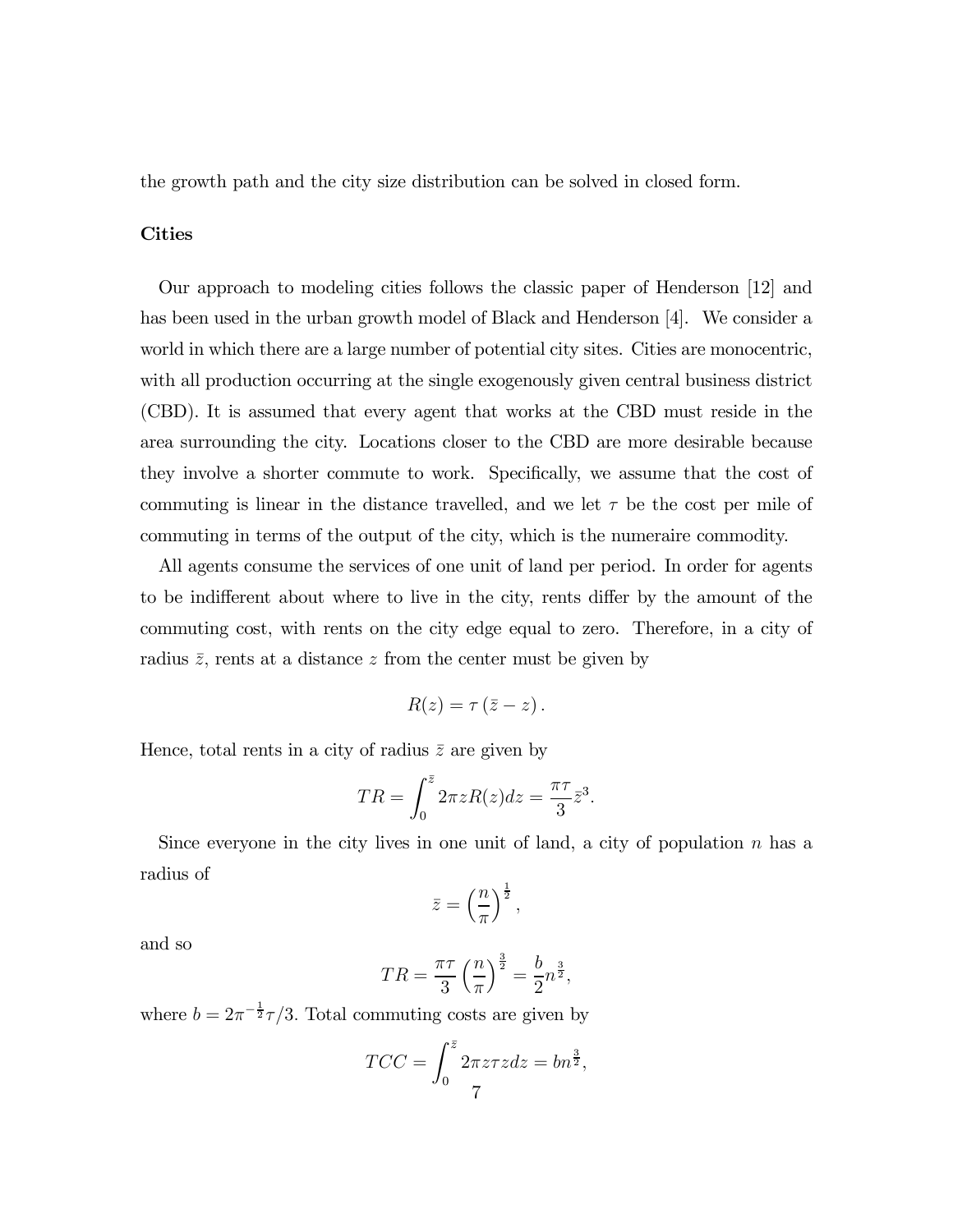with each resident of the city paying a total of

$$
\frac{3b}{2}n^{\frac{1}{2}}
$$

in terms of rents and commuting costs.

#### Firms

Production occurs in firms that face a constant returns to scale technology. The production of a representative firm in industry  $j$  located in an arbitrary city at any point in time t has the Cobb-Douglas form:

$$
\tilde{A}_{tj}k_{tj}^{\beta_j}h_{tj}^{\alpha_j}(u_{tj}n_{tj})^{1-\alpha_j-\beta_j},
$$

where  $A_{tj}$  is the total factor productivity of an urban firm (given that good j is produced in that city),  $k_{tj}$  is the amount of industry j specific capital used by that firm,  $h_{tj}$  is the amount of human capital, and  $n_{tj}$  is the number of workers employed in a firm, each of whom spends a fraction  $u_{tj}$  of his or her time at work.

There is a local externality in the labour input, so that the productivity of any firm in the city depends upon the number of workers in a city and the amount of human capital they have

$$
\tilde{A}_{tj} = A_{tj} \tilde{H}_{tj}^{\gamma_j} \tilde{N}_{tj}^{\varepsilon_j},
$$

where  $A_{tj}$  is an industry specific productivity shock and  $\tilde{H}_{tj}$  and  $\tilde{N}_{tj}$  represent the total stock of human capital and the total amount of labor in the city. This is the force causing agglomeration in the model. Firms are assumed to be small, taking the size of the externality as given. The industry specific productivity shock is finite order Markov and is distributed according to a density function with finite moments.

We need to impose an additional restriction on the technology. The original set of J industries has to allow a partition, with at least two elements of  $J$  in each component of the partition, where all elements in a component have the same technology parameters. That is, each industry has to have at least two varieties (counted in  $J$ ) that are produced with exactly the same technology, but may be produced with different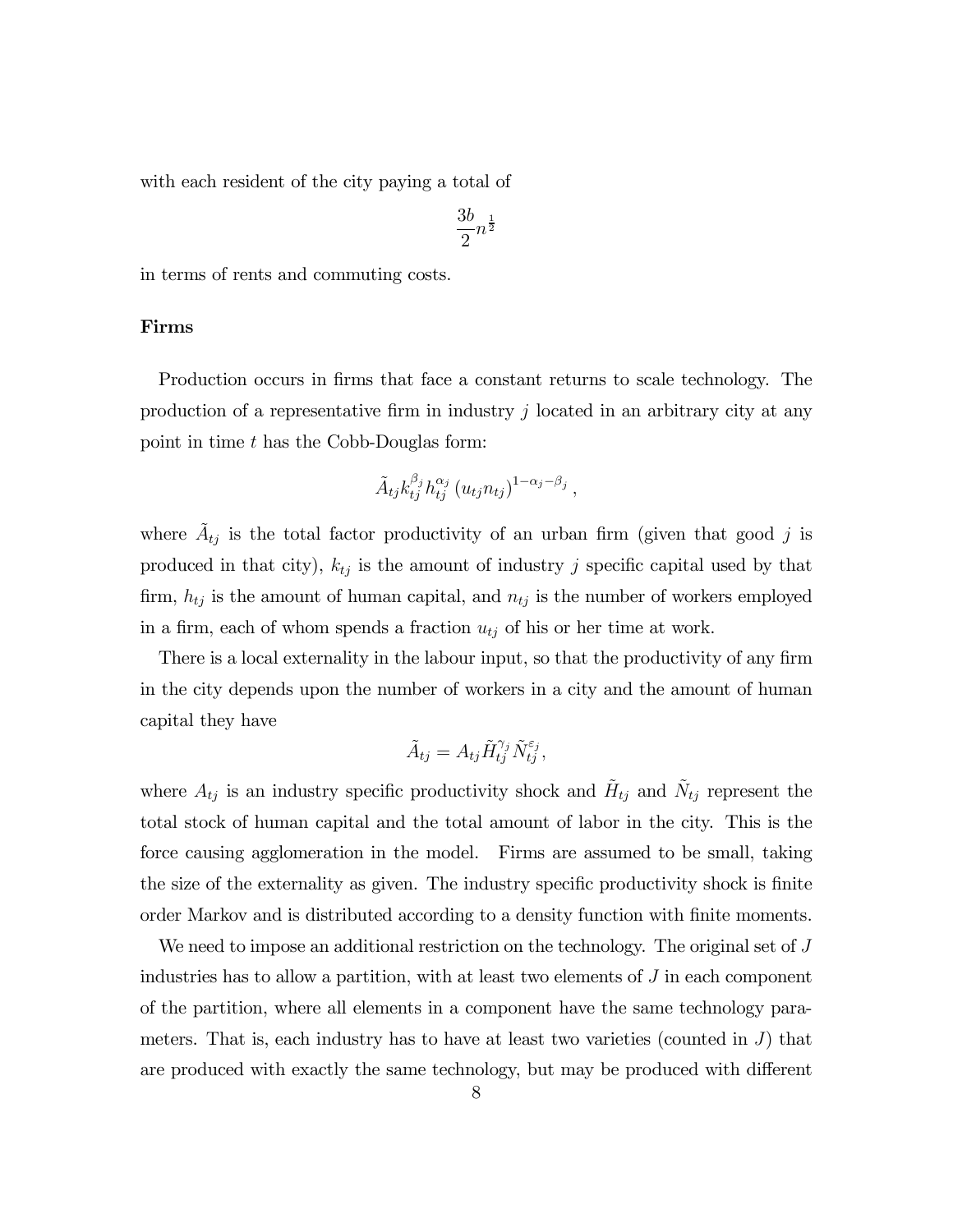amounts of human and physical capital, and receive different shocks. In line with much of the literature, we see this as a natural way of organizing the set of products observed in the economy. Some products are distinguished because they are produced with fundamentally different technologies, while others embody different designs or fulfill different purposes. Limiting the amount of ex-ante heterogeneity within these groups of industries is necessary for the growth process of the corresponding group of cities to satisfy Gibrat's Law in certain cases we describe in detail below. In these cases we can then aggregate all industries to show that cities in the economy satisfy Zipf's law.

#### Households

The economy is populated by a unit measure of identical small households. The initial number of people per household is  $N_0$ , and we assume that the population of each household grows exogenously at rate  $g_N$ . Each household starts with the same strictly positive endowments of industry j specific physical  $(K_{j0})$  and human  $(H_{j0})$ capital.

Households order preferences over stochastic sequences of the consumption good according to

$$
(1 - \delta) E_0 \left[ \sum_{t=0}^{\infty} \delta^t N_t \left( \sum_{j=1}^J \theta_j \ln \left( C_{tj}/N_t \right) \right) \right],
$$

where  $\delta$  is a discount factor that lies strictly between zero and  $1/(1+g_N)$  and  $C_{tj}$ denotes a sequence of state contingent consumption of each good  $j$ . Here  $E_0$  is an expectation operator conditional on all information available to the household at time zero.

Capital services in industry  $j$  are proportional to the stock of industry  $j$ -specific capital, which is accumulated according to the log-linear equation

$$
K_{t+1j} = K_{tj}^{\omega_j} X_{tj}^{1-\omega_j}.
$$

Here investment in industry j,  $X_j$ , is assumed to be denominated in terms of that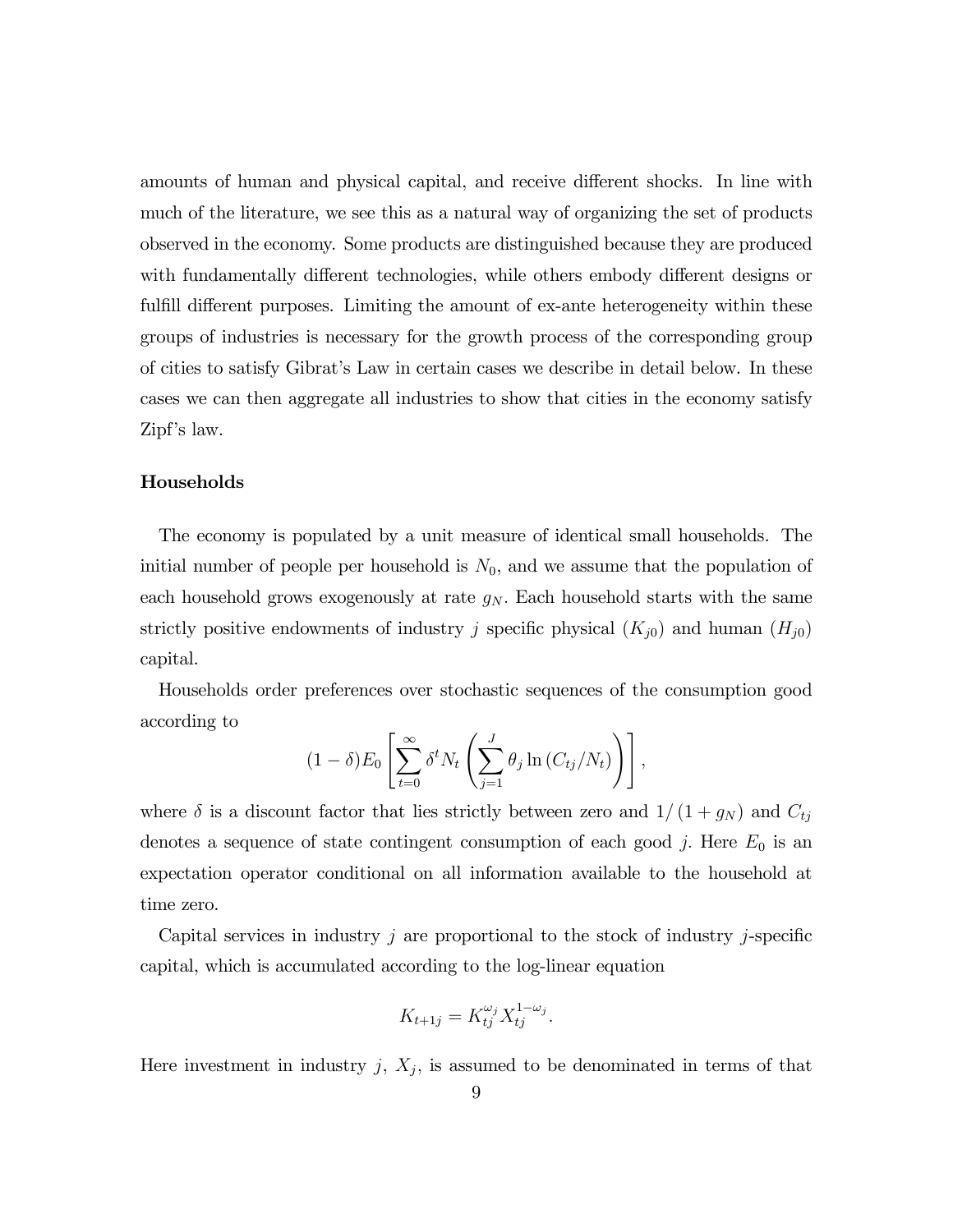industry's consumption good.

Each member of the household is endowed with one unit of time in each period, which can be devoted to either the accumulation of human capital or the provision of labor services in each of the  $j$  industries. In order to work in industry  $j$ , a member of the household must be physically present (at the start of the period) at a location that produces good j. Hence we can think of the household distributing  $N_j$  of its members to each industry  $j$  according to

$$
\sum_j N_{tj} \le N_t
$$

in each period.

Workers spend time producing new human capital according to

$$
H_{t+1j} = H_{tj} \left[ B_j^0 + (1 - u_{tj}) B_j^1 \right],
$$

where  $B_j^0$  and  $B_j^1$  are positive constants. This specification allows us to nest both endogenous and exogenous growth within the same framework. If  $B_j^1 = 0$ , then human capital evolves exogenously at a constant rate  $B_j^0$  and we have an exogenous growth model. If  $B_j^1$  is positive, then the time allocation of a worker affects the growth rate of the economy, which results in an endogenous growth model. The assumption of linearity is made for simplicity, but is not necessary to generate balanced growth in this model since, as we will show below, the economy exhibits constant returns to scale in the aggregate.

#### Efficient allocations

All Pareto efficient allocations are the solution of the following Social Planning Problem: Choose state contingent sequences  $\{C_{tj}, X_{tj}, N_{tj}, \mu_{tj}, u_{tj}, K_{tj}, H_{tj}\}_{t=0, j=1}^{\infty, J}$  so as to maximize

$$
(1 - \delta)E_0 \left[ \sum_{t=0}^{\infty} \delta^t N_t \left( \sum_{i=1}^J \theta_i \ln C_{ti} / N_t \right) \right]
$$
 (1)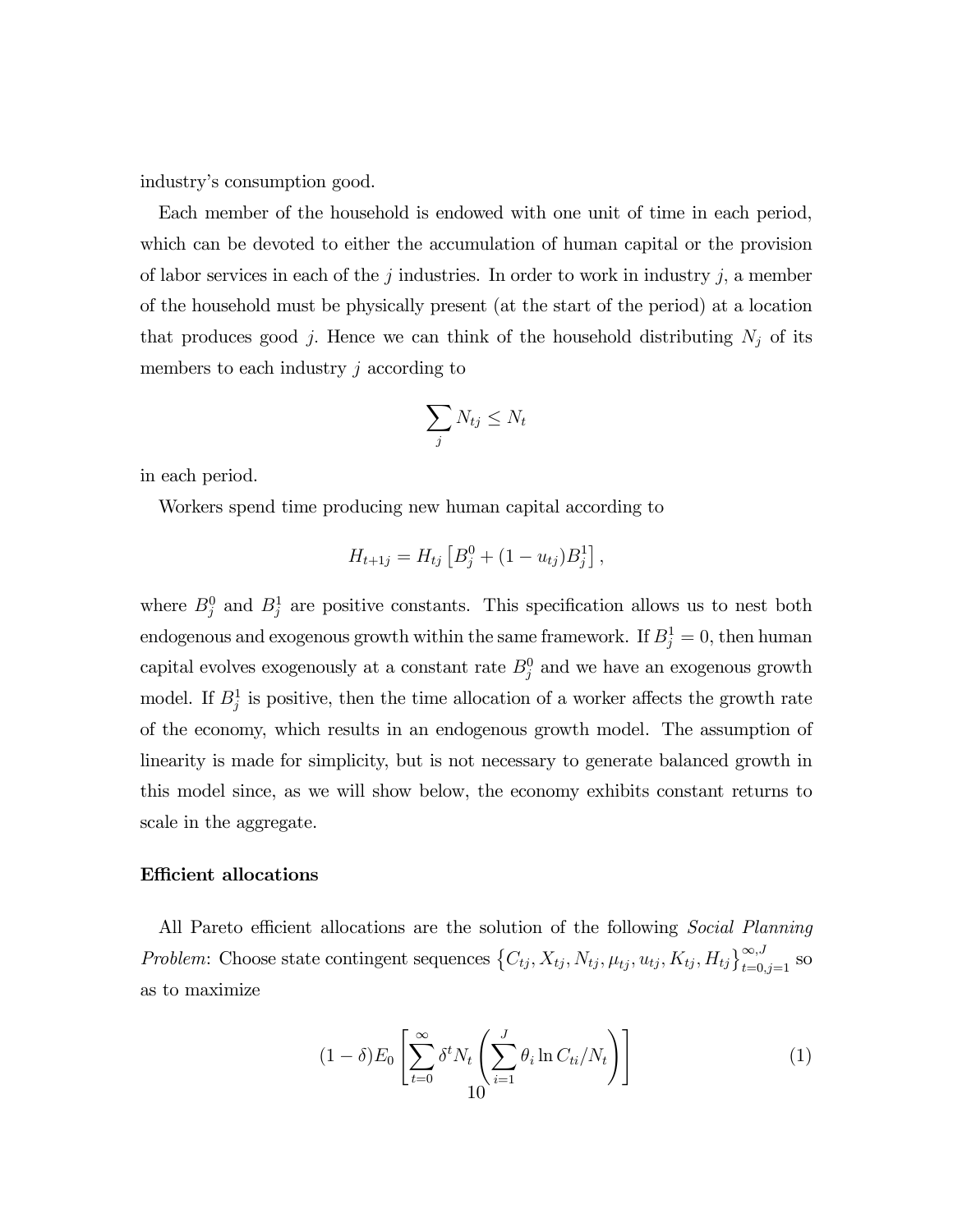subject to, for all  $t$  and  $j$ ,

$$
C_{tj} + X_{tj} + b\tilde{N}_{tj}^{\frac{3}{2}}\mu_{tj} \le A_{tj}\tilde{K}_{tj}^{\beta_j}\tilde{H}_{tj}^{\alpha_j + \gamma_j}\tilde{N}_{tj}^{1-\alpha_j-\beta_j+\varepsilon_j}u_{tj}^{1-\alpha_j-\beta_j}\mu_{tj},\tag{2}
$$

$$
N_t = \sum_{j=1}^{J} N_{tj} = \sum_{j=1}^{J} \mu_{tj} \tilde{N}_{tj},
$$
\n(3)

$$
K_{tj} = \mu_{tj} \tilde{K}_{tj},\tag{4}
$$

$$
H_{tj} = \mu_{tj} \tilde{H}_{tj},\tag{5}
$$

$$
K_{t+1j} = K_{tj}^{\omega_j} X_{tj}^{1-\omega_j},\tag{6}
$$

$$
H_{t+1j} = H_{tj} \left[ B_j^0 + (1 - u_{tj}) B_j^1 \right]. \tag{7}
$$

The first constraint states that consumption plus investment plus commuting costs has to be less than or equal to production in all cities in the industry, where  $\mu_{tj}$ denotes the number of cities in industry  $j$  at time  $t$ .

The problem of choosing the optimal sizes of cities is a static problem: The planner sets the city size to maximize output net of commuting costs. We solve this problem first and then, imposing the solution, we solve for the dynamics. Toward this, we can rewrite the resource constraint in an industry  $j$  at time  $t$  as a function of industrywide variables and the number of cities in an industry. Namely,

$$
C_{tj} + X_{tj} + bN_{tj}^{\frac{3}{2}}\mu_{tj}^{-\frac{1}{2}} \leq A_{tj}K_{tj}^{\beta_j}H_{tj}^{\alpha_j + \gamma_j}N_{tj}^{1-\alpha_j-\beta_j+\varepsilon_j}u_{tj}^{1-\alpha_j-\beta_j}\mu_{tj}^{-\gamma_j-\varepsilon_j} \equiv Y_{tj}.
$$

The first order condition with respect to  $\mu_{tj}$  (which we show in the appendix is necessary and sufficient) is given by

$$
\frac{b}{2}\left(\frac{N_{tj}}{\mu_{tj}}\right)^{\frac{3}{2}} = (\gamma_j + \varepsilon_j) \frac{Y_{tj}}{\mu_{tj}}.
$$

To interpret this equation, rewrite the first order condition as

$$
\frac{b}{2} \left( \frac{N_{tj}}{\mu_{tj}} \right)^{-\frac{1}{2}} = \left( \gamma_j + \varepsilon_j \right) \frac{Y_{tj}/N_{tj}}{N_{tj}/\mu_{tj}}.
$$
\n(8)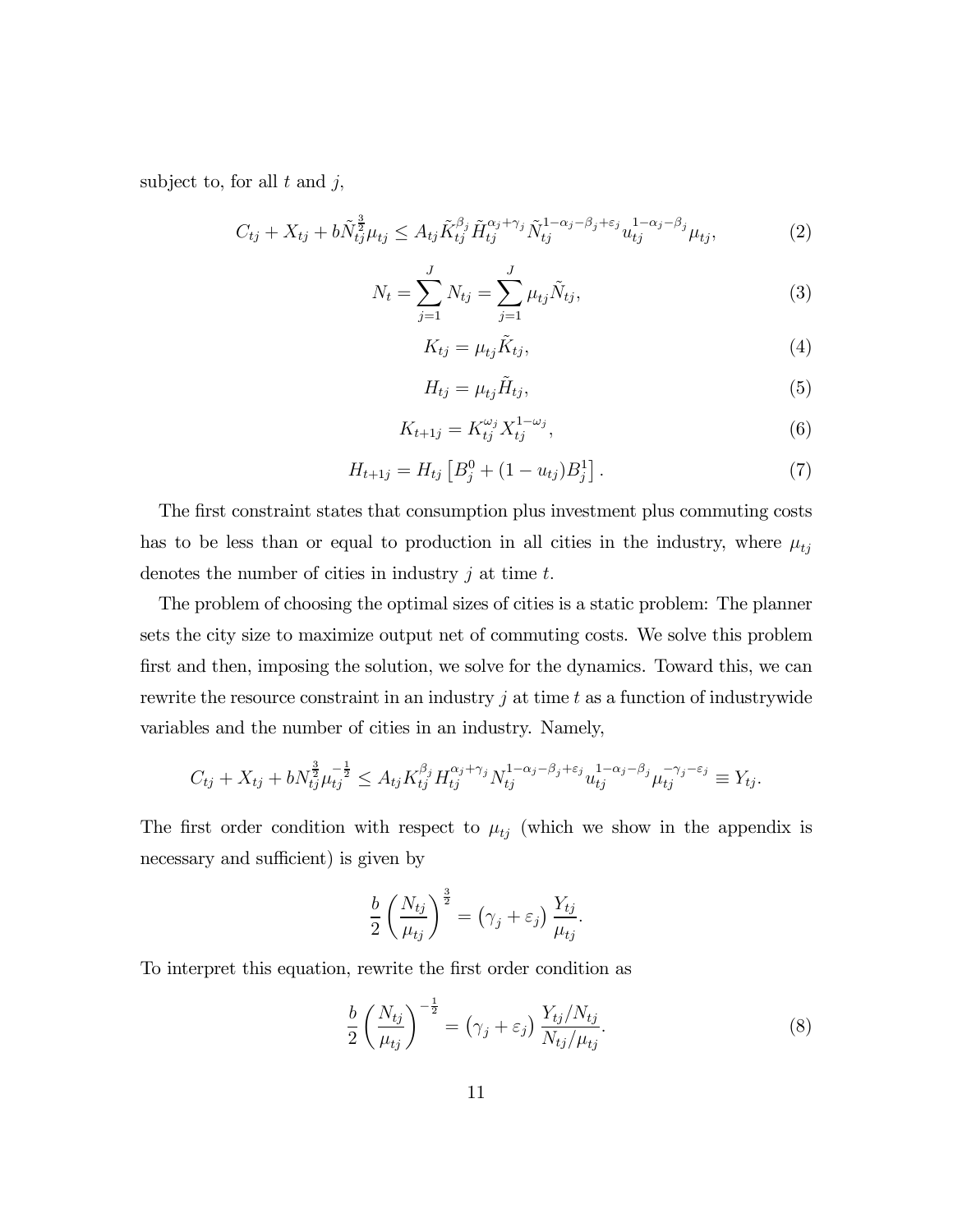That is, the planner increases the number of people in the city until the change in commuting costs per person for current residents (left hand side) is equal to the change in earnings per person for current residents (right hand side).

Now consider the effect of an increase in productivity. Everything else equal, output per worker increases and the planner finds it optimal to attract more workers to the city. If the productivity increase is permanent, the city will be permanently larger. The growth model presented above will be, in essence, a mechanism for producing permanent increases in the average product of labor in a city, while at the same time remaining consistent with the aggregate growth facts.

It is important that, in response to a productivity shock, average commuting costs do not rise by exactly the same amount as the average product of labor; if they do, the planner would find it optimal not to change the city's size. If commuting costs were to rise by less, or even more, than the average product of labor, the basic result that productivity shocks are translated into fluctuations in city size will remain. In the model below we ensure that this is the case by denominating commuting costs within a city in terms of the output of that city. Other assumptions would work as well. However, one combination of assumptions that does not work is if commuting costs are denominated in units of time while at the same time workers supply labor inelastically and the production function is Cobb-Douglas. The reason is that, with Cobb-Douglas production, marginal and average products are proportional and hence commuting costs measured as forgone wages will rise at exactly the same rate as the average product of labor.

Rearranging the first order condition, we also find that the optimal number of cities is given, as a function of output and employment in industry  $j$ , by

$$
\mu_{tj} = \left[\frac{2\left(\gamma_j + \varepsilon_j\right)}{b} \frac{Y_{tj}}{N_{tj}}\right]^{-2} N_{tj},\tag{9}
$$

and so total commuting costs are

$$
TCC_{tj} = 2(\gamma_j + \varepsilon_j) Y_{tj}.
$$
\n(10)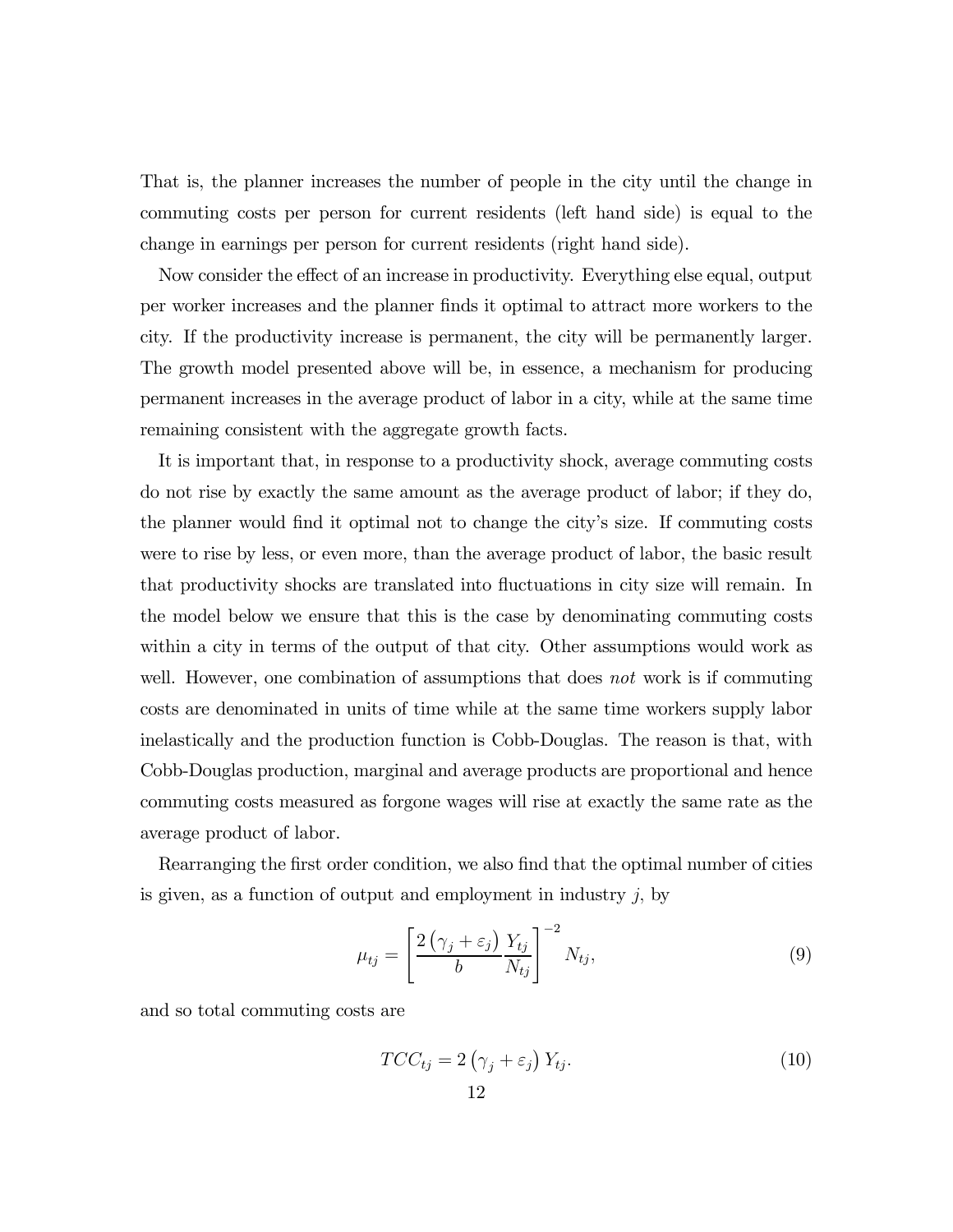Notice that we need to impose

$$
\gamma_j + \varepsilon_j < \frac{1}{2},
$$

since otherwise total commuting costs would be larger than total output in the industry. To interpret this restriction, write industry output minus total commuting cost as

$$
A_{tj} K_{tj}^{\beta_j} H_{tj}^{\alpha_j + \gamma_j} N_{tj}^{1 - \alpha_j - \beta_j + \varepsilon_j} u_{tj}^{1 - \alpha_j - \beta_j} \mu_{tj}^{-\gamma_j - \varepsilon_j} - b N_{tj}^{\frac{3}{2}} \mu_{tj}^{-\frac{1}{2}},
$$

and notice that if the above condition is not satisfied, as the number of cities decreases, given industry aggregates, the value of the expression increases unboundedly. This implies that the above problem has no internal solution: The planner would like to make cities as large as possible.

Substituting the results for the optimal number of cities and total commuting costs in the resource constraint yields

$$
C_{tj} + X_{tj} \le F_j \hat{A}_{tj} H_{tj}^{\hat{\alpha}_j} K_{tj}^{\hat{\beta}_j} N_{tj}^{1 - \hat{\alpha}_j - \hat{\beta}_j} u_{tj}^{\hat{\phi}_j} \equiv \hat{Y}_{tj}
$$
(11)

where

$$
F_j = (1 - 2(\gamma_j + \varepsilon_j)) \left[ \frac{2(\gamma_j + \varepsilon_j)}{b} \right]^{\frac{2(\gamma_j + \varepsilon_j)}{1 - 2(\gamma_j + \varepsilon_j)}},
$$
  

$$
\hat{A}_{tj} = A_{tj}^{\frac{1}{1 - 2(\gamma_j + \varepsilon_j)}},
$$

and

$$
\hat{\alpha}_j = \frac{\alpha_j + \gamma_j}{1 - 2(\gamma_j + \varepsilon_j)},
$$
  

$$
\hat{\beta}_j = \frac{\beta_j}{1 - 2(\gamma_j + \varepsilon_j)},
$$

and

$$
\hat{\phi}_j = \frac{1 - \alpha_j - \beta_j}{1 - 2\left(\gamma_j + \varepsilon_j\right)}.
$$

Since  $u_{tj} \leq 1$ , output net of commuting costs for the optimal city structure  $(\hat{Y}_{tj})$  is constant returns to scale in industry aggregates. Notice that by equation (10) output in the industry is also a constant returns to scale function of inputs in the industry.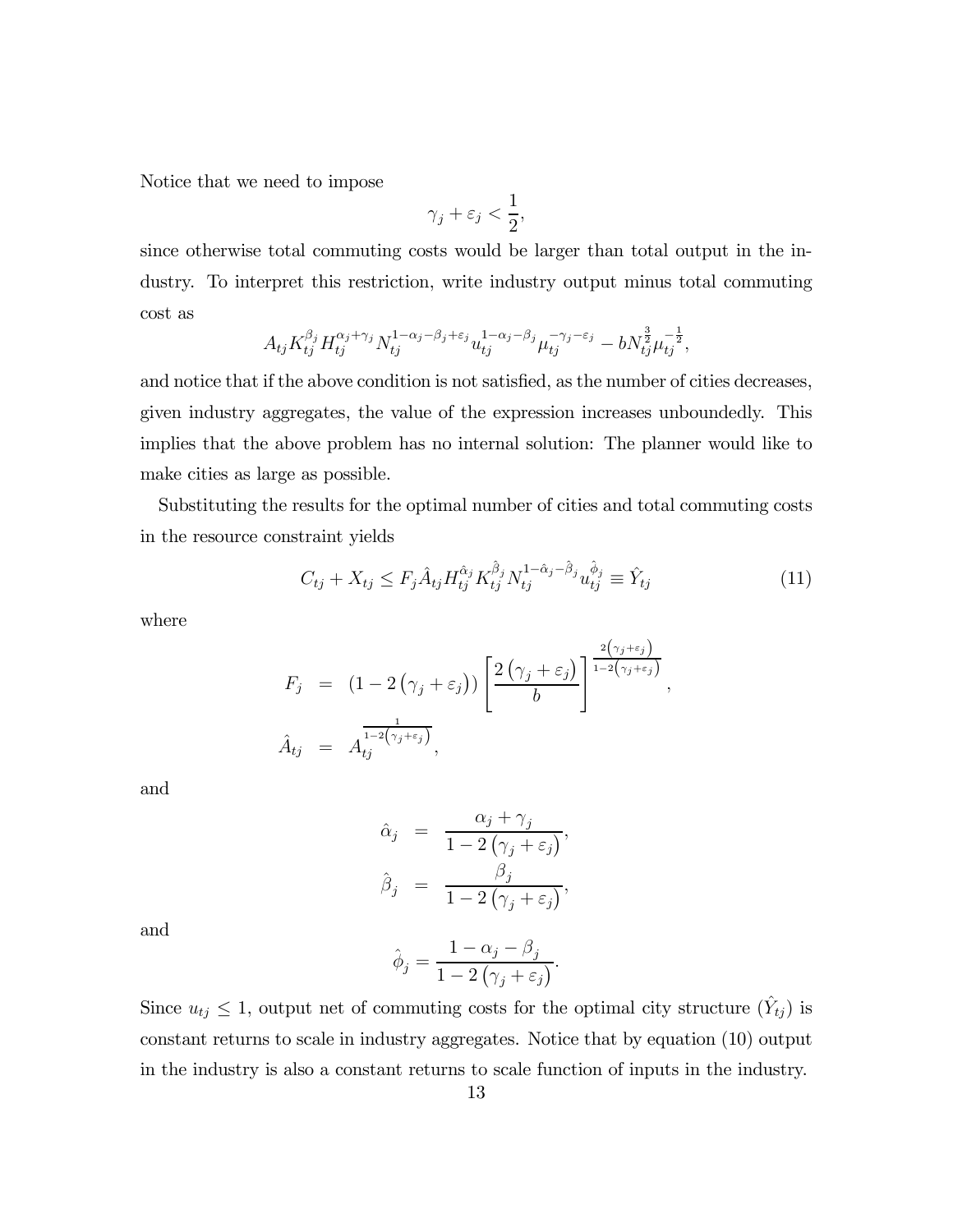The constraint in (11) contains the first main result of our paper: introducing the margin of the creation of new cities eliminates increasing returns at the urban level from the aggregate problem. This has implications for the way in which we view the growth process. First, it allows us to reconcile the coexistence of cities, which in turn implies the existence of scale economies, with balanced growth. Second, it shows that it is inappropriate to test for the existence of increasing returns with aggregate data even though increasing returns are in fact present in the production technology. Third, differences in the way production is organized in cities will determine the level of aggregate productivity (the magnitude of  $F_j$  in equation (11)). This suggests the possibility that differences in the pattern of urbanization are the source of differences in total factor productivity across countries<sup>2</sup>. In our theory, these sort of differences in productivity can be distinguished from technology levels through the fact that there is likely to be more time variation in the latter. To clarify this last point, suppose that cities are organized at a suboptimal size, either too large or too small, captured by a parameter  $\kappa_j \neq 1$ , such that

$$
\frac{N_{tj}}{\mu_{tj}} = \kappa_j \left[ \frac{2(\gamma_j + \varepsilon_j)}{b} \frac{Y_{tj}}{N_{tj}} \right]^2.
$$

Then, output net of commuting costs would be given by equation (11) with a modified  $F_i$  given by

$$
F_j = \left(1 - \sqrt{\kappa_j} 2\left(\gamma_j + \varepsilon_j\right)\right) \left[\sqrt{\kappa_j} \frac{2\left(\gamma_j + \varepsilon_j\right)}{b}\right]^{\frac{2\left(\gamma_j + \varepsilon_j\right)}{1 - 2\left(\gamma_j + \varepsilon_j\right)}}
$$

which, as can be easily checked, has a global optimum at  $\kappa_j = 1$ . Hence, by organizing cities inefficiently (too small or too large), the economy would produce with lower total factor productivity. In what follows we set  $\kappa_j = 1$ , since it does not affect any of the urban or growth implications of the model.

Notice that in this model linearity in human capital accumulation implies that growth rates are constant in the long run, even with increasing returns in the aggregate

<sup>&</sup>lt;sup>2</sup>Au and Henderson [1] examines this possibility for the particular case of China.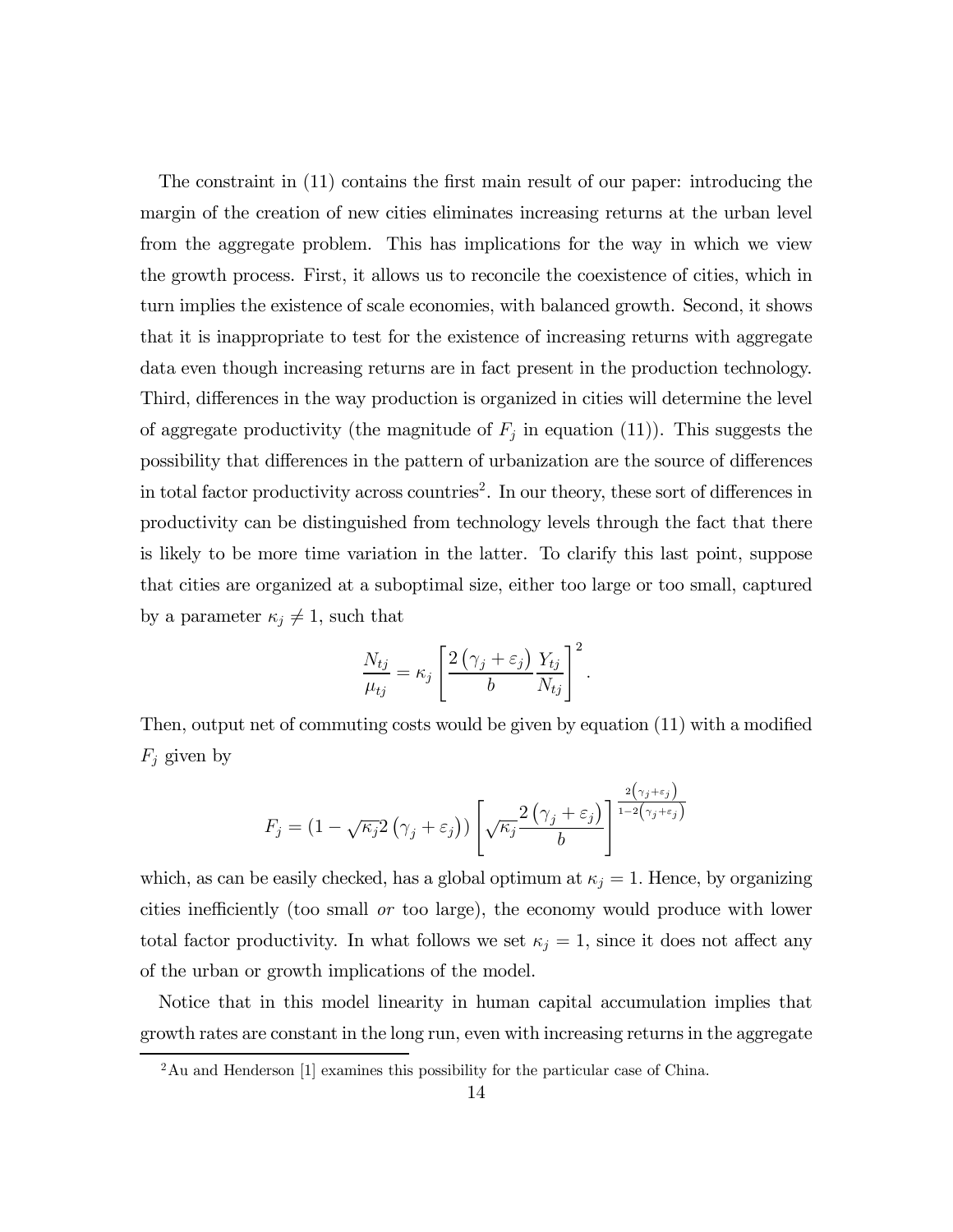production function. In general, this type of linearity plays two different roles in growth models: It is a source of endogenous growth, and it prevents growth rates from diverging to infinity. In this paper, this linearity serves the first and not the second purpose. We use it to show that our results do not depend on the source of growth and, in particular, whether it is exogenous or endogenous. To illustrate this point, suppose we set  $1 < \alpha_j + \beta_j + \gamma_j$  for all j, and we let human capital accumulate exactly as physical capital. Then, without cities, due to the presence of aggregate increasing returns, growth rates diverge to infinity. However, with increasing returns at the city level, the mechanism we have introduced in this paper would yield constant returns in the aggregate and balanced growth.

After substituting for the optimal number of cities, the result is a standard dynamic problem with constant returns to scale production technology. In particular, our problem becomes one of choosing  $\{C_{tj}, X_{tj}, N_{tj}, u_{tj}, K_{tj}, H_{tj}\}_{t=0,j=1}^{\infty,J}$  so as to maximize  $(1)$  subject to  $(11)$ ,  $(3)$ ,  $(6)$ , and  $(7)$ . The value function of the planner has the form

$$
V(\lbrace H_{tj}, K_{tj}, A_{tj} \rbrace_{j=1}^{J}) = D_0 + \sum_{j=1}^{J} \left[ D_j^H \ln(H_{tj}) + D_j^K \ln(K_{tj}) + D_j^A \ln(A_{tj}) \right],
$$

which is the result of the particular log-linear specification we have assumed. We could set up a more general model at the cost of losing the ability to solve the model analytically. The details of the solution, together with expressions for the parameters of the value function, are contained in the appendix. Three basic results are immediate. The share of population working in each industry is constant and satisfies

$$
N_{tj} = \frac{\left(1 - \hat{\alpha}_j - \hat{\beta}_j\right) \left(\delta D_j^K\left(1 - \omega_j\right) + (1 - \delta)\theta_j\right)}{\sum_{j=1}^J \left[\left(1 - \hat{\alpha}_j - \hat{\beta}_j\right) \left(\delta D_j^K\left(1 - \omega_j\right) + (1 - \delta)\theta_j\right)\right]} N_t.
$$

Investment is a constant share of output net of commuting costs

$$
X_{tj} = \frac{\delta D_j^K (1 - \omega_j)}{\delta D_j^K (1 - \omega_j) + (1 - \delta) \theta_j} \hat{Y}_{tj} \equiv x_j \hat{Y}_{tj},
$$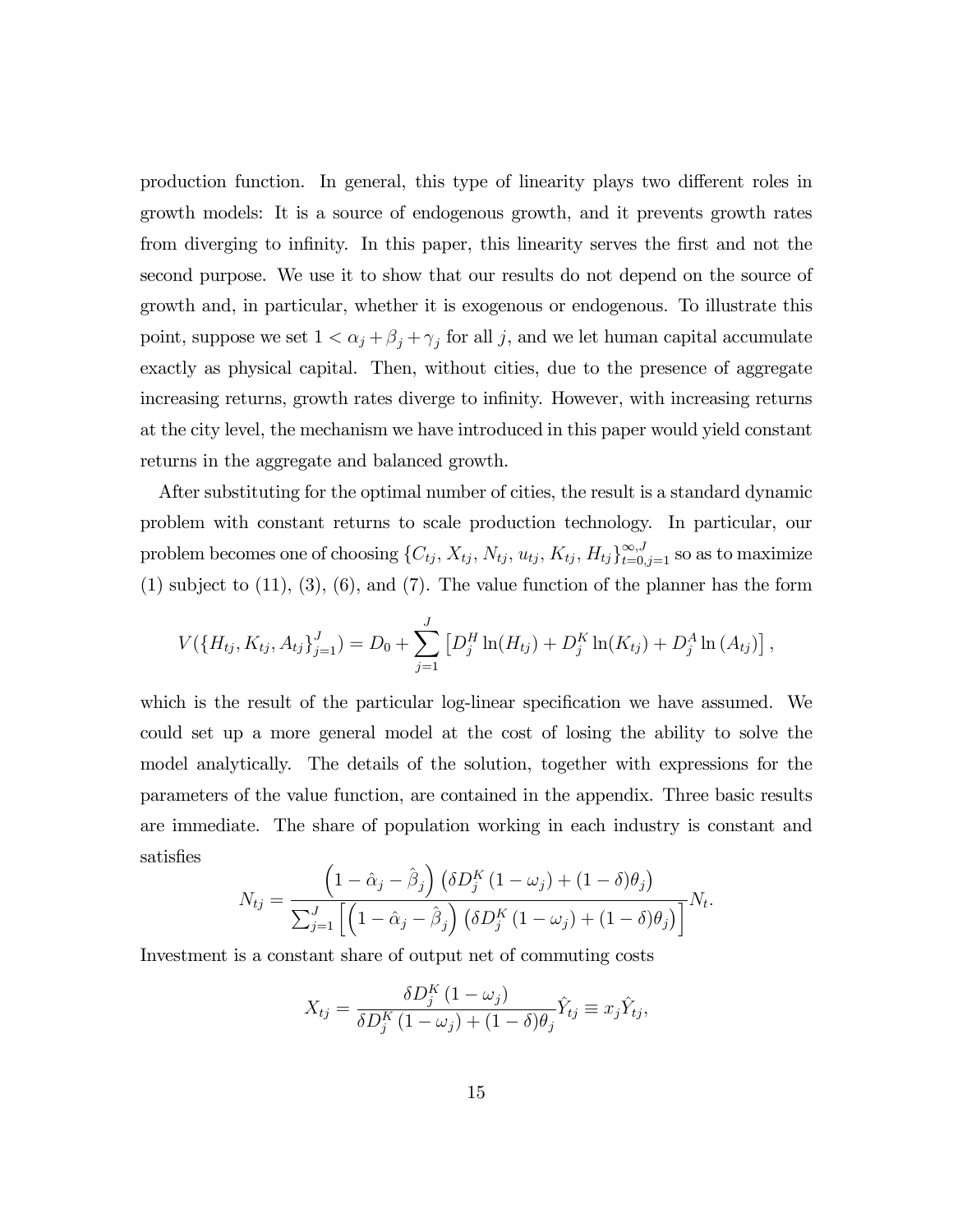and the fraction of time used for production is constant,

$$
u_j^* = \frac{\hat{\phi}_j \left( B_j^0 + B_j^1 \right) \left[ \delta D_j^K (1 - \omega_j) + (1 - \delta) \theta_j \right]}{\delta D_j^H B_j^1 + \hat{\phi}_j B_j^1 \left[ \delta D_j^K (1 - \omega_j) + (1 - \delta) \theta_j \right]}.
$$

The original problem is not a convex dynamic optimization problem. However, since the city size problem is static, we can solve it separately and, as discussed in the text, transform the problem into a convex dynamic optimization problem. This argument, when formalized, leads to the following proposition.

**Proposition 1** There exists a unique Pareto efficient allocation for this economy.

### Decentralization

We have shown how, by solving the urban problem separately, we can convert a problem with local increasing returns to scale into a problem with aggregate constant returns to scale. This was possible because the planner internalizes the externality and therefore the Pareto optimum implies efficient city sizes. In order to explain the observed city size distributions, it is necessary to consider also competitive equilibrium allocations. We now proceed to introduce a competitive equilibrium framework for which the unique equilibrium allocation attains the optimum. As is standard in the previous literature, we use city developers that internalize the urban production externality.

We follow Henderson [12] and postulate the existence of a class of competitive property developers that own each potential city site and compete to attract workers and firms. Property developers aim to maximize total rents from their land. In order to attract workers to the city, developers may pay each resident a transfer. They may also attract firms by subsidizing physical and human capital, although they never choose to use the former as there is no externality in physical capital. Agents derive utility out of consumption of goods that are costlessly tradable, and so they will live in the city if their income after rents, commuting costs, and transfers is larger than what they could obtain elsewhere. Firms will produce in the city as long as profits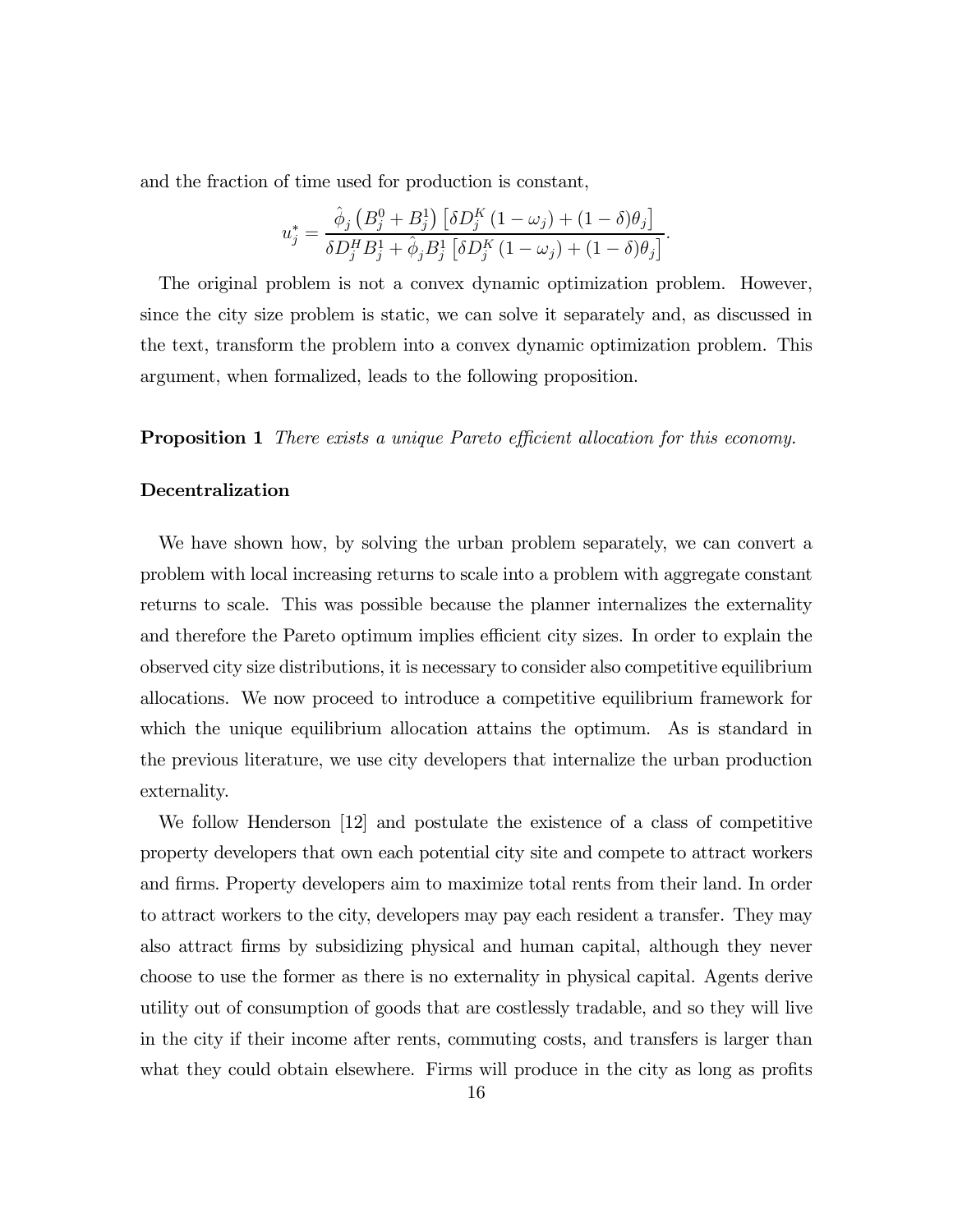are nonnegative. Free entry implies that developers earn zero profits in equilibrium. Solving this problem results in city sizes that are given by a condition that is identical to the expression for the optimal size of cities arising from the social planner's problem (8). Given the size of the industry, this will, in general, mean that we must allow for the possibility of a non-integer number of cities, all of which will be identical in size within an industry. Since developers are fully internalizing the external effect, the equilibrium allocation will be efficient.

The details of the developer's problem are presented in the appendix, together with the complete statement of the competitive equilibrium, which is standard. We present the analogs of both Welfare Theorems in the next two propositions.

**Proposition 2** There exists a competitive equilibrium that attains the Pareto efficient allocation.

**Proposition 3** Every competitive equilibrium in this economy is Pareto efficient.

### 3. ANALYTICAL RESULTS

With these results in hand, we are free to make use of the solution to the social planning problem in order to characterize the competitive equilibrium of the model. As shown in the appendix, under our functional form assumptions, we are able to solve for the entire equilibrium growth path and size distribution of cities in closed form. A couple of general points are worth making. First, although the main reason for our functional form assumptions is tractability, they have some additional expository merit: the assumptions imply that the labor allocation across industries is fixed independently of productivity shocks. This means that our ability to match the size distribution of cities is being driven solely by forces operating at the city level. It also means that if we were to relax this assumption and calibrate the model to match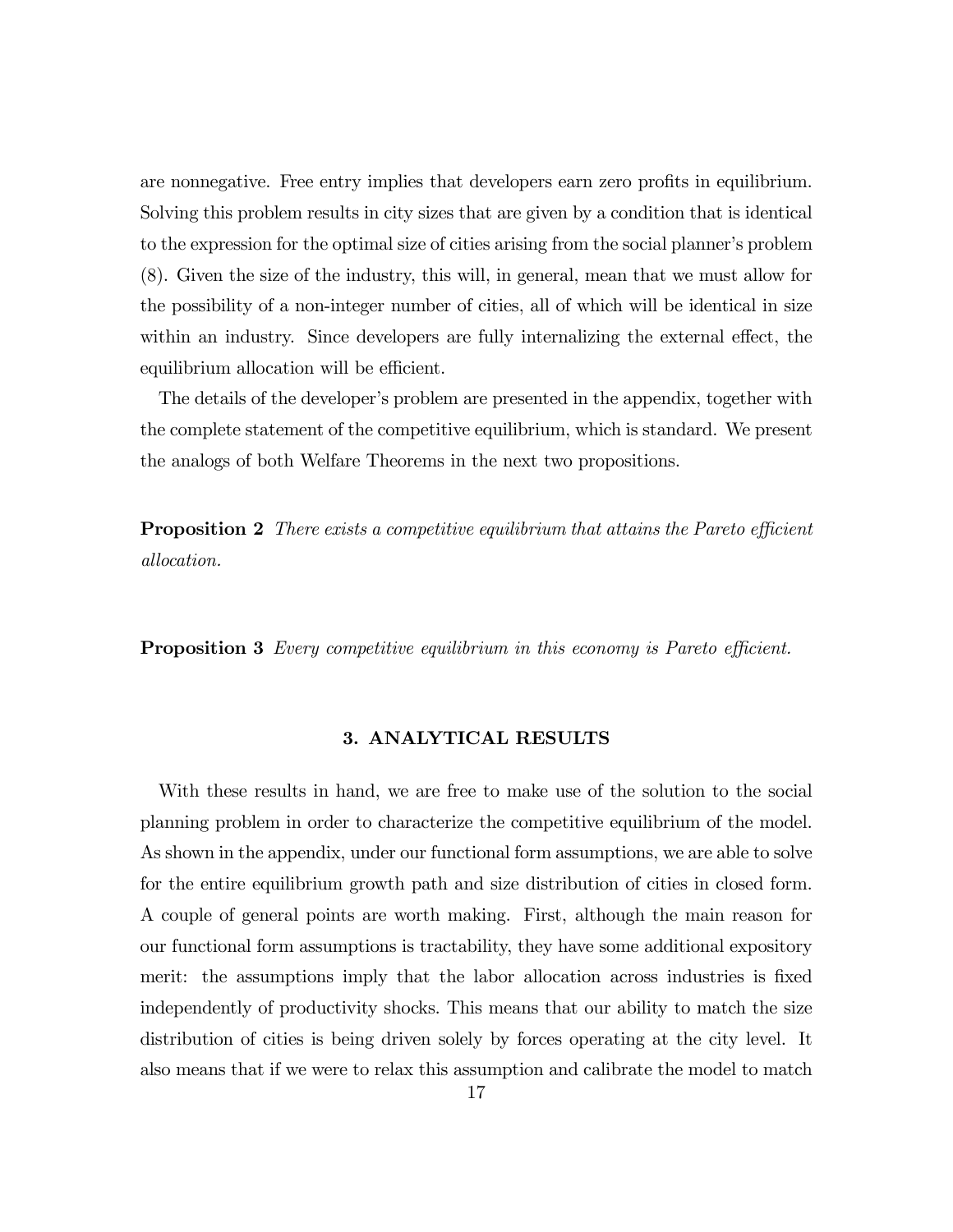the size distribution of industries (which, although not obeying a rank size rule, is at least closer to it than produced by our model) we should get a city size distribution even closer to Zipf's Law.

Second, the model is capable of producing growth, either exogenously or endogenously. More importantly, the model delivers two properties not present in most other urban growth models: a balanced growth path exists, and growth is positive even in the absence of population growth. On the balanced growth path (with no uncertainty) we know that the growth rates of capital  $(g_{K_j})$ , human capital  $(g_{Hj})$ , and output net of commuting costs  $(g_{\hat{Y}_j})$  are constant, so

$$
g_{K_{t+1j}} = \ln K_{t+1j} - \ln K_{tj} = -(1 - \omega_j) \ln K_{tj} + (1 - \omega_j) \ln X_{tj}
$$
  
=  $(1 - \omega_j) \left[ \ln x_j + \ln \hat{Y}_{tj} \right] - (1 - \omega_j) \ln K_{tj}.$ 

Hence, on the balanced growth path  $\ln Y_{tj} - \ln K_{tj}$  is constant. That is,

 $g_{\hat{Y}}_i = g_{K_i}$ .

For human capital,

$$
g_{H_j} = B_j^0 + (1 - u_j^*)B_j^1.
$$

For income, when  $\hat{\beta}_j < 1$ ,

$$
g_{\hat{Y}_{t+1j}} = \ln \hat{Y}_{t+1j} - \ln \hat{Y}_{tj}
$$
  
= 
$$
\frac{1}{1 - \hat{\beta}_j} \left[ [\ln A_{t+1j} - \ln A_{tj}] + \hat{\alpha}_j g_{H_j} + \left( 1 - \hat{\alpha}_j - \hat{\beta}_j \right) g_{N_{tj}} \right],
$$

so in the balanced growth path<sup>3</sup> (with no uncertainty),

$$
g_{\hat{Y}_j} = \frac{\hat{\alpha}_j g_{H_j} + \left(1 - \hat{\alpha}_j - \hat{\beta}_j\right) g_{N_j}}{1 - \hat{\beta}_j}.
$$

Third, the distribution of city sizes is determined by a static process each period. All cities of a given type are the same size, which is given by

$$
\frac{N_{tj}}{\mu_{tj}} = \left[\frac{2\left(\varepsilon_j + \gamma_j\right)}{b} \frac{Y_{tj}}{N_{tj}}\right]^2.
$$

<sup>3</sup>For the case when  $\hat{\beta}_j = 1$ ,  $g_N = g_H = 0$ , and  $\omega = 0$  (the AK model),  $g_{\hat{Y}_{t+1j}} = \ln x_j + \ln (F_j A_{tj})$ .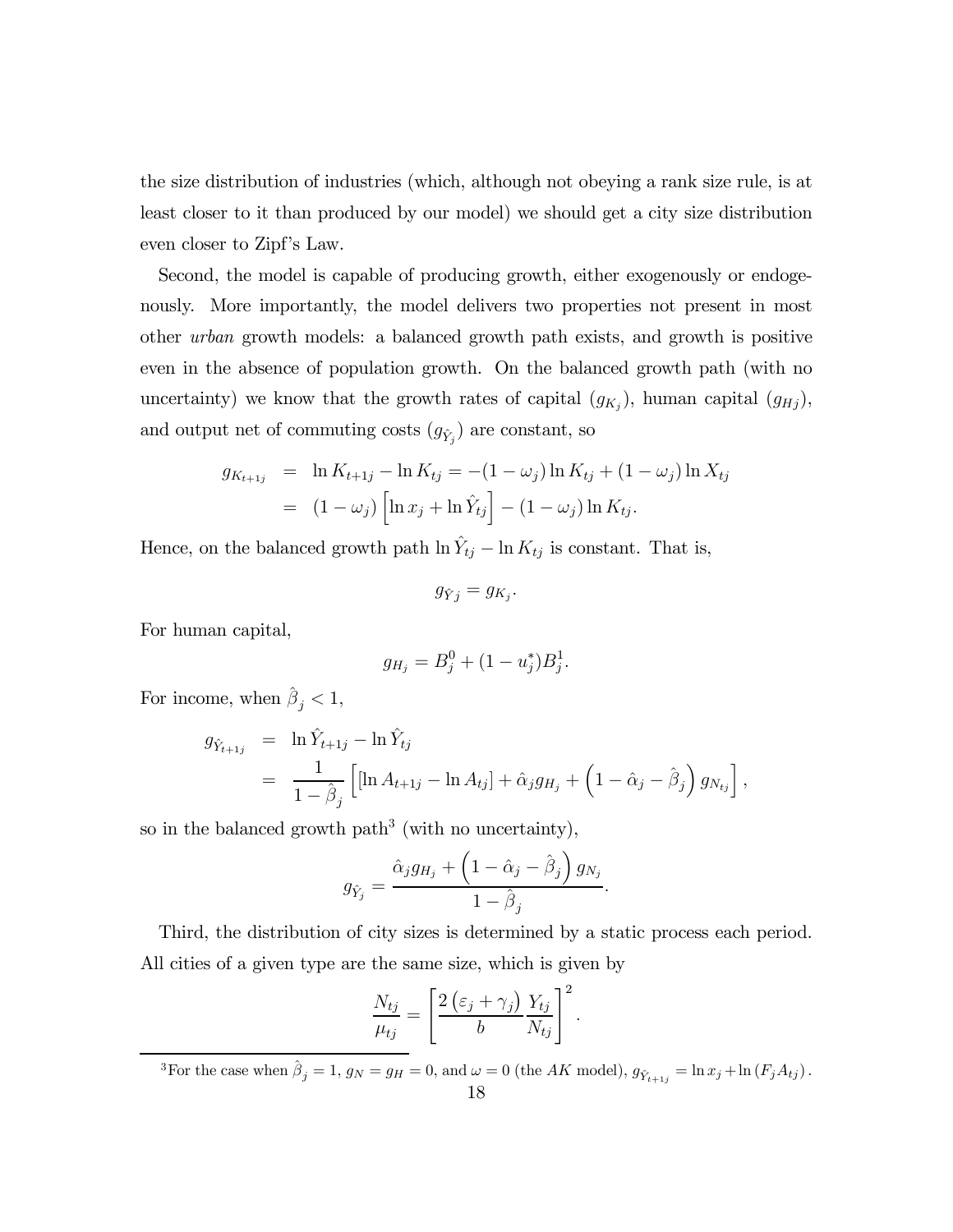From this equation it is easy to see that anything that increases the level of the average product of labor will increase the average size of the city. Indeed, it is the effect of shocks on the average product of labor, both contemporaneously and in the future, that determines the growth process of a city.

Given the evolution of output in each industry, we can study the evolution of the size distribution of cities. In particular, the growth rate of a city in industry  $j$  is given by

$$
\ln\left(\frac{N_{t+1j}}{\mu_{t+1j}}\right) - \ln\left(\frac{N_{tj}}{\mu_{tj}}\right) = 2\left[\ln\left(A_{t+1j}\right) - \ln\left(A_{tj}\right)\right] - 2\left(\hat{\alpha}_{j} + \hat{\beta}_{j}\right)\left[\ln(N_{t+1}) - \ln(N_{t})\right] + 2\hat{\alpha}_{j}\ln\left(B_{j}^{0} + (1 - u_{j}^{*})B_{j}^{1}\right) + 2\hat{\beta}_{j}\left[\ln\left(K_{t+1j}\right) - \ln\left(K_{tj}\right)\right].
$$

Recursively substituting for capital growth, we get an expression for the long run growth rate of cities:

$$
\ln\left(\frac{N_{t+1j}}{\mu_{t+1j}}\right) - \ln\left(\frac{N_{tj}}{\mu_{tj}}\right)
$$
\n
$$
= \frac{2\hat{\alpha}_j}{1-\hat{\beta}_j} \left[g_{Hj} - g_N\right] + 2\left[\ln\left(A_{t+1j}\right) - \ln\left(A_{tj}\right)\right]
$$
\n
$$
+ 2\left(1-\omega_j\right)\hat{\beta}_j \left[\ln\left(A_{tj}\right) - \sum_{s=1}^{\infty} \frac{\left(\omega_j + \left(1-\omega_j\right)\hat{\beta}_j\right)^{-s}}{\left(1-\left(\omega_j + \left(1-\omega_j\right)\hat{\beta}_j\right)\right)^{-1}}\ln\left(A_{t-sj}\right)\right].
$$
\n(12)

Both the aggregate labor growth rate and human capital growth rate are constants, with the only stochastic part of the growth expression coming from productivity shocks today and the effects of past shocks on capital accumulation. Note that, as the economy grows, and more human capital is accumulated, the size of cities may increase or decrease indefinitely. This may result in the number of cities in the economy going to zero or infinity. Human capital accumulation implies that cities become bigger, while population growth implies that cities become smaller (since per capita human and physical capital decrease). The condition that guarantees that the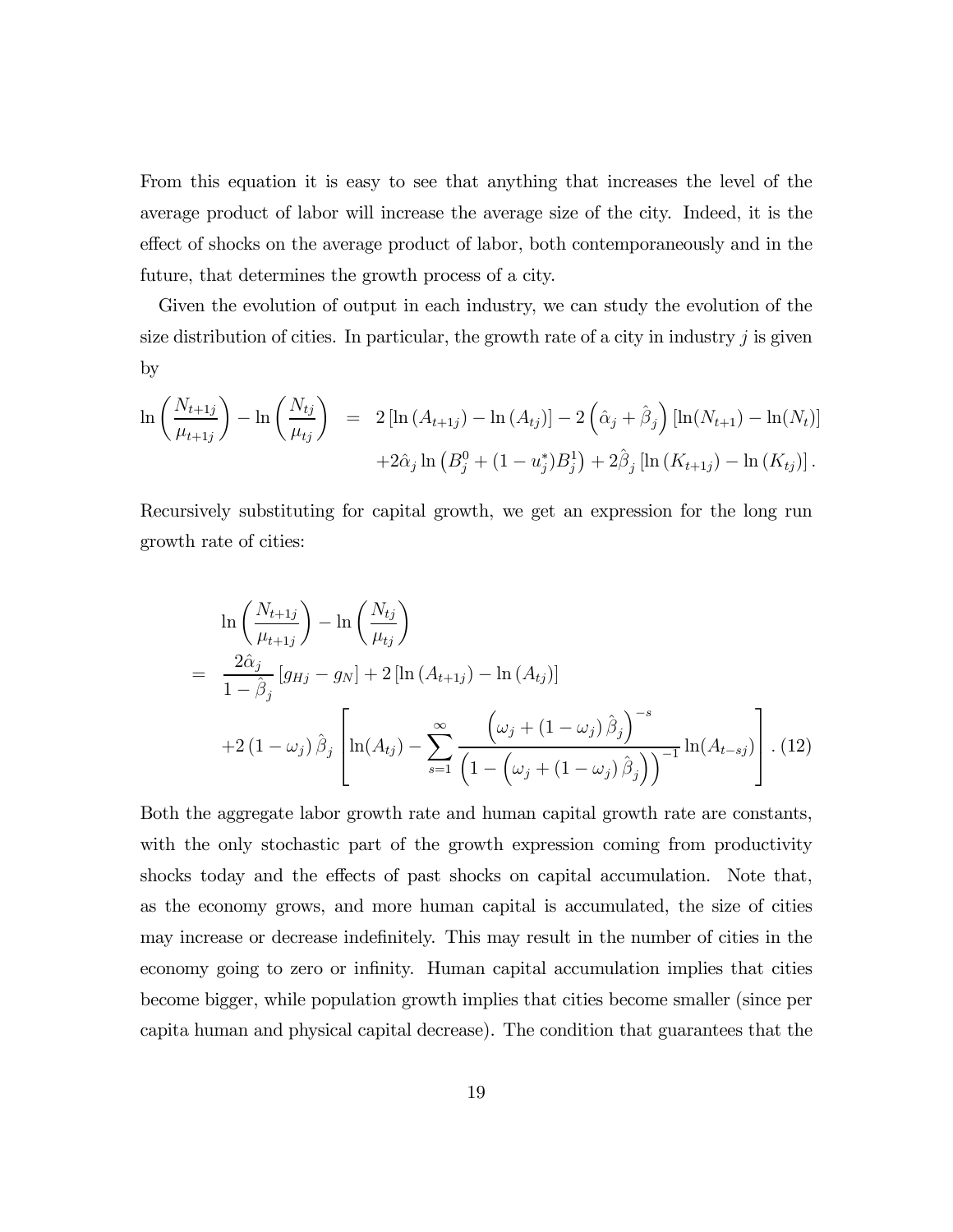number of cities is constant over time (without uncertainty) is given by

$$
g_N = \frac{2\hat{\alpha}_j}{1 - \hat{\beta}_j + 2\hat{\alpha}_j} g_{H_j},
$$

which implies that population grows slower than human capital.

Equation (12) is the key equation of our model. From this equation we can deduce conditions under which we can guarantee Gibrat's Law for each group of cities defined by our partition of industries, that is, conditions under which the expected long run growth rate and variance do not depend on any past information and hence are independent of city size distributions in previous periods. That Gibrat's Law implies Zipf's Law follows from the results in Gabaix [10] and [11], later extended by Cordoba  $|5|$ .

The first set of conditions amount to eliminating physical capital from the model. Without physical capital, productivity shocks are not propagated via capital stocks. This implies that if the *growth rate* of productivity shocks is time independent (shocks) are permanent), the growth rate of cities will be time independent as well. Physical capital is eliminated if it either cannot be accumulated  $(\omega_j = 1$  for all j) or is not an input in production  $(\hat{\beta}_j = 0 \text{ for all } j)$ . Under either of these conditions, we obtain that the mean long run growth rate is given by

$$
E_t\left[\ln\left(\frac{N_{t+1j}}{\mu_{t+1j}}\right) - \ln\left(\frac{N_{tj}}{\mu_{tj}}\right)\right] = 2\hat{\alpha}_j\left[g_{Hj} - g_N\right]
$$

and the long run variance by

$$
V_t\left[\ln\left(\frac{N_{t+1j}}{\mu_{t+1j}}\right)-\ln\left(\frac{N_{tj}}{\mu_{tj}}\right)\right]=4V_t(\ln\left(A_{t+1j}\right)-\ln\left(A_{tj}\right)),
$$

both of which are obviously scale independent.

The second set of conditions amount to transforming the model into an  $AK$  model with no human capital and 100% depreciation. In this context, both last period output and capital react linearly to last period shocks. These two effects cancel out, and so the only remaining source of uncertainty is the contemporaneous productivity shock. If on top of this we assume that industry shocks are transitory, we obtain Gibrat's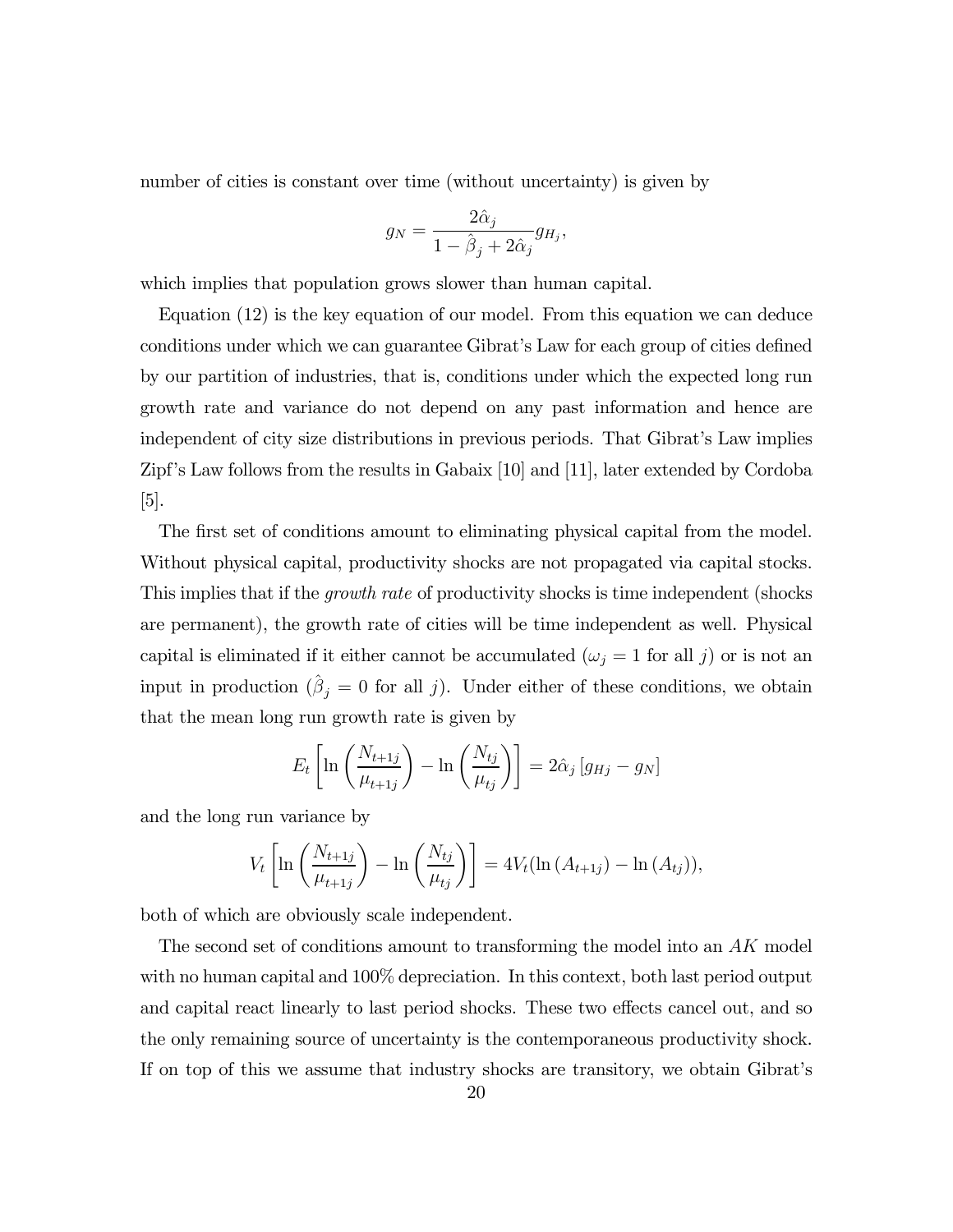Law. The next proposition formalizes these arguments; all proofs are relegated to the appendix.

**Proposition 4** (Exact Gibrat's Law and Zipf's Law) The growth process of city sizes satisfies Gibrat's Law, and therefore the invariant distribution for city sizes satisfies Zipf 's Law, if and only if one of the following two conditions is satisfied:

- 1. (No physical capital) There is no physical capital  $(\beta_j = \hat{\beta}_j = 0 \text{ or } \omega_j = 1)$ , and productivity shocks are permanent.
- 2. (AK model) City production is linear in physical capital and there is no human capital  $(\hat{\alpha}_j = 0, \hat{\beta}_j = 1)$ , depreciation is 100% ( $\omega_j = 0$ ), and productivity shocks are temporary.

The intuition for the above result is straightforward. In order to generate Zipf's Law as an invariant distribution, we need the growth processes at the city level to be independent of scale. As labor is perfectly mobile across cities and industries, this in turn requires that the marginal product of labor be independent of scale. The proposition outlines two scenarios in which this is exactly the case: the first is one in which current productivity shocks are the only stochastic force in growth and are permanent, thus producing permanent increases in the level of the marginal product of labor, so that the growth rate of the marginal product is independent of scale. This result is invariant to whether the engine of growth is endogenous or exogenous. The second case is one in which productivity shocks are temporary, but have a permanent effect on the marginal product of labor through the accumulation of physical capital in a linear production setting<sup>4</sup>.

Obviously, the conditions outlined in Proposition 4 are restrictive. Reality surely lies between these two extremes: capital is a factor of production, but not the only one.

<sup>&</sup>lt;sup>4</sup>Note that if we were to allow infinite order Markov processes for  $A_j$ , we could fine tune the specification of the process so as to yield Zipf's Law exactly for any parameter set.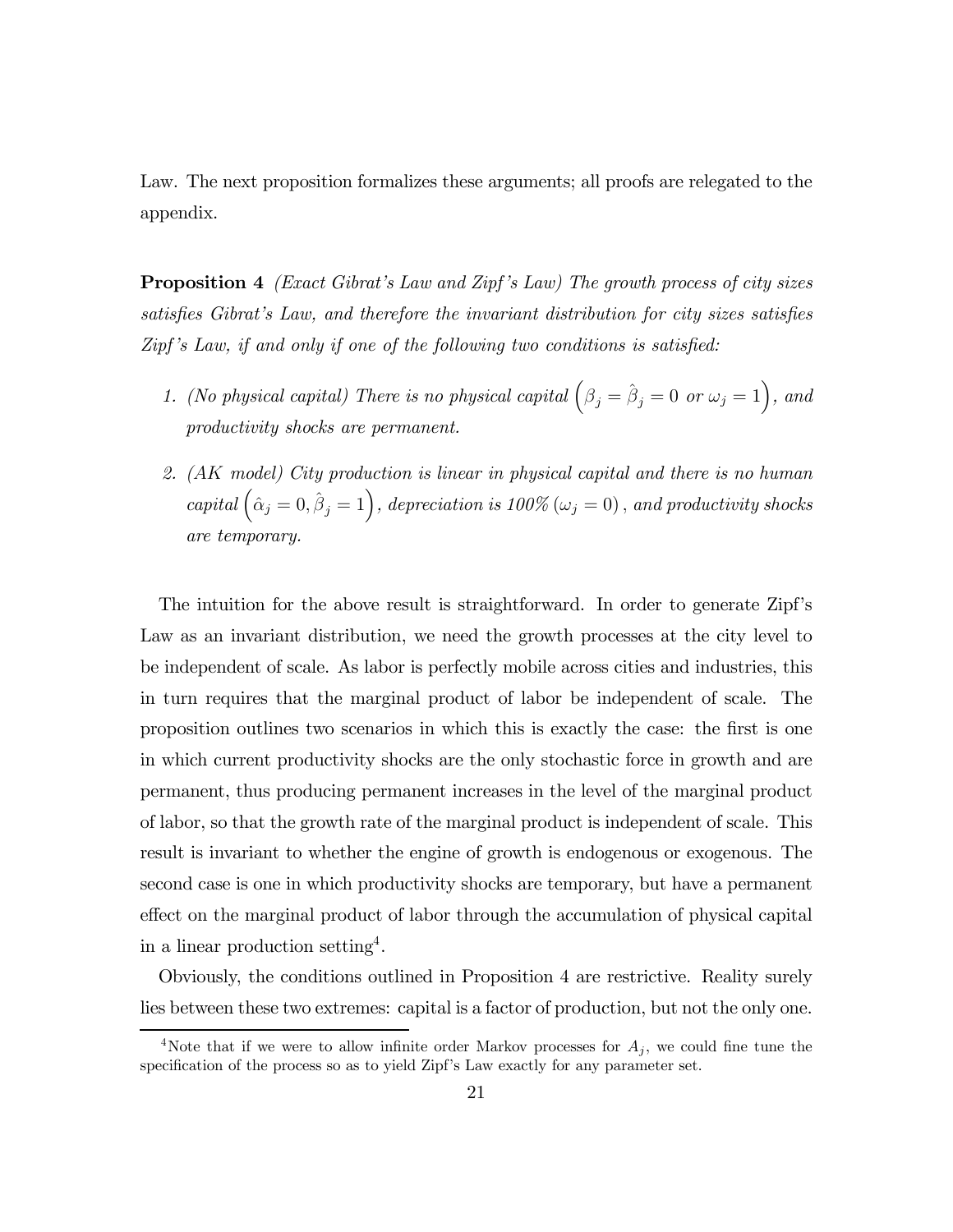The question that arises is, Between these two extremes, how close are the predictions of the model to observed urban structures? As mentioned in the introduction, an extensive empirical literature (surveyed in Gabaix and Ioannides [9]) has uncovered two systematic departures from Zipf's Law. First, plots of log-rank against log-size are concave, reflecting the fact that small cities are underrepresented and that big cities are not 'big enough.' Second, there is some variation in cross country estimates of Zipf's coefficients, with this variation positively correlated with per capita income: richer countries have a more even city size distribution (Soo [19]).

In the next two Propositions we argue that, in general, the model produces these same deviations from Zipf's Law. First we show that if a city is relatively large because it experienced a history of productivity shocks above average, it can be expected to grow slower than average in the future, while the opposite is true of small cities. To understand this we can use the expression for the long run growth rates of cities (12) to show how capital investments affect the urban size distribution. Suppose that an industry has experienced very high shocks in the past. This implies that output in that industry will be relatively high, and, since investment is a fraction of output, investment in industry specific physical capital has been high. This is expressed in equation (12) by a large value of the term

$$
\sum_{s=1}^{\infty} \frac{\left(\omega_j + \left(1 - \omega_j\right)\hat{\beta}_j\right)^{-s}}{\left(1 - \left(\omega_j + \left(1 - \omega_j\right)\hat{\beta}_j\right)\right)^{-1}} \ln(A_{t-sj}).
$$

Since this term reduces the growth rate of cities, it implies that large cities will grow at a relatively lower rate than small cities (cities that have experienced low shocks and so have invested little in capital). Intuitively, since  $\hat{\beta}$  < 1, diminishing returns to capital imply that industries with high capital stocks have a lower return to capital than industries with low capital stocks, and so industries with relatively low stocks of physical capital grow faster. This effect is emphasized by the fact that when  $\omega_j > 0$ for all j, in order to keep physical capital constant, industry investments have to be higher in industries with large capital stocks and lower in industries with low capital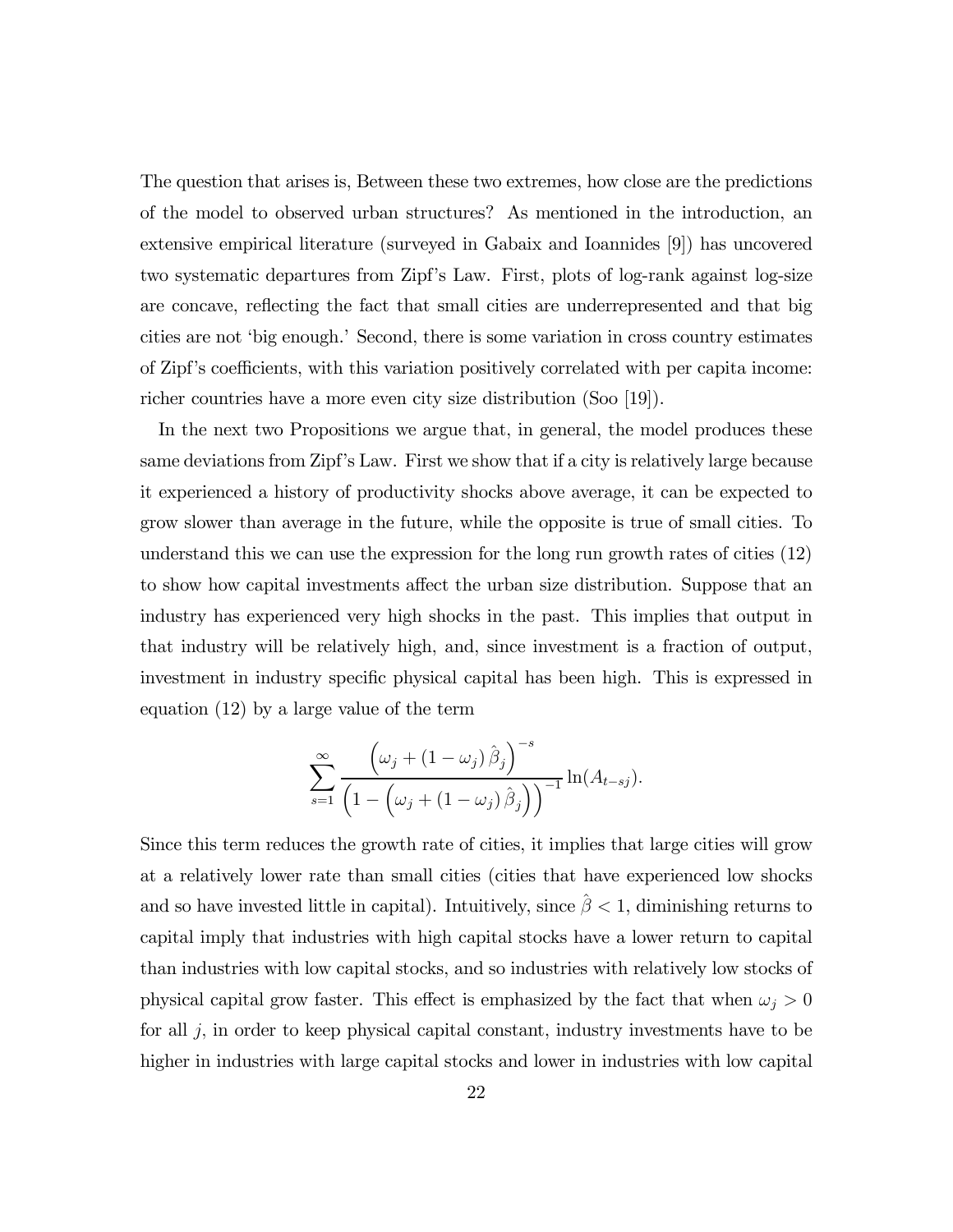stocks. Since city growth is proportional to industry output growth, this implies that small cities grow faster than large cities: urban growth rates exhibit reversion to the mean. The result is that the log rank-size relationship will in general (apart from particular realizations of the shocks) be concave<sup>5</sup>. That is, relative to a linear relationship, there are not enough small cities and large cities are not large enough.

**Proposition 5** (Concavity) If conditions 1 and 2 in Proposition 4 are not satisfied, the growth rate for cities exhibits reversion to the mean.

Unless the conditions of Proposition 4 are satisfied, variation in the standard deviation of productivity shocks will affect the distribution of city sizes. Intuitively, given capital stocks, a larger standard deviation of shocks implies a larger standard deviation of city sizes and a larger standard deviation of investments, which in turn implies a more dispersed distribution of capital stocks. This would explain the positive correlation between Zipf's coefficients and income if high income countries experience less volatile shocks. We formalize this intuition in the following proposition.

**Proposition 6** If conditions 1 and 2 in Proposition 4 are not satisfied, the standard deviation of city sizes increases with the standard deviation of industry shocks.

Proposition 6 points to the standard deviation of productivity shocks as the key parameter linking our model with the observed urban structure. In the next section we explore if international evidence of Zipf's coefficients is consistent with the evidence on the volatility of industry productivity shocks.

<sup>5</sup>Reversion to the mean in the productivity process can generate exogenous mean reversion in city growth rates.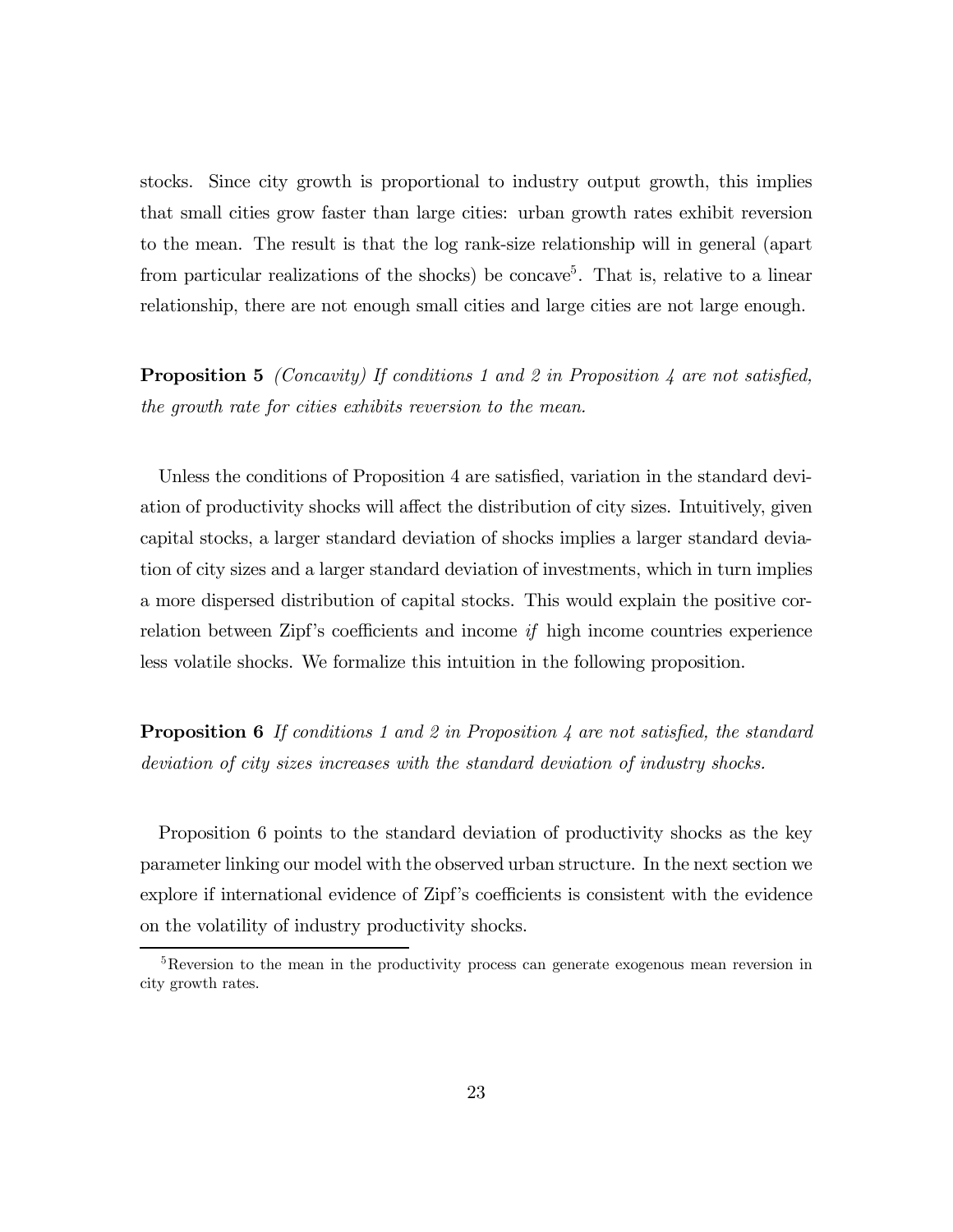#### 4. NUMERICAL EXERCISES

This section is devoted to illustrating the solution presented in the previous section. Summarizing, we obtain Zipf's Law exactly if we either eliminate capital or make capital accumulation linear; in all other cases the log rank-size relationship is concave and the absolute value of the slope is negatively related to the variance of industry shocks. All the results we presented are asymptotic, and the long run distribution is stochastic. This is illustrated in Figure Three, where we simulate the model for 100 identical industries for the case of  $\omega_j = 1$  for all  $j = 1, ..., J$  and permanent shocks (Case 1 of Proposition 4). Along a given sample path, Zipf's Law holds exactly, apart from stochastic deviations.

The next step is to illustrate the deviations of Zipf's Law obtained in our model when we move away from the assumptions in Proposition 4. Figure Four presents U.S. data in 2002 for MSAs, together with a numerical simulation of the model with transitory shocks. We let the model run for 10,000 periods so that the distribution of city sizes is not changing significantly through time.

As one can see in Figure Four, the model does very well — arguably better than Zipf's Law — in matching the U.S. data. In particular, and as expected given Proposition 5, the curve is slightly concave as in the data. That is, large cities are too small, and there are not enough small cities. Both simulations above have been computed for the particular set of parameter values collected in the following table:

| $\alpha = \beta = \phi$ B $\gamma = \varepsilon$ $\omega$ $\delta$ $\tau$ $g_N$ m $sd$ |  |  |  |  |
|----------------------------------------------------------------------------------------|--|--|--|--|
| $1/3$ 0.2 0.01 .9 .95 10 1.02 0 0.5                                                    |  |  |  |  |

,

where  $m$  and  $sd$  are the mean and standard deviation of the normal distribution from which the logarithm of the transitory shocks are drawn.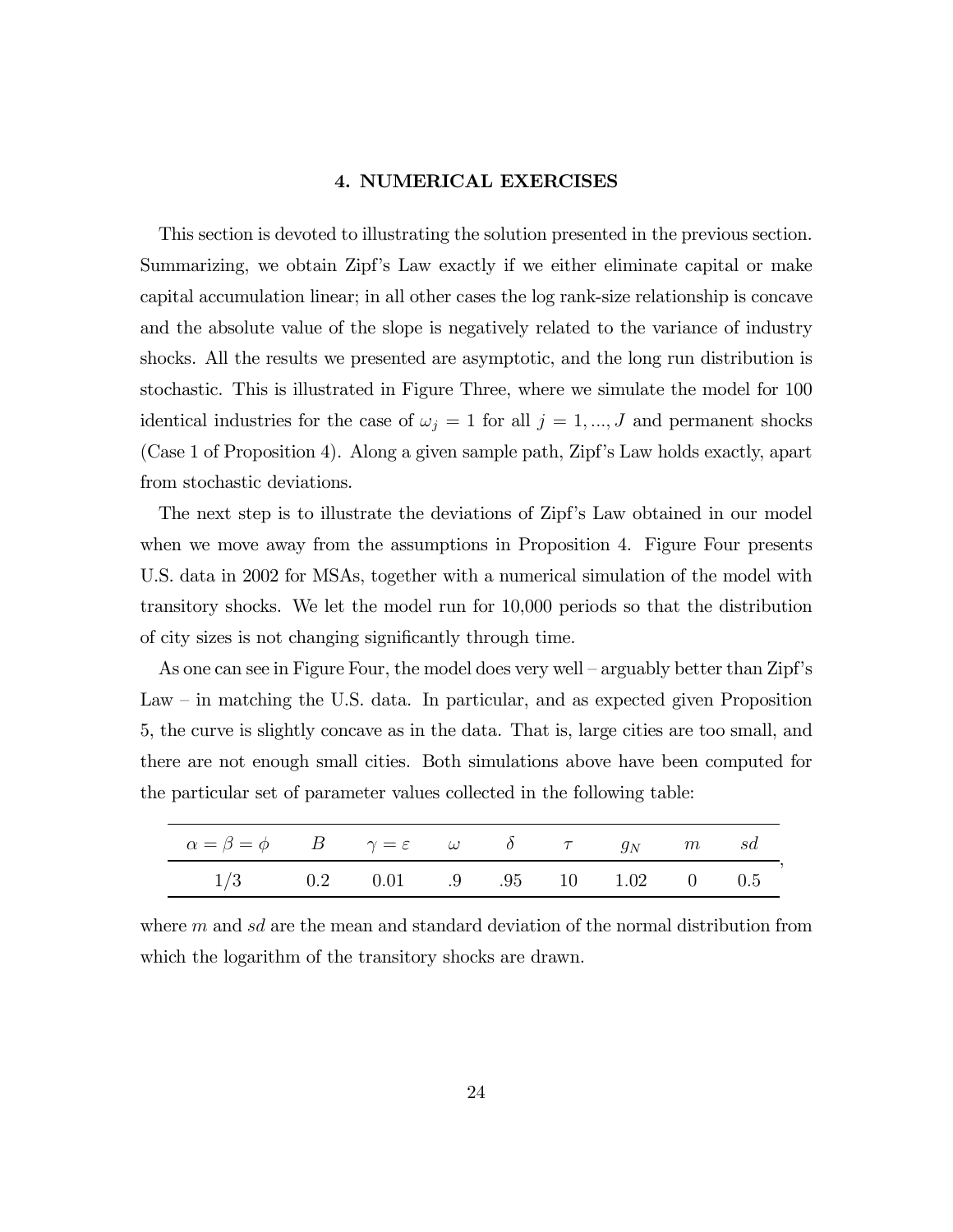

Figure Four

Empirical studies have found that Zipf's Law fits the data well across a wide variety of countries and over long periods of time. Therefore, fitting the distribution for one particular country at a single point in time is not helpful in explaining this general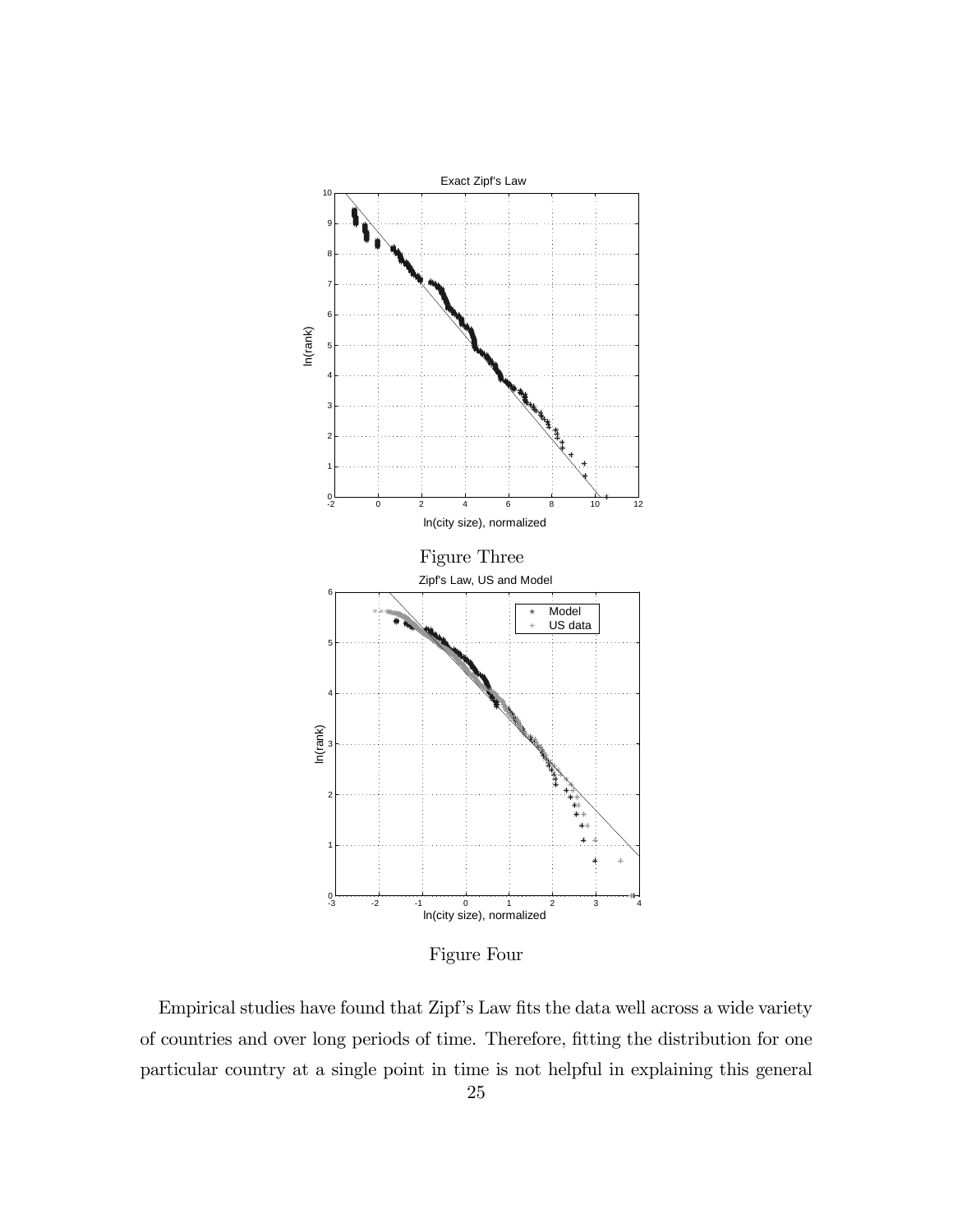phenomenon. Instead, we want to focus on the robustness of the model's predictions to variations in the underlying key parameters. Proposition 6 tells us that one key parameter is the standard deviation of industry shocks. However, the model seems to be robust (not invariant) to all other parameter values. This justifies our focus on the standard deviations: the model has identified this parameter as the main source of variation in Zipf's Law coefficients. We illustrate the urban distributions resulting from different assumptions on the standard deviation of temporary shocks in Figure Five.



Figure Five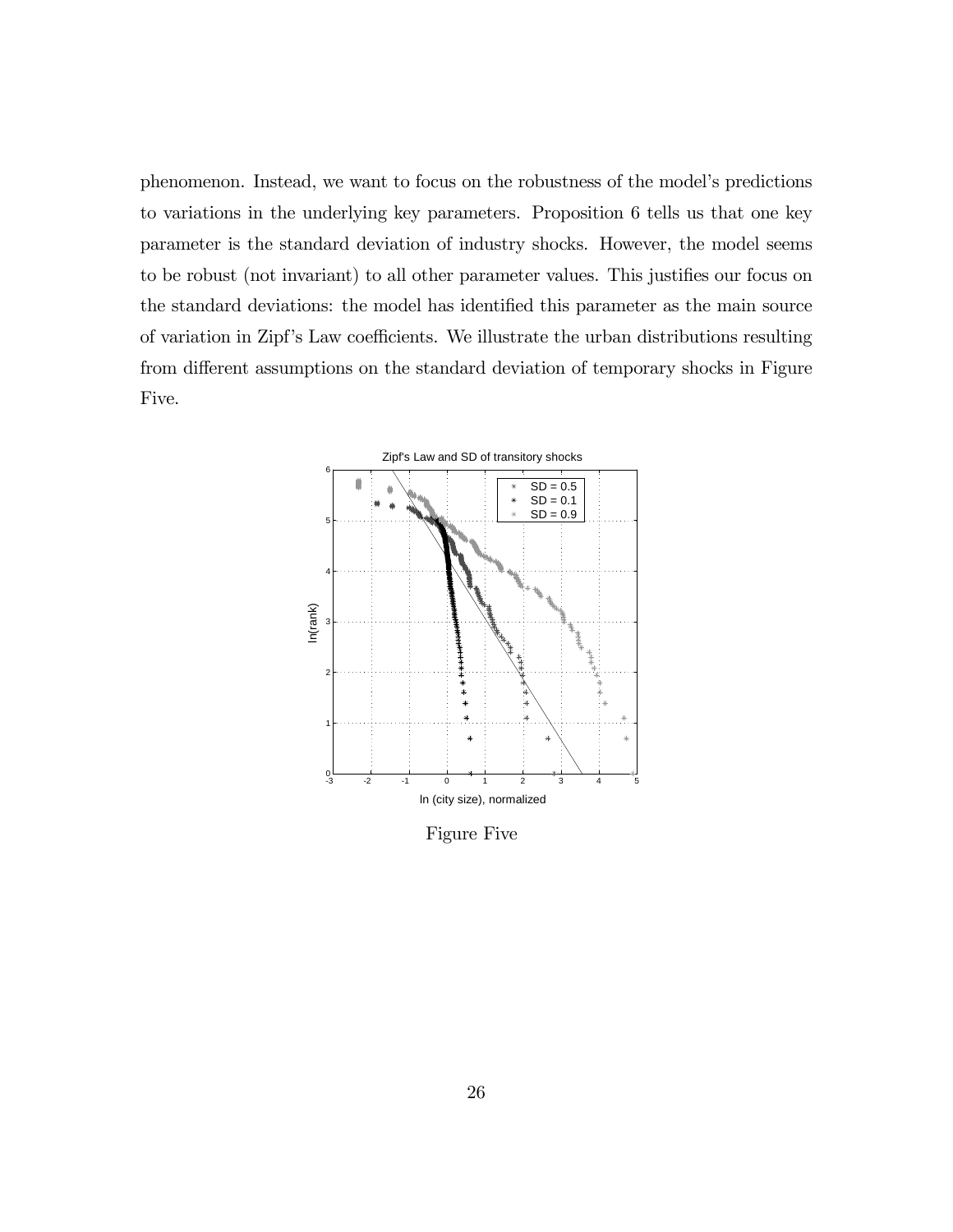

Figure Six

The figure starts with a standard deviation of 0.5, which implies a Zipf's coefficient close to 1. If we increase  $sd$  to 0.9, the absolute value of the slope of the curve decreases. That is, cities become less equal. The opposite happens if we reduce sd substantially, say to 0.1. Cities become more similar. Soo [19] finds that the coefficients in absolute value tend to be smaller (more unequal distribution of cities) in Africa, South America and Asia than in Europe, North America and Oceania. Since most of the developed economies are in the last group of continents, and presumably these are the countries that experience less volatility of income (that is, smaller industry shocks), we view the response of the model to changes in sd as identifying the source of the differences in Zipf's coefficients observed in the data.

As we have mentioned, we can use permanent, instead of transitory, shocks in the model. This implies that in order to have city size distributions for which the coefficient of the Pareto distribution are close to one, we are constrained to using much lower standard deviations of shocks. Figure Six illustrates the effect of changes in the standard deviation of permanent shocks for  $sd = 0.006, 0.02$  and 0.07.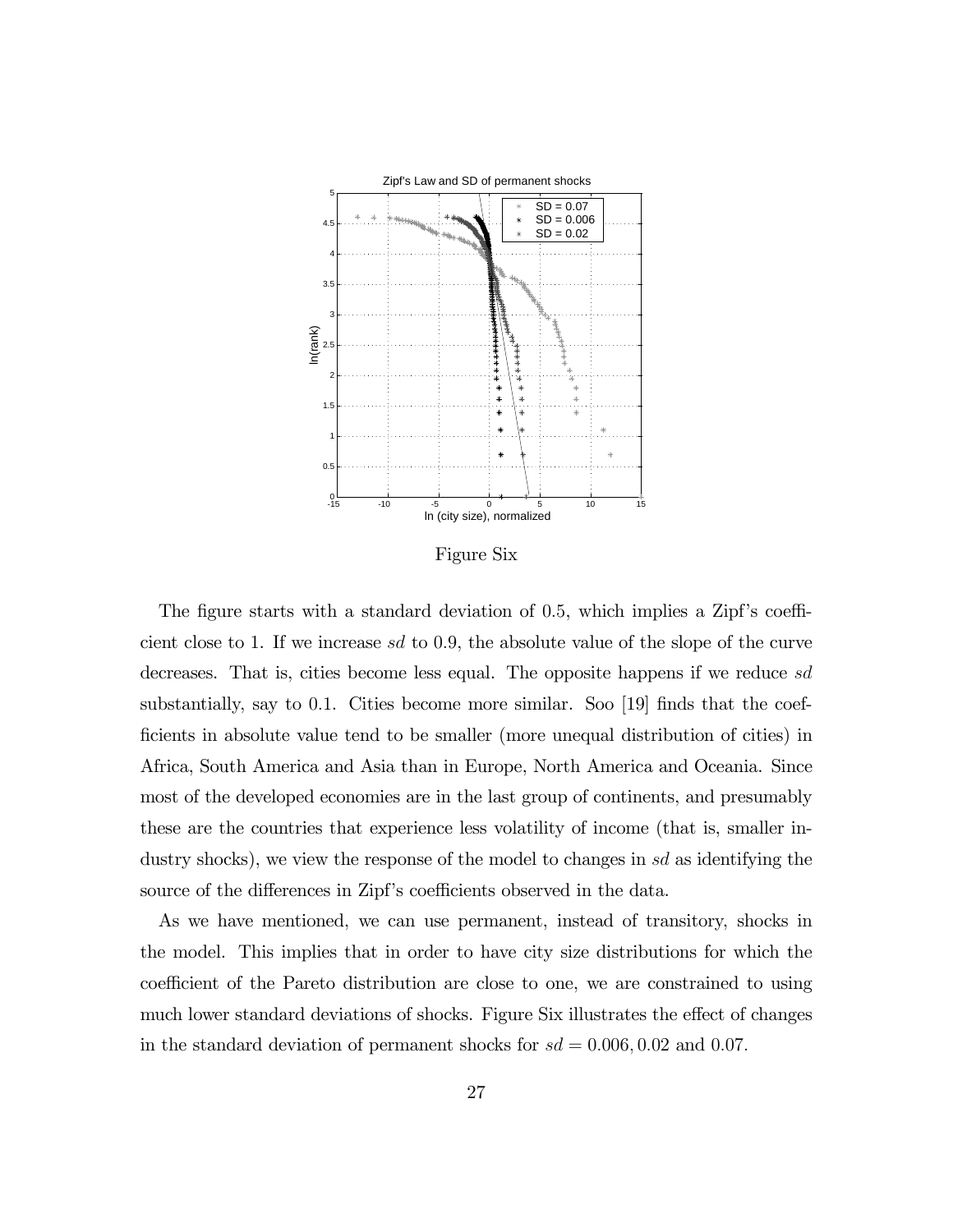

Figure Eight

International evidence on urban structures implies bounds on observed Zipf's Law coefficients. These bounds, in turn, imply bounds on admissible industry productivity shocks. In the rest of this section we compare available evidence on this relationship.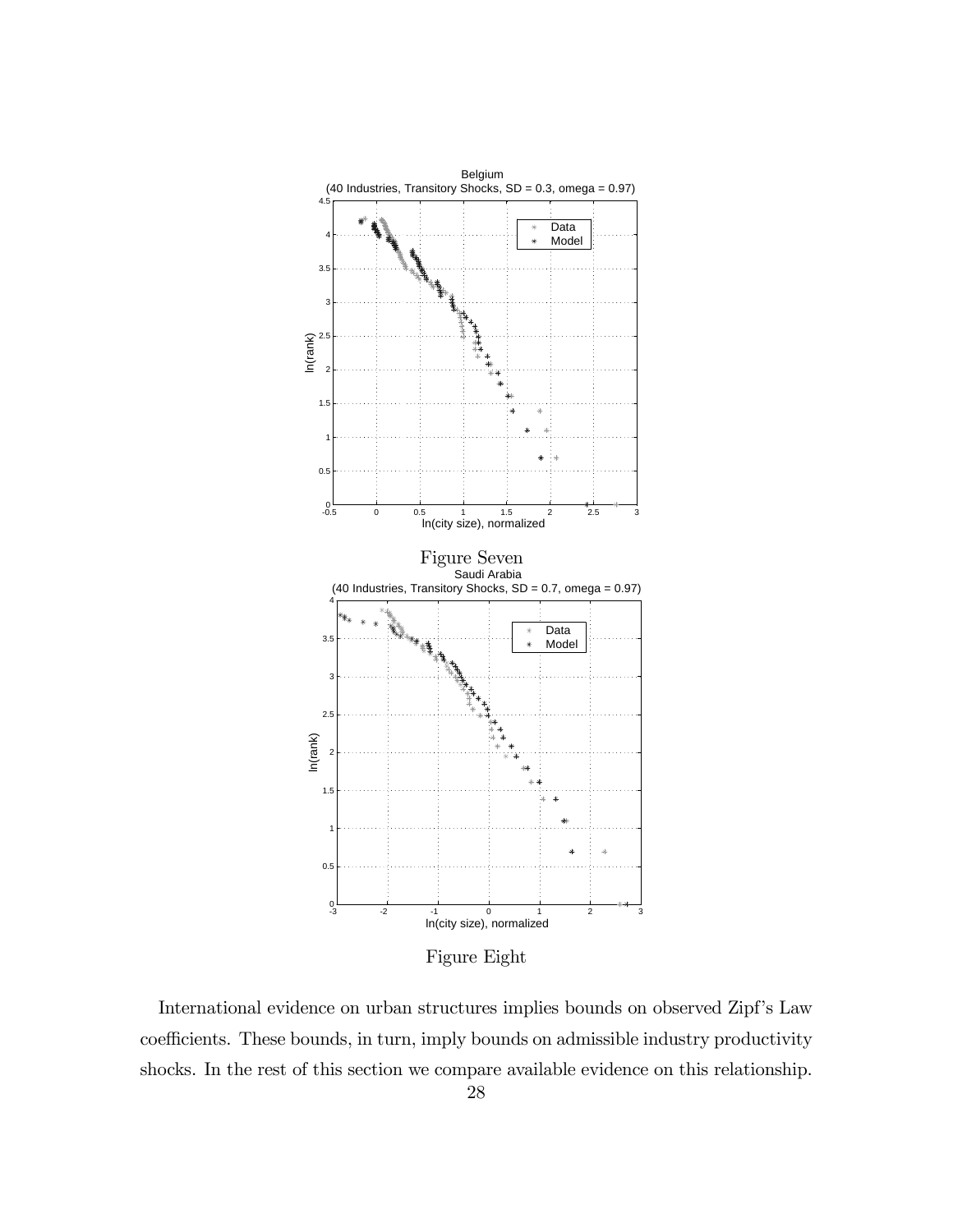Toward this, we first select two countries that exhibit city size distributions that are either extremely concentrated or extremely dispersed. The rank size relationship in Belgium is very steep with a Zipf's coefficient of 1.59. The standard deviation of transitory shocks that yields a city size distribution consistent with the Belgian data is 0.3. The data and the simulation are presented in Figure Seven.

We perform the same exercise for a country that exhibits a very flat rank size relationship. Saudi Arabia's cities are very distinct in terms of population sizes, with a Zipf's coefficient of 0.78. Figure Eight shows the simulation and Saudi Arabia's data<sup>6</sup>. The standard deviation used in the numerical simulation is  $sd = 0.7$ .

These two extreme cases give us a range of standard deviations that would imply city size distributions consistent with what we observe in the data. The next question is whether this range is in line with measures of productivity shocks by industry. The model gives us a method to map observed Zipf's coefficients into standard deviations of productivity shocks, given industry heterogeneity. As we have done so far, we want to gauge the performance of the model without relying on particular forms of industry heterogeneity that would help our theory, but obscure the main mechanisms in play. Hence, we assume identical industries and solve for the standard deviation that produces Zipf's coefficients consistent with the ones in the data. This will produce bounds on standard deviations that we will then compare with evidence on productivity shocks in the data. Horvath [13] measures the standard deviation and persistence of industry shocks in the United States for 36 industries'.

It is important to stress that this comparison puts a heavy burden on our theory. To illustrate this, consider a situation where all of the standard deviations of productivity

<sup>&</sup>lt;sup>6</sup>There are a few countries that exhibit Zipf's coefficients that are higher or lower than Belgium and Saudi Arabia. The reason we do not use them is that typically they have only very few cities. For example, Guatemala, with 13 cities, has a Zipf's coeficient of 0.728, while Kuwait, with 28 cities, has a Zipf's coefficent of 1.720. Using these countries would only improve the performance of the model in the comparisons that follow.

<sup>7</sup>As the United States is the world's largest economy, we will take this data to represent the universe of possible productivity shock processes. In order to compare Horvath's estimates with our range of standard deviations, we first need to map the standard deviations of persistent shocks into standard deviations of transitory shocks.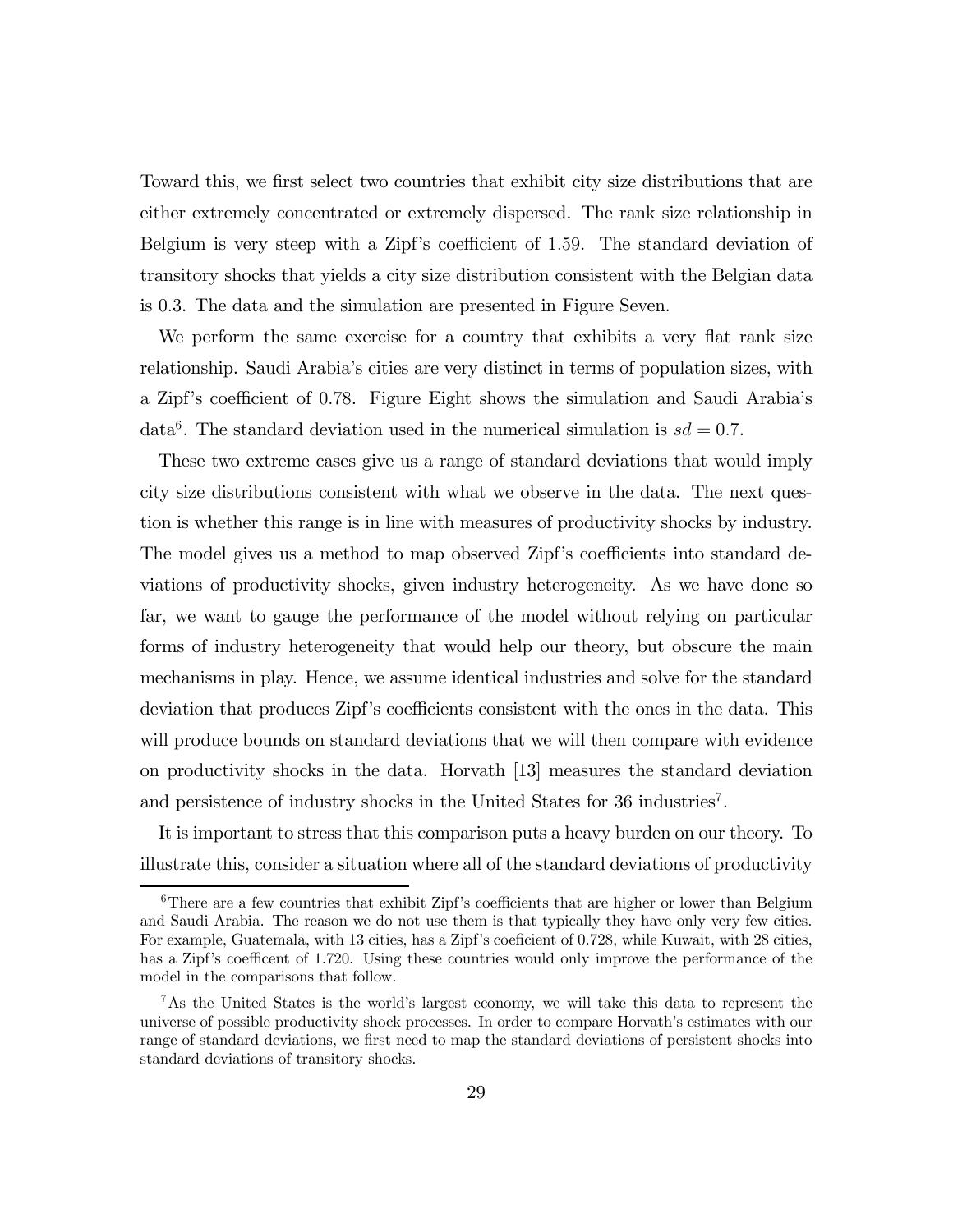shocks are inside the intervals implied by the range of Zipf's coefficients. That would mean that if a country were to have industries that faced only the least variable productivity shocks, it would still exhibit a Zipf's coefficient within the range of international evidence. However, we know that *all* countries produce in a variety of industries that face shocks that differ in their standard deviations. Therefore, we know that it is impossible for *all* industries' volatilities to be inside the implied range. Conversely, if none of the standard deviations were inside the implied range, it would be evidence against our theory.

Table One presents these estimates and the percentage of industries in Horvath's study that lie inside the interval of standard deviations implied by the international city size data. Perhaps surprisingly, given the nature of the exercise, fully half of the industries have standard deviations that lie within these bounds<sup>8</sup>.

| Table One                              |        |        |                            |  |  |  |  |  |
|----------------------------------------|--------|--------|----------------------------|--|--|--|--|--|
| Distribution of Zipf's<br>coefficients | Min    | Max    |                            |  |  |  |  |  |
| [Min, Max]                             | 0.7287 | 1.7190 |                            |  |  |  |  |  |
| $[10\%, 90\%]$                         | 0.8590 | 1.3820 |                            |  |  |  |  |  |
| $[20\%, 80\%]$                         | 0.9207 | 1.2704 |                            |  |  |  |  |  |
| Implied bounds on the                  | Min    | Max    | % of Horvath's industries  |  |  |  |  |  |
| sd of industry shocks                  |        |        | inside the <i>sd</i> range |  |  |  |  |  |
| [Min, Max]                             | 0.3080 | 0.7300 | 50                         |  |  |  |  |  |
| $[10\%, 90\%]$                         | 0.3850 | 0.6200 | 25                         |  |  |  |  |  |
| $[20\%, 80\%]$                         | 0.4200 | 0.5750 | 19                         |  |  |  |  |  |

<sup>&</sup>lt;sup>8</sup>The estimates in the table were computed using city data from 73 countries. Data of agglomerations are only available for 26 mostly developed economies. Using agglomeration data, the corresponding number is 33%.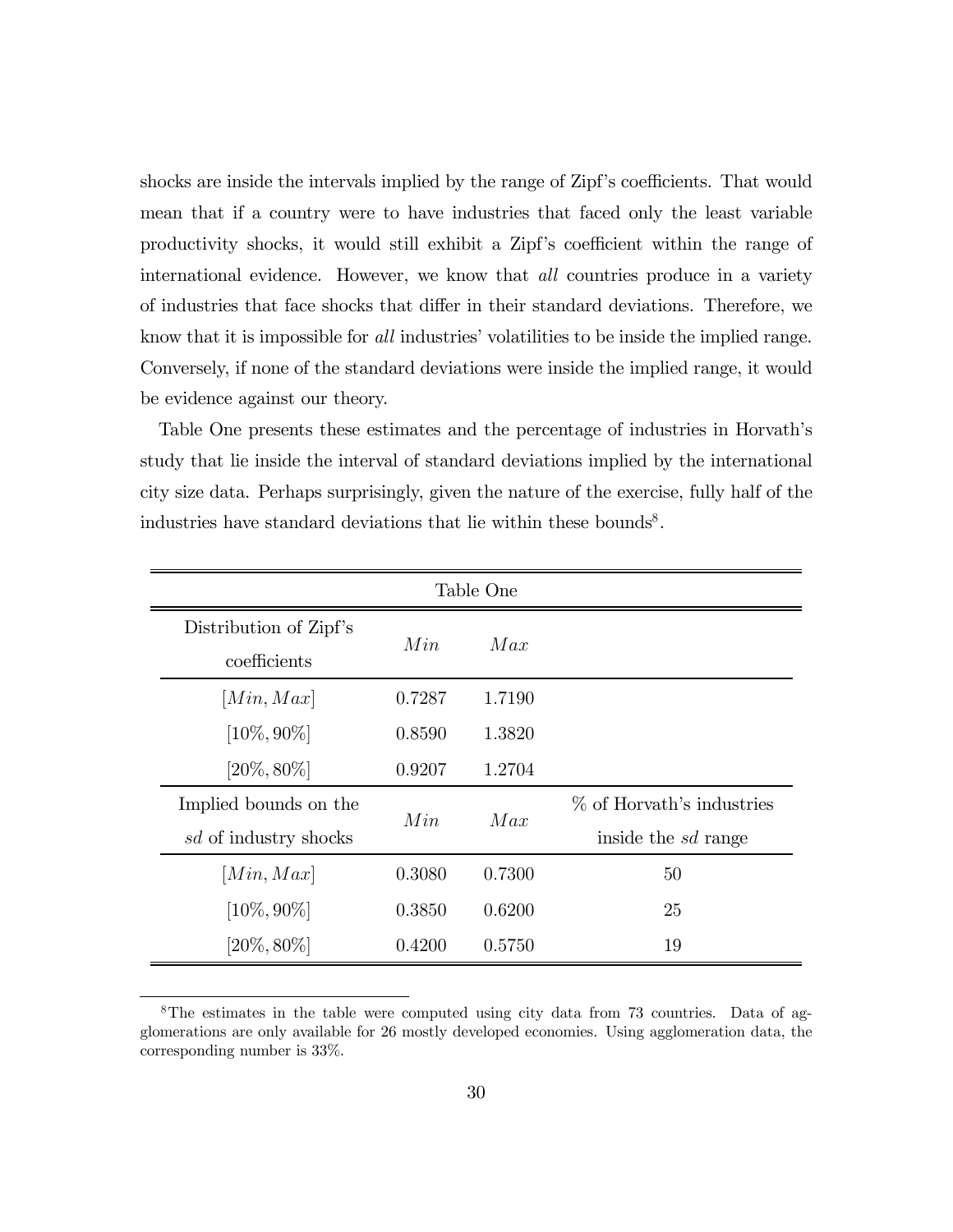Similarly, we can use the evidence on the standard deviations of industry shocks to construct bounds on Zipf's coefficients. In contrast with the previous exercise, the fact that countries have diversified industrial structures implies that this exercise will produce only loose bounds on the range of Zipf's coefficients that we should observe in the data. Not surprisingly, as shown in Table Two, the Zipf's coefficient of every country in our data set is inside the interval implied by the industry data. This remains true even if we focus only on those industries at the center of the distribution of standard deviations.

Reality surely lies between the bounds implied by these two exercises. This allows us to conclude that the theory is performing well for most industries and countries. It is also clear that in order to derive tighter bounds we would need to take a stand on industry heterogeneity. This would require disaggregated data on industrial structure for a wide set of countries. To the best of our knowledge, these data are not available beyond a small sample of developed economies, and so we leave this empirical exercise for future research.

| Table Two                            |        |        |                              |  |  |  |  |
|--------------------------------------|--------|--------|------------------------------|--|--|--|--|
| Distribution of sd of                | Min    | Max    |                              |  |  |  |  |
| industry shocks in the United States |        |        |                              |  |  |  |  |
| [Min, Max]                           | 0.0844 | 3.6816 |                              |  |  |  |  |
| $[10\%, 90\%]$                       | 0.1423 | 1.1727 |                              |  |  |  |  |
| $[20\%, 80\%]$                       | 0.2421 | 0.6936 |                              |  |  |  |  |
| Implied bounds on                    | Min    | Max    | $\%$ of countries inside the |  |  |  |  |
| Zipf's coefficients                  |        |        | Zipf's coefficient range     |  |  |  |  |
| [Min, Max]                           | 0.1444 | 6.2389 | 100                          |  |  |  |  |
| $[10\%, 90\%]$                       | 0.4535 | 3.6862 | 100                          |  |  |  |  |
| $[20\%, 80\%]$                       | 0.7675 | 2.1933 | 97                           |  |  |  |  |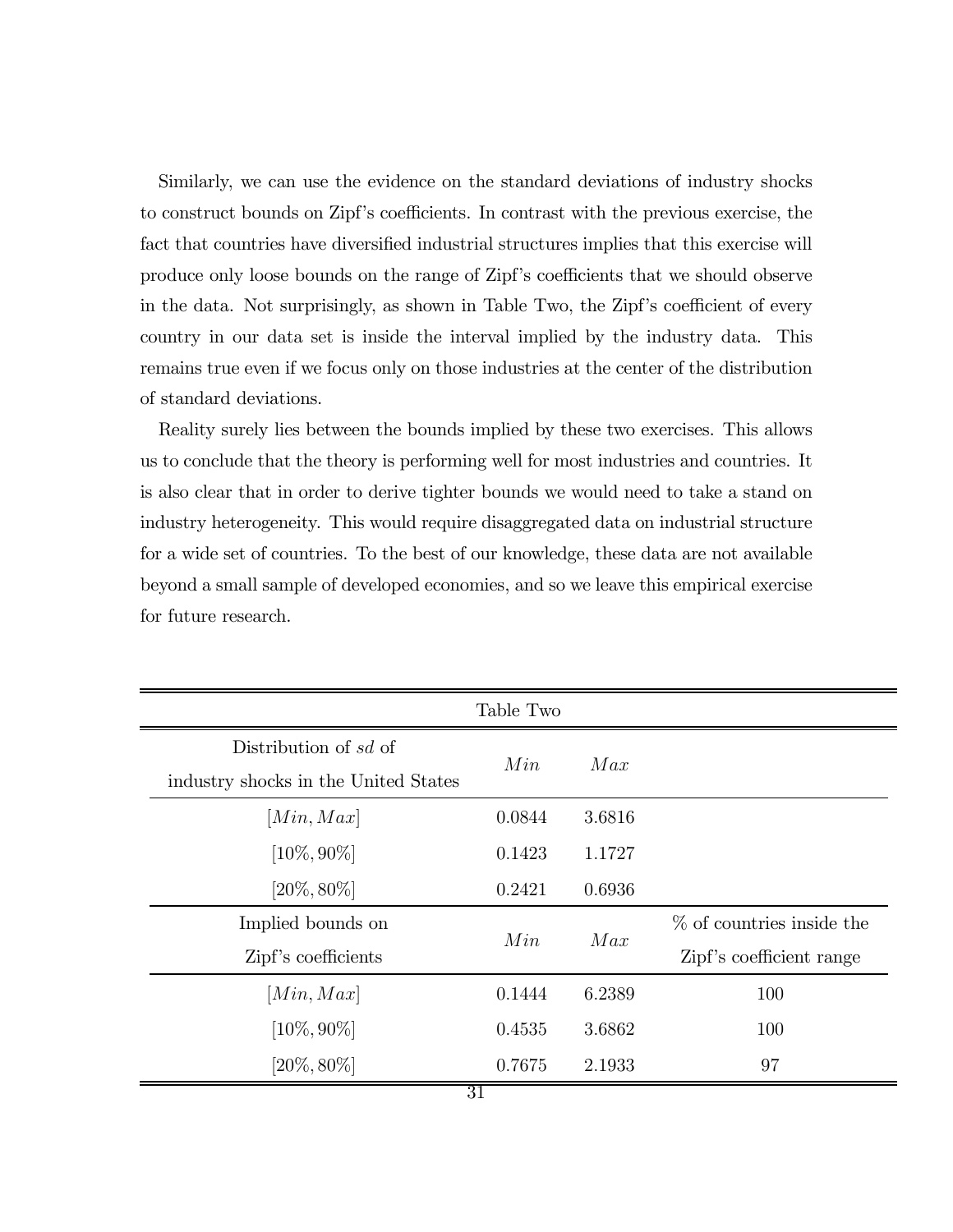#### 5. CONCLUSIONS

We have presented an urban growth theory in which cities arise endogenously out of a trade-off between agglomeration forces and congestion costs. Our theory is capable of reproducing several basic growth and urban facts. The urban structure itself leads to a reconciliation between the increasing returns at the local level that are necessary for agglomeration and constant returns at the aggregate level that are necessary for balanced growth. This has two additional implications for growth theory. First, tests for the presence of increasing returns should be conducted at the urban, and not the aggregate, level. Second, differences in the urban organization of economic activity may explain some part of the observed differences in total factor productivity across countries.

We find that the organization of economic activity in cities combined with productivity shocks and factor accumulation produce strong implications for the size distribution of cities. In particular, under special assumptions, the model predicts an exact version of Zipf's Law, while more generally the model can be used to explain some of the robust empirical deviations from Zipf's Law, including the underrepresentation of small cities and the fact that the largest cities are not large enough.

One of the features of the model is that it was especially tractable as a result of special functional form assumptions. We were able to solve for the entire growth path of the economy, and the entire urban structure, in closed form. A potentially important extension of this paper is to check the robustness of our results to different specifications of the economy. For example, at the moment the assumption of logarithmic preferences implies that the labor allocation across industries is fixed, and in all of the experiments conducted in the paper we have assumed that this is equal across industries. However, in the data, the size distribution of industry employment levels is already much closer to Zipf's Law. What are the assumptions on preferences that would yield a distribution of industry sizes closer to the one observed in the data? Other extensions include using different types of agglomeration effects, combining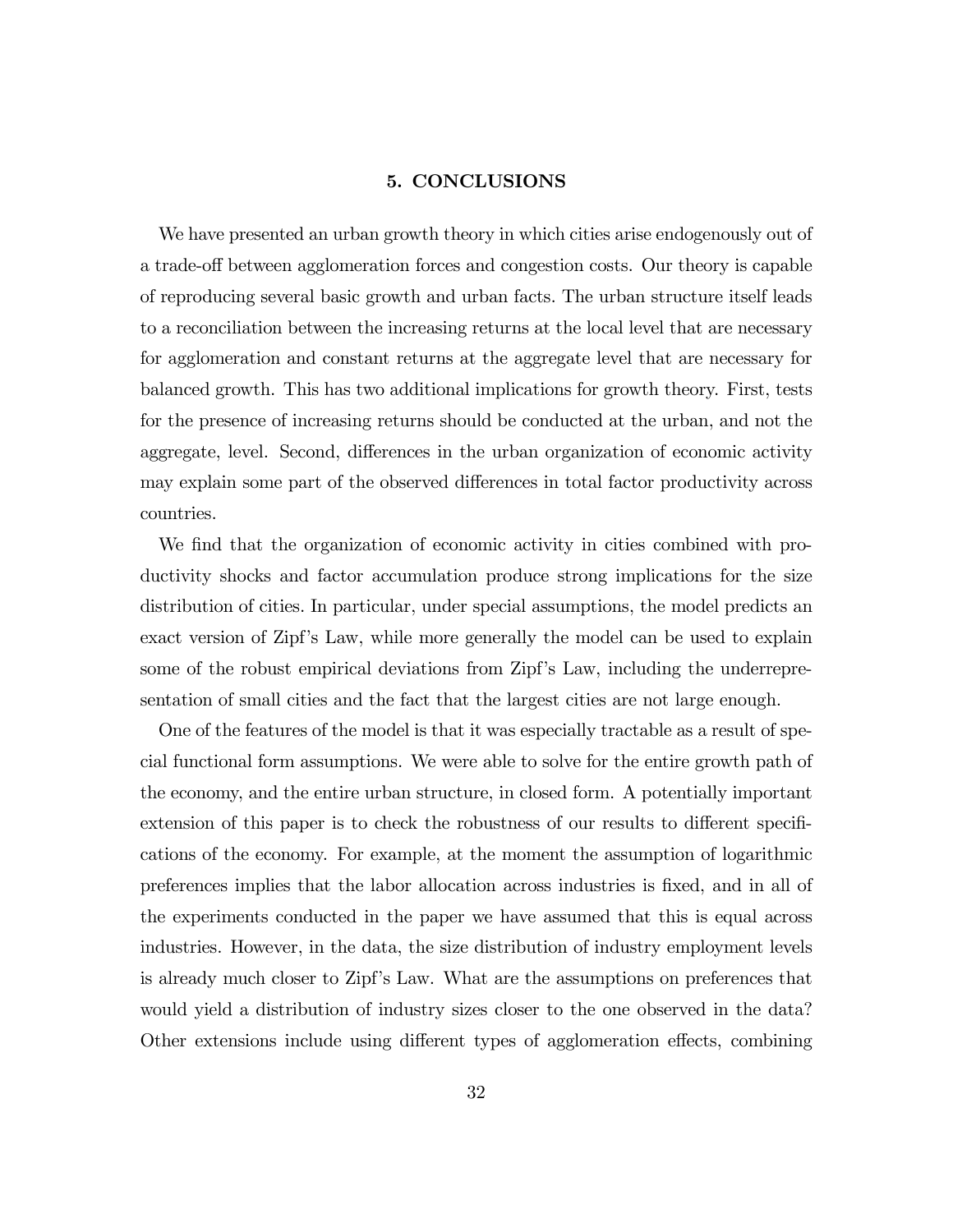productivity shocks with taste shocks, or adding amenities and nontraded goods or services to cities (for example, as in Gabaix [10] and Cordoba [5]).

An extension that deserves special consideration is to allow for different specifications of land ownership and city formation. The current specification, which follows the contributions of Henderson [12] and Black and Henderson [4], implies that resources are allocated efficiently across cities. The basic results will continue to hold in an environment with suboptimal cities as long as the deviation from optimality is roughly proportional: industries will still act as though they face constant returns to scale, expanding the number of cities at a suboptimal size. Moreover, as long as the equilibrium city size responds to variations in factor proportions, the same mechanisms will lead to a tendency toward Gibrat's Law of city growth.

One of the advantages of the simple specification we adopted above is that it allowed us to identify analytically the standard deviation of industry productivity shocks as the crucial factor influencing the ability of the mechanism to match features of the data. An empirical analysis of this parameter, and how it differs across countries, is certain to be an important part of any systematic empirical evaluation of our theory.

Finally, it is worth pointing out that Zipf's Law is also a strikingly good description of the size distribution of firms (see Axtell [2]). As it stands, our theory assumes internal constant returns to scale at the firm level, and hence the size distribution of firms is indeterminate. A natural question is whether the same processes we described could be used at the firm level. Specifically, assume that there are increasing returns in production, but that the firms must bear a 'managerial cost' that is increasing in the number of employees of the firm and is denominated in terms of the firm's own output. Suppose also that the firm accumulates its own factors and faces stochastic firm productivity shocks. Then a simple relabelling of terms would make the model of the paper also a model of the firm: instead of choosing the number of cities, the firm would choose the number of plants to operate. The firms as a whole would then behave as though they had constant returns to scale in the aggregate even though there were increasing returns at the plant level. Moreover, this would allow us to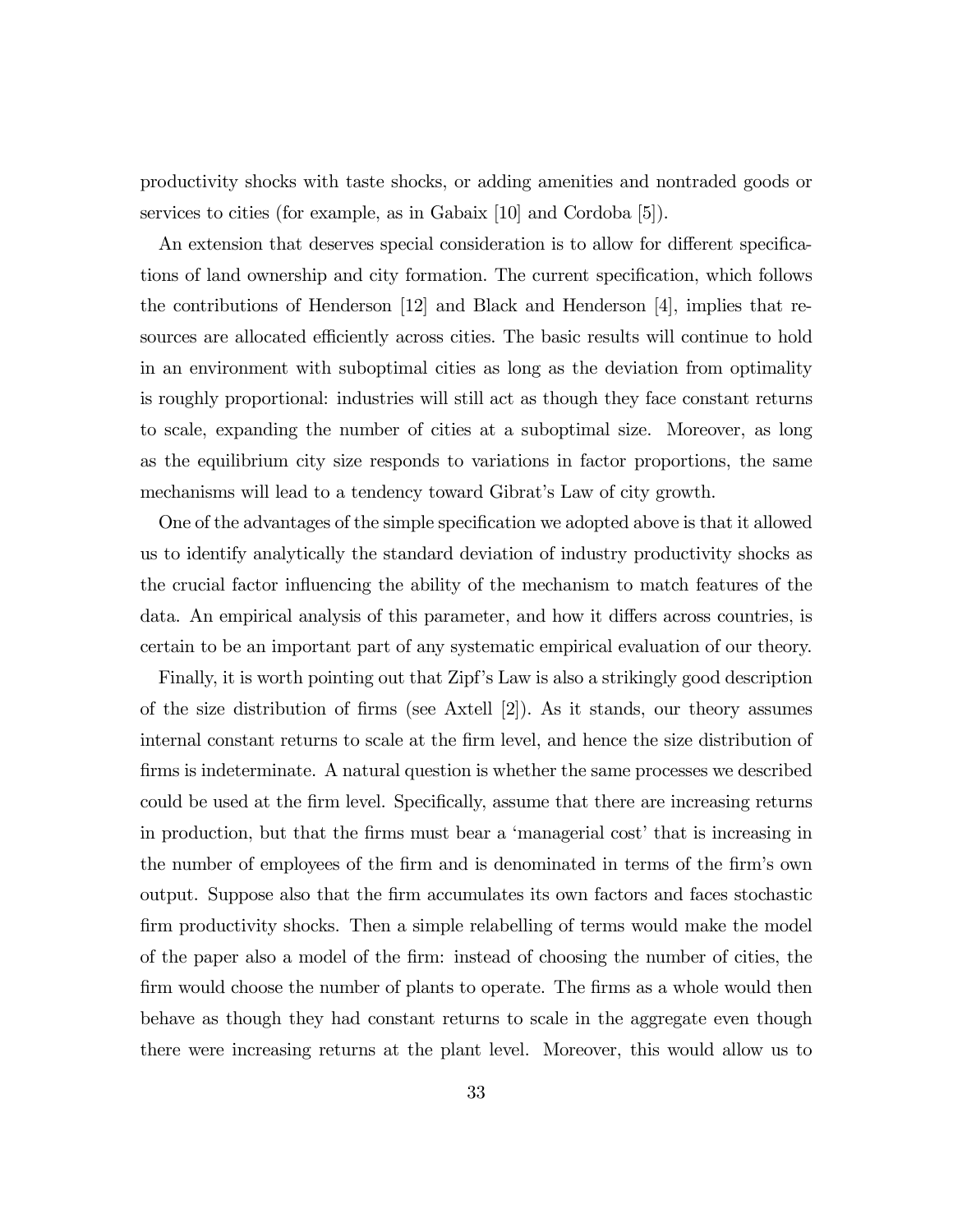imbed this model of the firm within our existing model of city formation in which there are external economies at the city level. Whether these elements can all be combined in a version of the above framework is the subject of future research.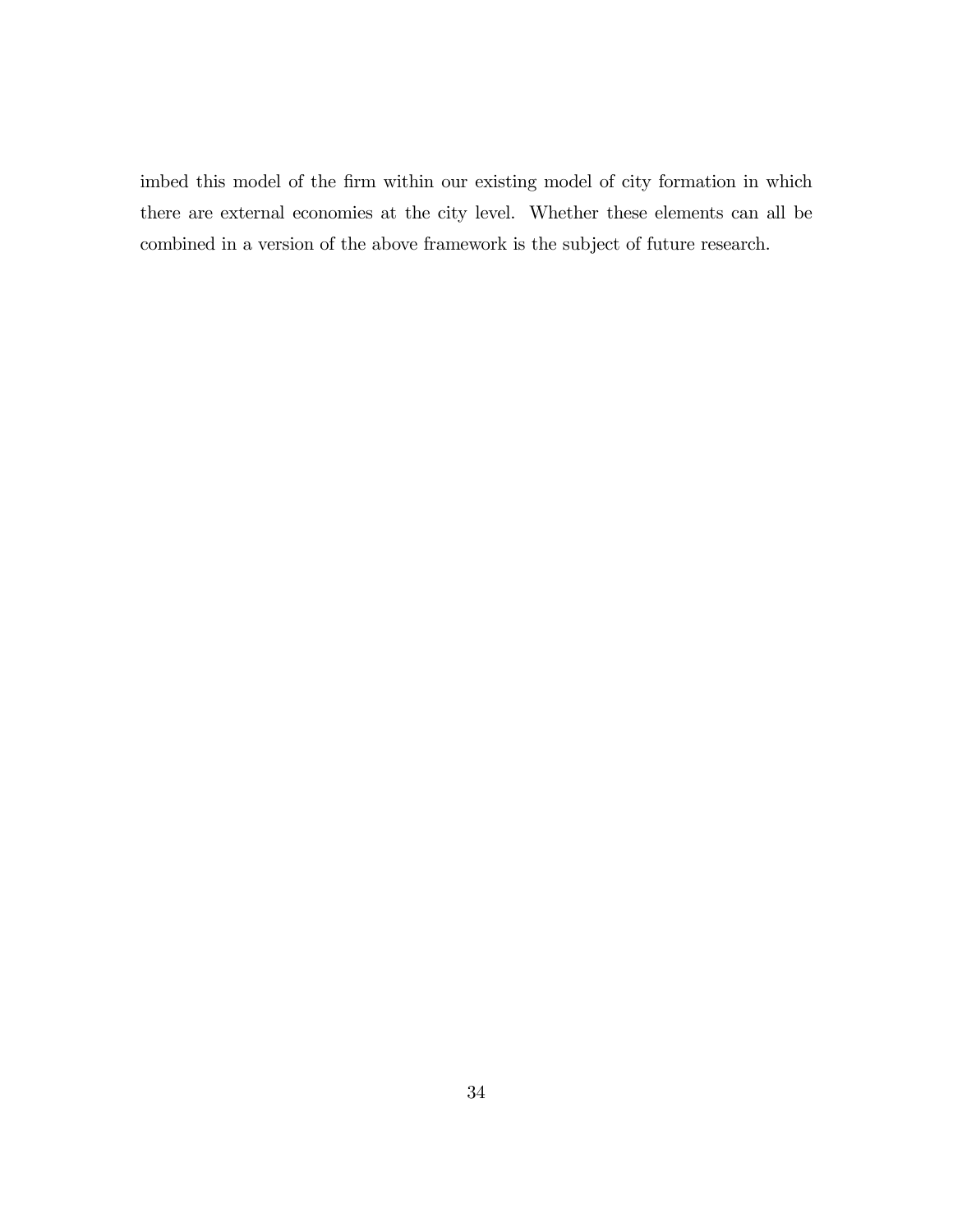#### REFERENCES

- [1] Au, C. and V. Henderson (2002). "How Migration Restrictions Limit Agglomeration and Productivity in China." Unpublished paper, Brown University.
- [2] Axtell, R. L. (2001). "Zipf Distribution of US Firm Sizes." Science, 293:1818-1820.
- [3] Auerbach, F. (1913). "Das Gesetz der Bevölkerungskonzentration." Petermanns Geographische Mitteilungen, 59:74-76.
- [4] Black, D. and V. Henderson (1999). "A Theory of Urban Growth." Journal of Political Economy, 107(2): 252-284.
- [5] Cordoba, J. (2003). "On the Distribution of City Sizes." Unpublished paper, Rice University.
- [6] Dobkins, L. H. and Y. M. Ioannides (2000). "Spatial Interactions Among U.S. Cities: 1900-1990." Unpublished paper, Tufts University.
- [7] Duranton, G. (2002). "City Size Distribution as a Consequence of the Growth Process." Unpublished paper, London School of Economics.
- [8] Eaton, J. and Z. Eckstein (1997). "Cities and Growth: Theory and Evidence from France and Japan." Regional Science and Urban Economics, 27: 443-474.
- [9] Gabaix, X. and Y. Ioannides (2003). "The Evolution of City Size Distributions." In J. V. Henderson and J. F. Thisse (eds.) Handbook of Economic Geography, North-Holland, Amsterdam.
- [10] Gabaix, X. (1999). "Zipf's Law for Cities: An Explanation." Quarterly Journal of Economics, 739-767.
- [11] Gabaix, X. (1999). "Zipf's Law and the Growth of Cities." American Economic Review Papers and Proceedings, 89(2): 129-132.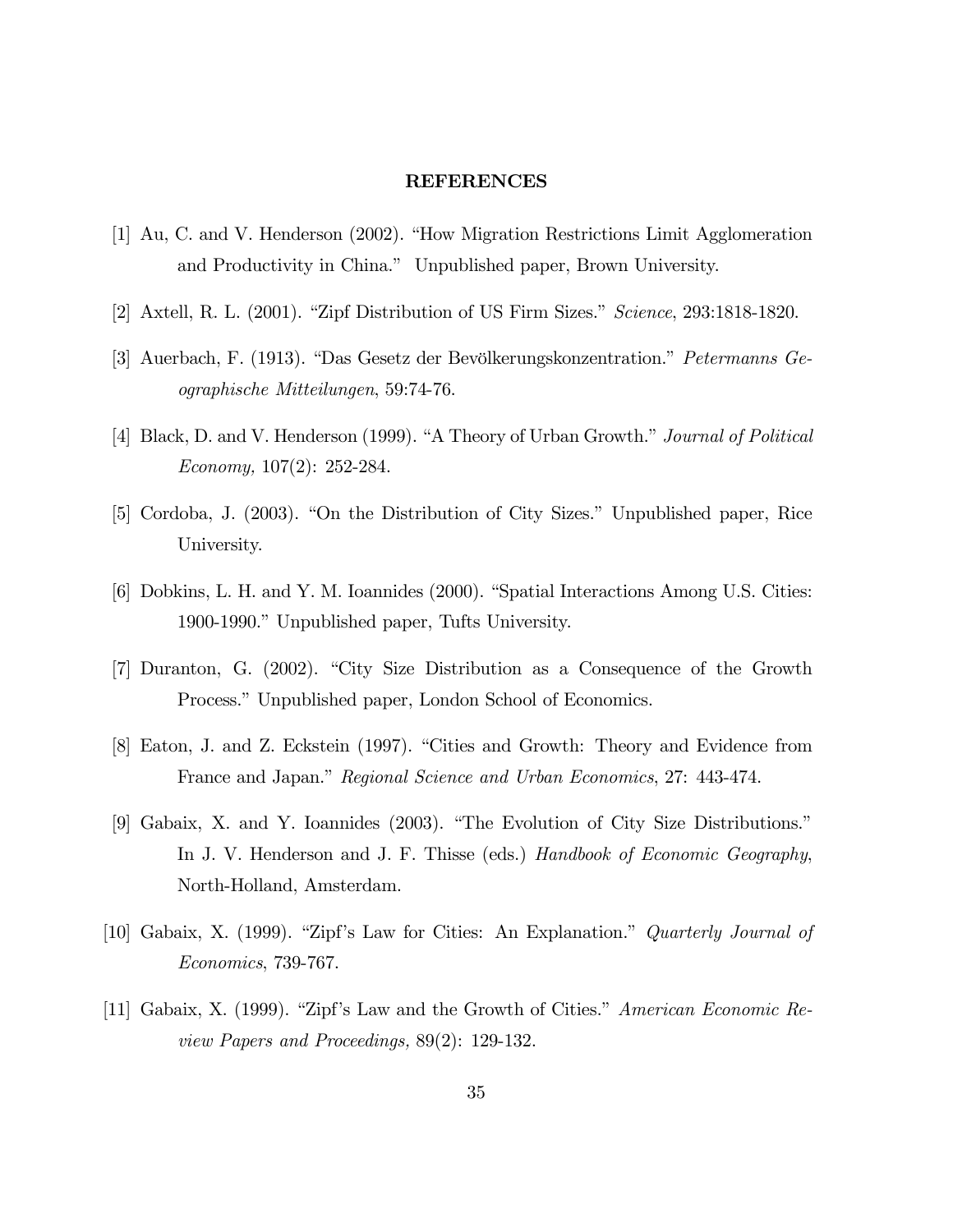- [12] Henderson, V. (1974). "The Sizes and Types of Cities." American Economic Review, 64: 640-656.
- [13] Horvath, N. (2000). "Sectoral Shocks and Aggregate Fluctuations." Journal of Monetary Economics, February, 69-106.
- [14] Ioannides, Y. M. and H. G. Overman (2001). "Zipf's Law for Cities: An Empirical Examination." Unpublished paper, Tufts University.
- [15] Jones, C. I. (1999). "Growth: With and Without Scale Effects." American Economic Review Papers and Proceedings, 89 (2): 139-144.
- [16] Lucas, R. E., Jr. (1988). "On the Mechanics of Economic Development." Journal of Monetary Economics, 22(1): 3-42.
- [17] Romer, P. (1990). "Endogenous Technological Change." Journal of Political Economy, 98: S71-S102.
- [18] Rosen K. and M. Resnick (1980). "The Size Distribution of Cities: An Examination of the Pareto Law and Primacy." Journal of Urban Economics, 8(2): 156-186.
- [19] Soo, K. T. (2003). "Zipf's Law for Cities: A Cross Country Investigation." Unpublished paper, London School of Economics.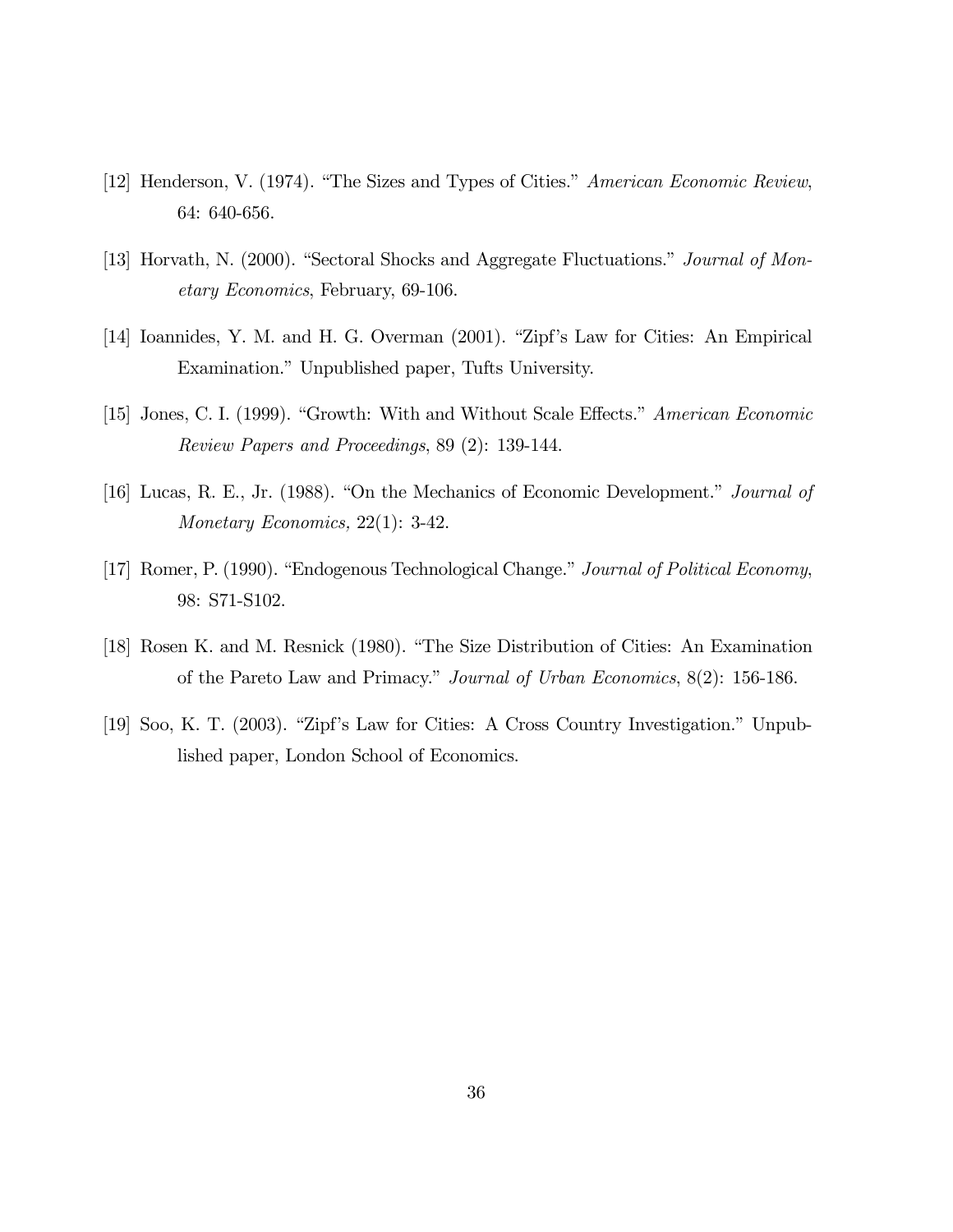#### APPENDIX

# Solution of Social Planner's Problem

Our first task is to solve the planning problem:

$$
\max(1-\delta)E_0\left[\sum_{t=0}^{\infty}\delta^t N_t\left(\sum_{i=1}^J \theta_i \ln C_{ti}/N_t\right)\right]
$$

subject to for, all  $t$  and  $j$ ,

$$
K_{t+1j} = K_{tj}^{\omega_j} X_{tj}^{1-\omega_j},
$$
  
\n
$$
H_{t+1j} = H_{tj} \left[ B_j^0 + (1 - u_{tj}) B_j^1 \right],
$$
  
\n
$$
F_j A_{tj} H_{tj}^{\hat{\alpha}_j} K_{tj}^{\hat{\beta}_j} N_{tj}^{1-\hat{\alpha}_j-\hat{\beta}_j} u_{tj}^{\hat{\phi}_j} = C_{tj} + X_{tj},
$$

and

$$
N_t = \sum_{j=1}^{J} N_{tj}.
$$

To solve this problem, we can verify that the value function of the problem takes the form

$$
V(\lbrace H_{tj}, K_{tj}, A_{tj} \rbrace_{j=1}^{J}) = D_0 + \sum_{j=1}^{J} [D_j^H \ln(H_{tj}) + D_j^K \ln(K_{tj}) + D_j^A \ln(A_{tj})].
$$

This leads to

$$
C_{tj}^* = \frac{(1-\delta)\theta_j}{\delta D_j^K (1-\omega_j) + (1-\delta)\theta_j} \hat{Y}_{tj},
$$

which implies that

$$
X_{tj}^* = \frac{\delta D_j^K (1 - \omega_j)}{\delta D_j^K (1 - \omega_j) + (1 - \delta) \theta_j} \hat{Y}_{tj}.
$$

We can use this result to obtain an expression for  $u_{tj}$ ,

$$
u_j^* = \frac{\hat{\phi}_j \left( B_j^0 + B_j^1 \right) \left[ \delta D_j^K (1 - \omega_j) + (1 - \delta) \theta_j \right]}{\delta D_j^H B_j^1 + \hat{\phi}_j B_j^1 \left[ \delta D_j^K (1 - \omega_j) + (1 - \delta) \theta_j \right]},
$$

and  $N_{tj}^*$ ,

$$
N_{tj}^{*} = \frac{\left(1 - \hat{\alpha}_{j} - \hat{\beta}_{j}\right) \left(\delta D_{j}^{K}\left(1 - \omega_{j}\right) + \left(1 - \delta\right)\theta_{j}\right)}{\sum_{j=1}^{J} \left[\left(1 - \hat{\alpha}_{j} - \hat{\beta}_{j}\right) \left(\delta D_{j}^{K}\left(1 - \omega_{j}\right) + \left(1 - \delta\right)\theta_{j}\right)\right]} N_{t}
$$
\n
$$
\equiv n_{j} N_{t},
$$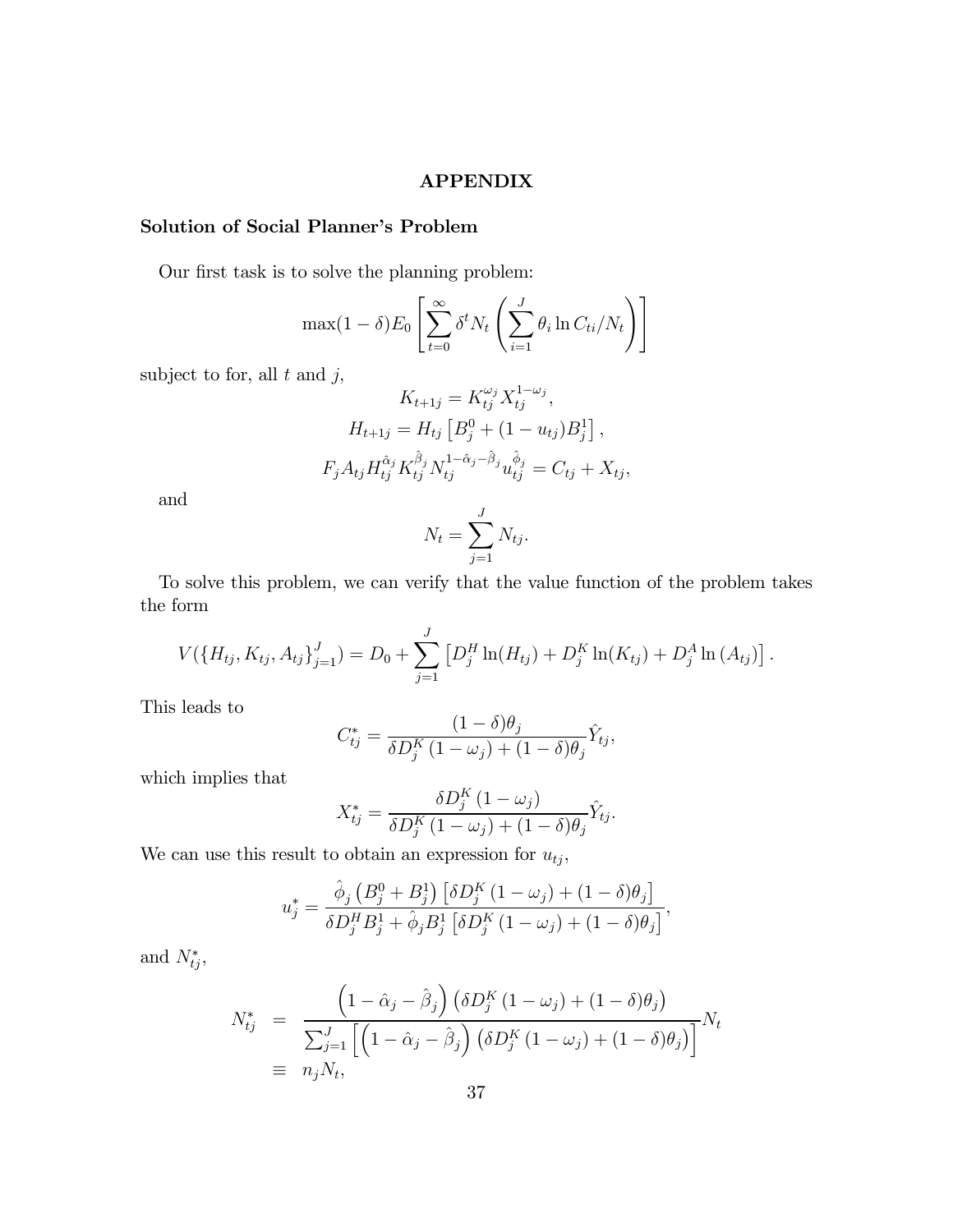where

$$
D_j^K = \frac{(1 - \delta)\theta_j \hat{\beta}_j}{1 - \delta \omega_j - \delta (1 - \omega_j) \hat{\beta}_j},
$$

and

$$
D_j^H = \theta_j \hat{\alpha}_j + \frac{\delta \theta_j \hat{\beta}_j (1 - \omega_j) \hat{\alpha}_j}{1 - \delta \omega_j - \delta (1 - \omega_j) \hat{\beta}_j}.
$$

We would like to find out what these results imply for the law of motion of capital and human capital. For this, notice that for human capital,

$$
\ln H_{tj} = \ln H_{0j} + t \ln \left( B_j^0 + (1 - u_j^*) B_j^1 \right).
$$

For physical capital

$$
\ln K_{tj} = \omega_j \ln K_{t-1j} + (1 - \omega_j) \left[ \ln x_j + \ln \hat{Y}_{t-1j} \right]
$$

where

$$
x_j = \frac{\delta D_j^K (1 - \omega_j)}{\delta D_j^K (1 - \omega_j) + (1 - \delta)\theta_j}.
$$

Of course,

$$
\ln \hat{Y}_{tj} = \ln(F_j) + \ln(A_{tj}) + \hat{\alpha}_j \ln(H_{tj}) + \hat{\beta}_j \ln(K_{tj}) + \left(1 - \hat{\alpha}_j - \hat{\beta}_j\right) \ln(N_{tj}^*) + \hat{\phi}_j \ln(u_j^*),
$$

so

$$
\ln K_{tj} = \omega_j \ln K_{t-1j} + (1 - \omega_j) [\ln x_j + \ln(F_j) + \ln(A_{t-1j}) + \hat{\alpha}_j \ln(H_{t-1j})
$$
  
+  $\hat{\beta}_j \ln(K_{t-1j}) + (1 - \hat{\alpha}_j - \hat{\beta}_j) \ln(N_{t-1j}^*) + \hat{\phi}_j \ln(u_j^*)].$ 

Given that we are interested in characterizing the solution with shocks, we want to determine the invariant distribution of the model. For this, we want to characterize first  $\lim_{t\to\infty} \ln K_{t,j} - \ln K_{t-1,j}$ . Taking differences, recursively substituting, assuming that  $\hat{\beta}_j < 1$  and that population growth is constant, so that  $N_t = (g_N)^t N_0$ , we obtain

$$
\lim_{t \to \infty} [\ln K_{tj} - \ln K_{t-1j}]
$$
\n
$$
= (1 - \omega_j) \lim_{t \to \infty} \left[ \ln(A_{t-1j}) - \sum_{T=1}^t \frac{(\omega_j + (1 - \omega_j) \hat{\beta}_j)^{t-1-T}}{\left(1 - (\omega_j + (1 - \omega_j) \hat{\beta}_j)\right)^{-1}} \ln(A_{T-1j}) \right]
$$
\n
$$
+ \frac{1}{1 - \hat{\beta}_j} \left[ \left(1 - \hat{\alpha}_j - \hat{\beta}_j\right) g_N + \hat{\alpha}_j \ln(B_j^0 + (1 - u_j^*) B_j^1) \right].
$$
\n38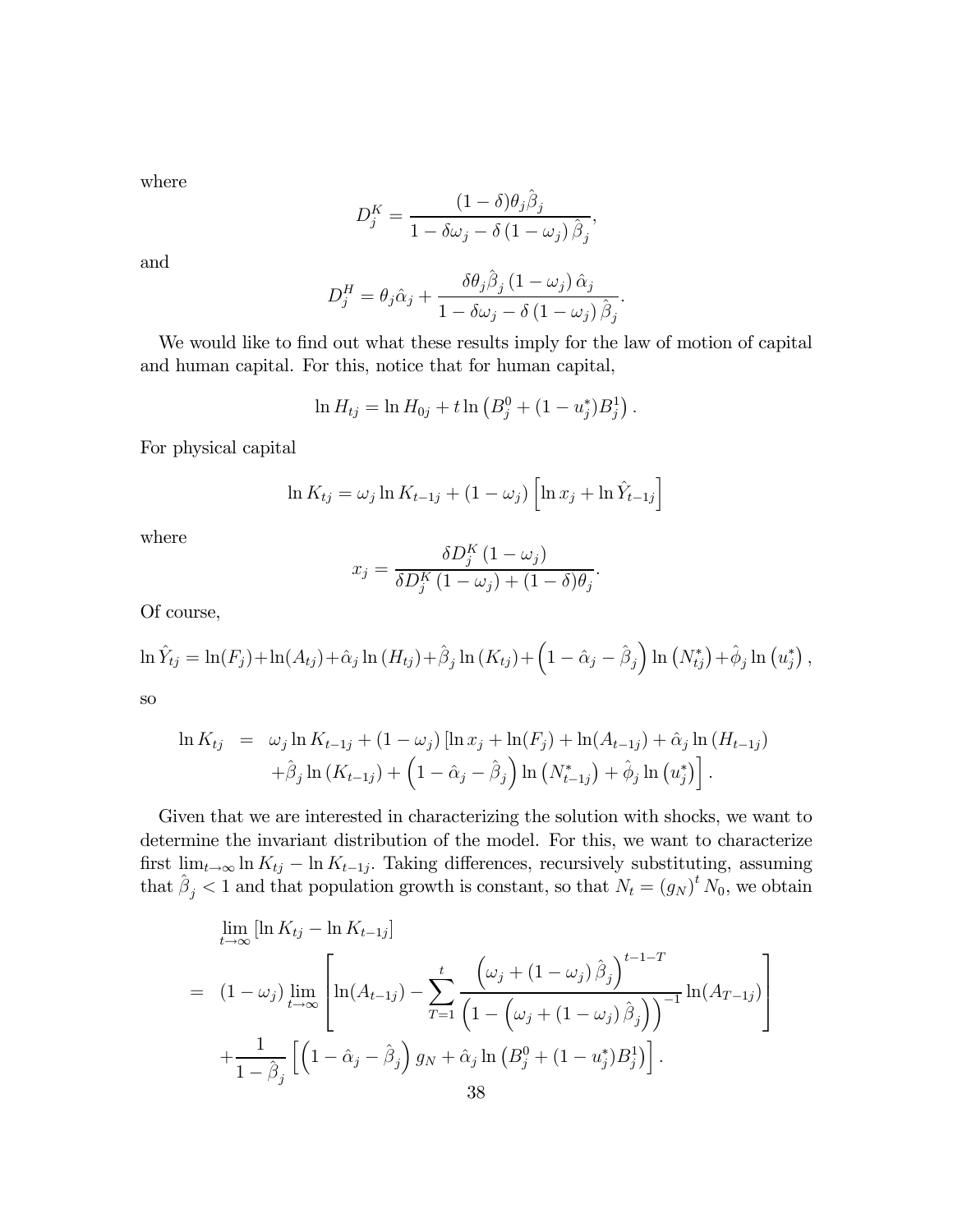The size of the city is given by

$$
\frac{N_{tj}}{\mu_{tj}} = \left[\frac{2\left(\varepsilon_j + \gamma_j\right)}{b} \frac{Y_{tj}}{n_j N_t}\right]^2,
$$

so

$$
\ln\left(\frac{N_{tj}}{\mu_{tj}}\right) = 2\left[\ln\left(\frac{2\left(\varepsilon_{j} + \gamma_{j}\right)}{bn_{j}}\right) + \ln\left(Y_{tj}\right) - \ln\left(N_{t}\right)\right]
$$

$$
= 2\left[\ln\left(\frac{n_{j}F_{j}2\left(\varepsilon_{j} + \gamma_{j}\right)}{bn_{j}^{\hat{\alpha}_{j} + \hat{\beta}_{j}}(1 - 2\left(\varepsilon_{j} + \gamma_{j}\right))}\right) + \ln\left(A_{tj}\right) + \hat{\alpha}_{j}\ln\left(H_{tj}\right) + \hat{\beta}_{j}\ln\left(K_{tj}\right) - \left(\hat{\alpha}_{j} + \hat{\beta}_{j}\right)\ln\left(N_{t}\right) + \hat{\phi}_{j}\ln\left(u_{j}^{*}\right)\right].
$$

Hence,

$$
\ln\left(\frac{N_{t+1j}}{\mu_{t+1j}}\right) - \ln\left(\frac{N_{tj}}{\mu_{tj}}\right) = 2\left[\ln\left(A_{t+1j}\right) - \ln\left(A_{tj}\right)\right] - 2\left(\hat{\alpha}_{j} + \hat{\beta}_{j}\right)\left[\ln(N_{t+1}) - \ln(N_{t})\right] + 2\hat{\alpha}_{j}\ln\left(B_{j}^{0} + (1 - u_{j}^{*})B_{j}^{1}\right) + 2\hat{\beta}_{j}\left[\ln\left(K_{t+1j}\right) - \ln\left(K_{tj}\right)\right],
$$

where the expression for ln  $(K_{t+1j})$  – ln  $(K_{tj})$  is given above. Taking limits,

$$
\lim_{t \to \infty} \left[ \ln \left( \frac{N_{t+1j}}{\mu_{t+1j}} \right) - \ln \left( \frac{N_{tj}}{\mu_{tj}} \right) \right]
$$
\n
$$
= 2 \lim_{t \to \infty} \left[ \left[ \ln \left( A_{t+1j} \right) - \ln \left( A_{tj} \right) \right] - \left( \hat{\alpha}_j + \hat{\beta}_j \right) \left[ \ln(N_{t+1}) - \ln(N_t) \right] \right]
$$
\n
$$
+ 2 \hat{\alpha}_j \ln \left( B_j^0 + (1 - u_j^*) B_j^1 \right) + 2 \hat{\beta}_j \lim_{t \to \infty} \left[ \ln \left( K_{t+1j} \right) - \ln \left( K_{tj} \right) \right].
$$

Imposing constant population growth,

$$
\lim_{t \to \infty} \left[ \ln \left( \frac{N_{t+1j}}{\mu_{t+1j}} \right) - \ln \left( \frac{N_{tj}}{\mu_{tj}} \right) \right]
$$
\n
$$
= 2 \lim_{t \to \infty} \left[ \ln \left( A_{t+1j} \right) - \ln \left( A_{tj} \right) \right]
$$
\n
$$
+ 2 \left( 1 - \omega_j \right) \hat{\beta}_j \lim_{t \to \infty} \left[ \ln \left( A_{tj} \right) - \sum_{T=1}^t \frac{\left( \omega_j + \left( 1 - \omega_j \right) \hat{\beta}_j \right)^{t-1-T}}{\left( 1 - \left( \omega_j + \left( 1 - \omega_j \right) \hat{\beta}_j \right) \right)^{-1}} \ln \left( A_{T-1j} \right) \right]
$$
\n
$$
- \frac{2 \hat{\alpha}_j}{1 - \hat{\beta}_j} g_N + \frac{2 \hat{\alpha}_j}{1 - \hat{\beta}_j} \left[ \ln \left( B_j^0 + \left( 1 - u_j^* \right) B_j^1 \right) \right].
$$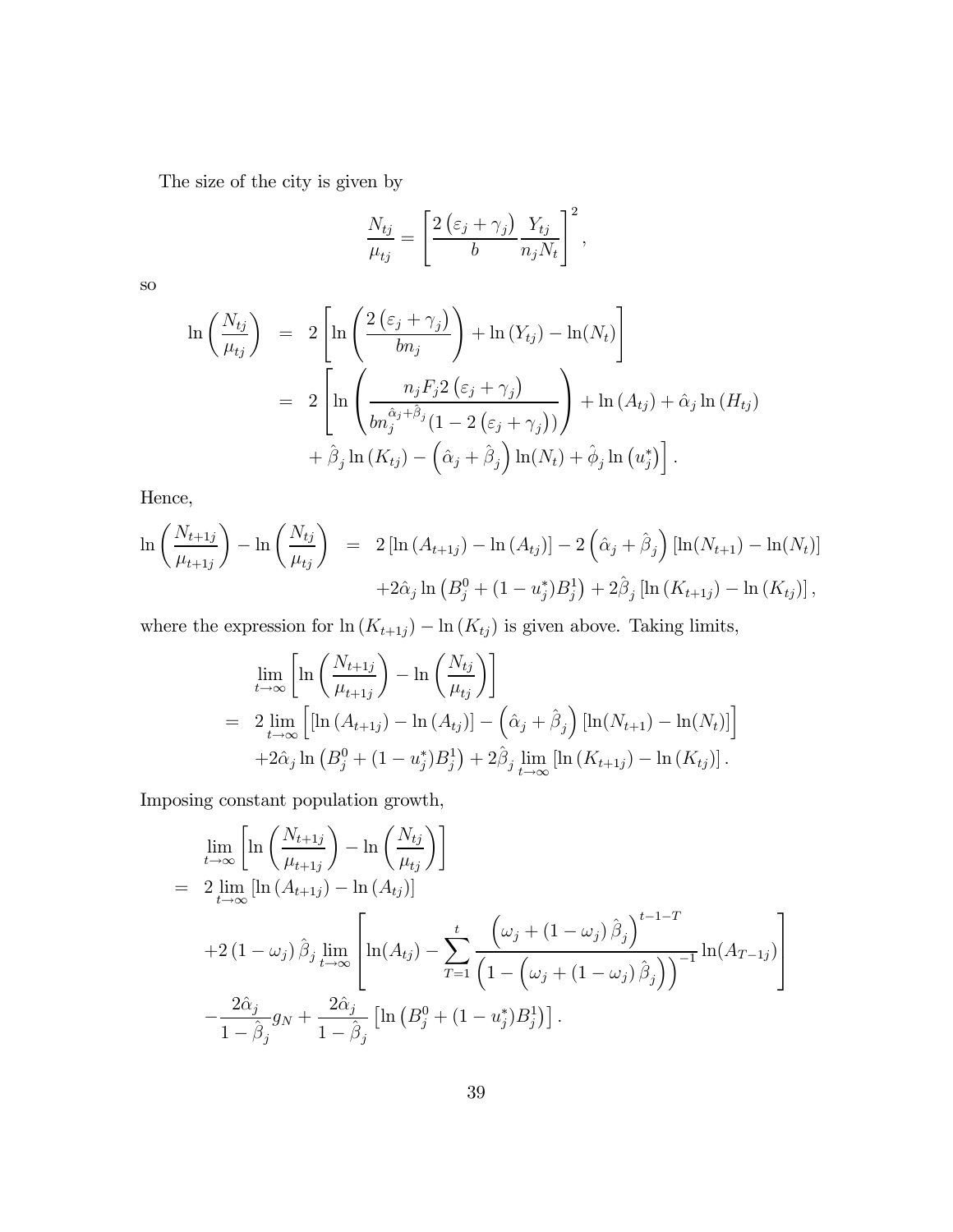#### Equilibrium Allocation

Firms.–

The problem of the firm is to hire labor and human and physical capital to maximize profits given prices for these inputs and taking as given the total amount of labor input in the city (and hence the size of the externality term) and factor prices. As there are constant returns to scale within the firm, we can treat each city as though it had a representative firm. If we let  $P_{tj}$ ,  $W_{tj}$ ,  $R_{tj}$ , and  $S_{tj}$  be the prices and rental rates written in terms of some numeraire commodity, the firm's optimization problem yields

$$
W_{tj}/P_{tj} = (1 - \alpha_j - \beta_j) Y_{tj}/(u_{tj}N_{tj}),
$$
  
\n
$$
(1 - \tau_{tj}^k) R_{tj}/P_{tj} = \beta_j Y_{tj}/K_{tj},
$$
  
\n
$$
(1 - \tau_{tj}^h) S_{tj}/P_{tj} = \alpha_j Y_{tj}/H_{tj},
$$

where  $\tau_{tj}^k$  and  $\tau_{tj}^h$  are subsidies paid by city developers to attract firms to a particular city.

As noted above in our discussion of the property developer's problem, all cities producing good  $j$  will be the same size. Note that in our framework, all cities producing good j are identical, so that if there are  $\mu_{tj}$  cities producing good j, the amounts of labor and human capital in any one city are given by  $H_{tj}/\mu_{tj}$  and  $N_{tj}/\mu_{tj}$ .

#### Households.–

Each worker spends  $u_{tj}$  amount of time working, with the remainder of each worker's time used to produce new human capital according to

$$
H_{t+1j} = H_{tj} \left[ B_j^0 + (1 - u_{tj}) B_j^1 \right],
$$

where  $B_j^0$  and  $B_j^1$  are some positive constants.

Clearly, households will allocate their labor and human and physical capital services to the cities with the highest wages and rental rates, so that in an equilibrium these must be equal across all cities producing a given good. If we let  $W_{tj}$ ,  $R_{tj}$ , and  $S_{tj}$ denote state contingent sequences of wages and rental rates in each industry and  $P_{tj}$ denote the sequence of state contingent output prices, then the household's problem is to maximize

$$
(1 - \delta) E_0 \left[ \sum_{t=0}^{\infty} \delta^t N_t \left( \sum_{j=1}^J \theta_j \ln \left( C_{tj}/N_t \right) \right) \right],
$$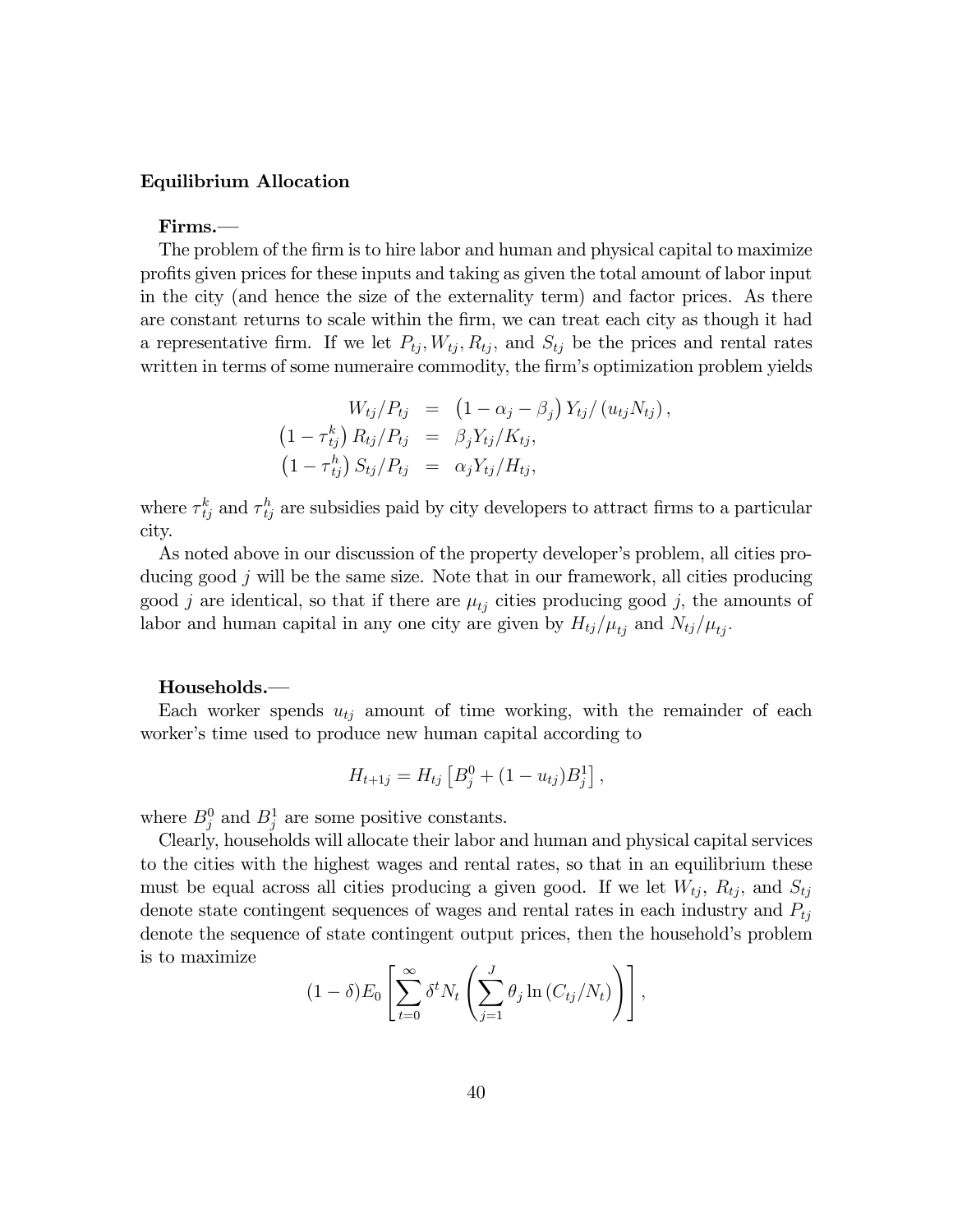subject to sequences of flow budget constraints

$$
\sum_{j=1}^{J} P_{tj} [C_{tj} + X_{tj} + [ACC_{tj} + AR_{tj}] N_{tj}]
$$
  
\n
$$
\leq \sum_{j=1}^{J} [W_{tj} N_{tj} u_{tj} + R_{tj} K_{tj} + S_{tj} H_j + P_{tj} T_{tj} N_{tj}],
$$

where  $ACC_{tj}$  and  $AR_{tj}$  represent average commuting costs and average rents. The laws of motion for human and physical capital

$$
K_{t+1j} = K_{tj}^{\omega_j} X_{tj}^{1-\omega_j},
$$
  
\n
$$
H_{t+1j} = H_{tj} [B_j^0 + (1 - u_{tj})B_j^1],
$$

and the constraint on labor allocation

$$
\sum_j N_{tj} \le N_t.
$$

Note that the prices  $P_j, W_j, R_j$ , and  $S_j$  all depend on the economywide state variables  $\bar{H}_j$ ,  $\bar{K}_j$  and  $\bar{A}_j$ . The state vector for each household also includes the household's stocks of human and physical capital,  $H_j$  and  $K_j$ .

#### City Developers.–

City developers aim to maximize rents net of transfers offered to households and subsidies paid to firms in order to attract them to the city. That is, city developers choose factor inputs in the city  $N_{tj}/\mu_{tj}$ ,  $K_{tj}/\mu_{tj}$  and  $H_{tj}/\mu_{tj}$ , transfers to households  $T_{tj}$  and subsidies to physical and human capital,  $\tau_{tj}^k$ ,  $\tau_{tj}^h$ , to maximize

$$
\Pi = \max \left[ \frac{b}{2} \left( \frac{N_{tj}}{\mu_{tj}} \right)^{\frac{3}{2}} - T_{tj} \frac{N_{tj}}{\mu_{tj}} - \tau_{tj}^{k} \frac{R_{tj}}{P_{tj}} \frac{K_{tj}}{\mu_{tj}} - \tau_{tj}^{h} \frac{S_{tj}}{P_{tj}} \frac{H_{tj}}{\mu_{tj}} \right],
$$

subject to

$$
(1 - \tau_{tj}^{k}) R_{tj} / P_{tj} = \beta_{j} Y_{tj} / K_{tj},
$$
  
\n
$$
(1 - \tau_{tj}^{h}) S_{tj} / P_{tj} = \alpha_{j} Y_{tj} / H_{tj},
$$
  
\n
$$
I_{tj} = (1 - \alpha_{j} - \beta_{j}) \frac{Y_{tj}}{N_{tj}} + T_{tj} - \frac{3b}{2} \left(\frac{N_{tj}}{\mu_{tj}}\right)^{\frac{1}{2}}
$$

.

Competition from other developers ensures that profits are zero, so

$$
T_{tj} = \frac{b}{2} \left( \frac{N_{tj}}{\mu_{tj}} \right)^{\frac{1}{2}} - \tau_{tj}^k \frac{R_{tj}}{P_{tj}} \frac{K_{tj}}{N_{tj}} - \tau_{tj}^k \frac{S_{tj}}{P_{tj}} \frac{H_{tj}}{N_{tj}}.
$$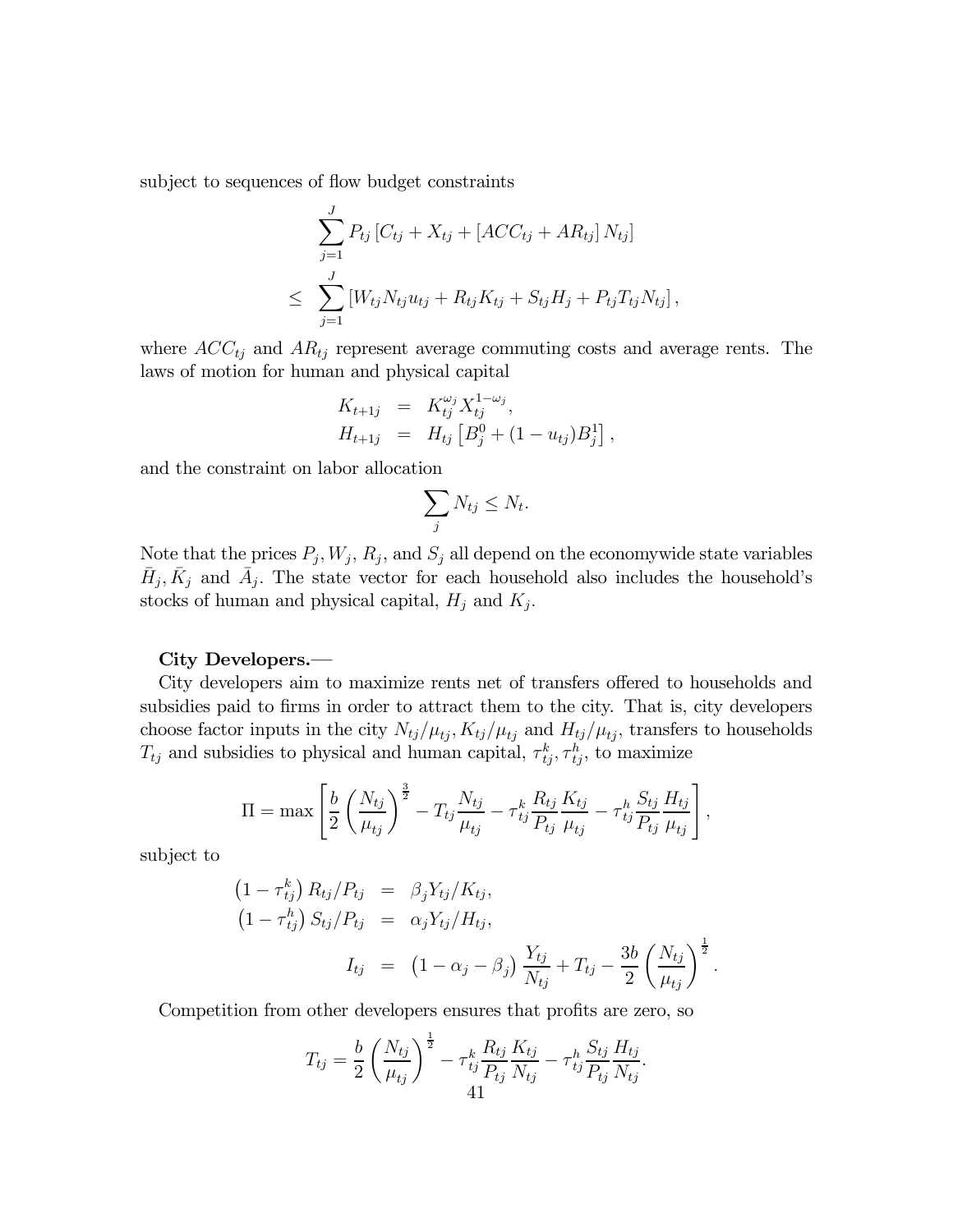#### Equilibrium.–

We are now in a position to define a competitive equilibrium for this economy.

**Definition 1** A Competitive Equilibrium for this economy is a set of state contingent sequences  $C_{tj}, X_{tj}, u_{tj}, N_{tj}, \mu_{tj}, H_{tj}, K_{tj}$  for each industry j and each period t, and a price system  $P_{tj}, W_{tj}, R_{tj}, S_{tj}$  and transfers and subsidies  $T_{tj}, \tau_{tj}^k, \tau_{tj}^h$  for each industry j at each period t, such that

- 1. given  $P_{tj}$ ,  $W_{tj}$ ,  $R_{tj}$ ,  $S_{tj}$  and  $T_{tj}$ , households optimize,
- 2. given  $P_{tj}$ ,  $W_{tj}$ ,  $R_{tj}$ ,  $S_{tj}$  and  $\tau_{tj}^k$ ,  $\tau_{tj}^h$ , firms hire  $K_{tj}$ ,  $H_{tj}$  and  $N_{tj}u_{tj}$  so as to maximize profits,
- 3. given  $P_{tj}$ ,  $W_{tj}$ ,  $R_{tj}$ ,  $S_{tj}$ , developers choose  $T_{tj}$ ,  $\tau_{tj}^k$ ,  $\tau_{tj}^h$  and  $N_{tj}/\mu_{tj}$ ,  $K_{tj}/\mu_{tj}$ ,  $H_{tj}/\mu_{tj}$ to maximize profits,
- 4. aggregate and individual decisions are consistent,
- 5. free entry implies zero profits for developers, and
- 6. markets for goods and factors clear:

$$
C_{tj} + X_{tj} + bN_{tj}^{\frac{3}{2}}\mu_{tj}^{-\frac{1}{2}} = Y_{tj},
$$
  

$$
\sum_{j=1}^{J} N_{tj} = N_{t}.
$$

#### Proofs of Propositions

**Proposition 1** There exists a unique Pareto efficient allocation for this economy.

**Proof.** As the number of cities of each type  $\mu_{t_i}$  enters only into the resource constraint, the optimal choice of the number of cities is static and maximizes

$$
A_{tj} K_{tj}^{\beta_j} H_{tj}^{\alpha_j + \gamma_j} N_{tj}^{1 - \alpha_j - \beta_j + \varepsilon_j} u_{tj}^{1 - \alpha_j - \beta_j} \mu_{tj}^{-\varepsilon_j - \gamma_j} - b N_{tj}^{\frac{3}{2}} \mu_{tj}^{-\frac{1}{2}}.
$$
 (13)

We will study the properties of this expression for given strictly positive values of  $K_{tj}, H_{tj}, u_{tj}$  and  $N_{tj}$ . Let

$$
A(K_{tj}, H_{tj}, u_{tj}, N_{tj}) \equiv A_{tj} K_{tj}^{\beta_j} H_{tj}^{\alpha_j + \gamma_j} N_{tj}^{1 - \alpha_j - \beta_j + \varepsilon_j} u_{tj}^{1 - \alpha_j - \beta_j}.
$$
  
42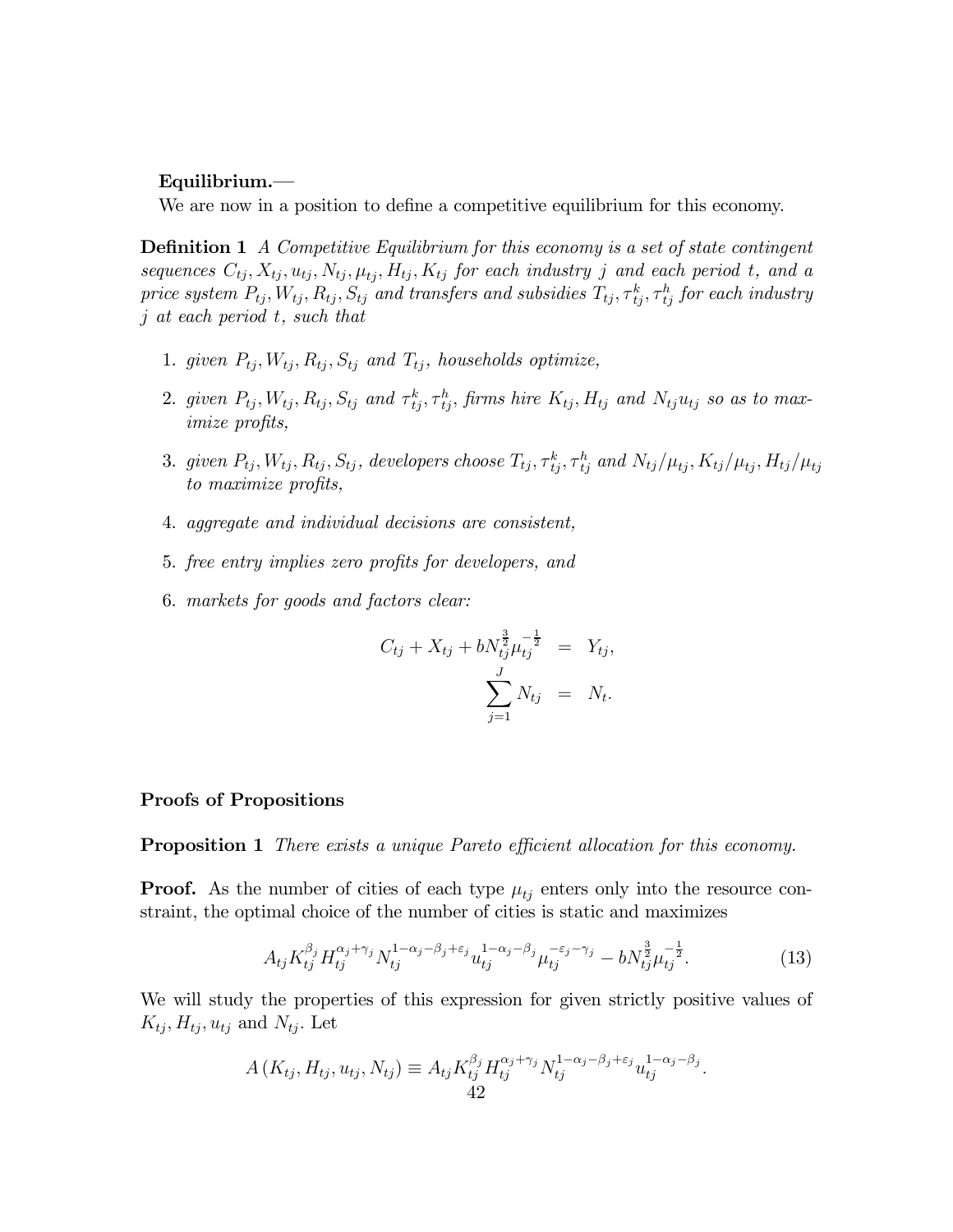Then it is easy to see that

$$
\frac{A(K_{tj}, H_{tj}, u_{tj}, N_{tj})}{bN_{tj}^{\frac{3}{2}}}\mu_{tj}^{\frac{1}{2}-\gamma_j},
$$

under our assumption that  $\varepsilon_j + \gamma_j < 1/2$ , is strictly increasing in  $\mu_{tj}$ , equals zero when  $\mu_{t_i} = 0$ , and is unbounded as  $\mu_{t_i}$  tends to positive infinity. Hence, there exists a  $\mu^*$  such that for all  $\mu \leq \mu^*$ , the expression in (13) is negative, while for all other  $\mu$  it is strictly positive. Moreover, in the limit as  $\mu$  goes to infinity, the expression in (13) goes to zero. Hence, as the expression is continuous in  $\mu$ , it possesses a maximum on  $[\mu^*, +\infty]$ , which from the first order necessary condition satisfies

$$
TCC_{tj} \equiv bN_{tj}^{\frac{3}{2}}\mu_{tj}^{-\frac{1}{2}} = 2\left(\varepsilon_j + \gamma_j\right)Y_{tj}.
$$

Rearranging the first order condition we also find that the optimal number of cities is given as a function of output and employment in the industry:

$$
\mu_{tj} = \left[\frac{2\left(\varepsilon_j + \gamma_j\right)}{b} \frac{Y_{tj}}{N_{tj}}\right]^{-2} N_{tj}.
$$

If we substitute these expressions into the above optimization problem, we get the augmented social planning problem described above. This problem is convex, and as the objective function is strictly concave, it possesses a unique solution. As a result of the functional form assumptions, the solution has strictly positive levels for physical and human capital, employment and hours worked at every date and in every state of the world. Hence the solution of the adjusted programming problem also satisfies the constraints of the social planning problem, and hence it is also the unique solution to the social planning problem.  $\blacksquare$ 

**Proposition 2** There exists a competitive equilibrium that attains the Pareto efficient allocation.

**Proposition 3** Every competitive equilibrium in this economy is Pareto efficient.

**Proof.** Let us start with the solution of the SPP. We know that this solution is the unique allocation satisfying the first order condition of the SPP. That problem is to choose

$$
(1 - \delta) E_0 \left[ \sum_{t=0}^{\infty} \delta^t N_t \left( \sum_{j=1}^J \theta_j \ln C_{tj}/N_t \right) \right]
$$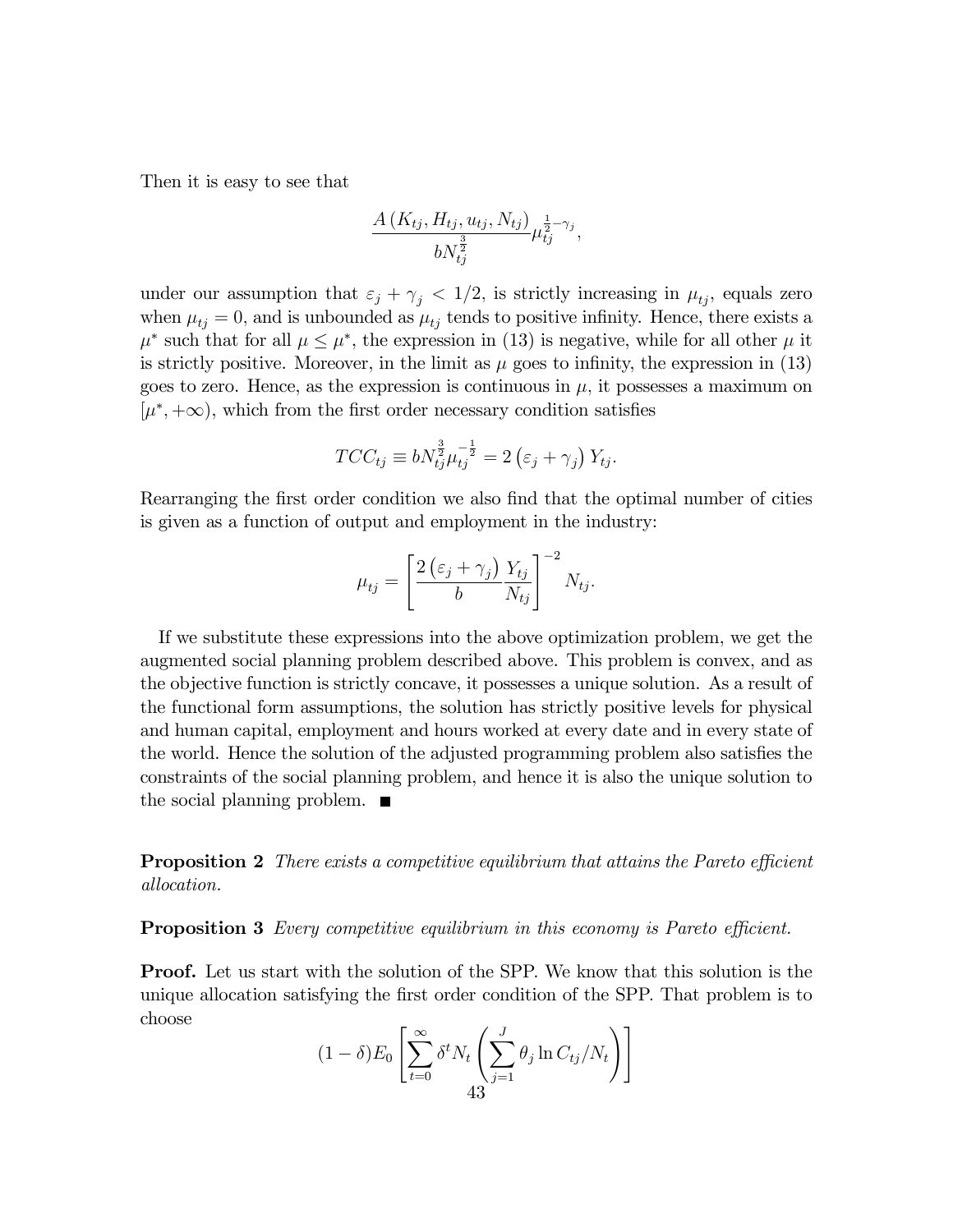$$
C_{tj} + X_{tj} + bN_{tj}^{\frac{3}{2}}\mu_{tj}^{-\frac{1}{2}} \leq A_{tj}K_{tj}^{\beta_{j}}H_{tj}^{\alpha_{j}+\gamma_{j}}N_{tj}^{1-\alpha_{j}-\beta_{j}+\varepsilon_{j}}u_{tj}^{1-\alpha_{j}-\beta_{j}}\mu_{tj}^{-\varepsilon_{j}-\gamma_{j}} \equiv Y_{tj}.
$$

$$
K_{t+1j} = K_{tj}^{\omega_{j}}X_{tj}^{1-\omega_{j}},
$$

$$
H_{t+1j} = H_{tj}\left[B_{j}^{0} + (1-u_{tj})B_{j}^{1}\right],
$$

$$
N_{t} = \sum_{j=1}^{J} N_{tj} = \sum_{j=1}^{J} \mu_{tj}\tilde{N}_{tj}.
$$

If we let the multipliers on these constraints be denoted respectively by  $\lambda_{tj}^{SP}$ ,  $\gamma_{Ktj}^{SP}, \gamma_{Htj}^{SP}$  and  $\gamma_{Nt}^{SP}$ , the first order conditions are

$$
(1 - \delta) \delta^{t} N_{t} \theta_{j} \frac{1}{C_{t_{j}}} = \lambda_{t_{j}}^{SP}
$$
\n
$$
\gamma_{Kt_{j}}^{SP} (1 - \omega_{j}) K_{t_{j}}^{\omega_{j}} X_{t_{j}}^{-\omega_{j}} = \lambda_{t_{j}}^{SP}
$$
\n
$$
\lambda_{t_{j}}^{SP} (1 - \alpha_{j} - \beta_{j}) \frac{Y_{t_{j}}}{u_{t_{j}}} = \gamma_{Ht_{j}}^{SP} B_{j}^{1} H_{t_{j}}
$$
\n
$$
\lambda_{t_{j}}^{SP} \left[ (1 - \alpha_{j} - \beta_{j} + \varepsilon_{j}) \frac{Y_{t_{j}}}{N_{t_{j}}} - \frac{3b}{2} \left( \frac{N_{t_{j}}}{\mu_{t_{j}}} \right)^{\frac{1}{2}} \right] = \gamma_{Nt}^{SP}
$$
\n
$$
\lambda_{t_{j}}^{SP} \left[ \frac{b}{2} \left( \frac{N_{t_{j}}}{\mu_{t_{j}}} \right)^{\frac{3}{2}} - (\varepsilon_{j} + \gamma_{j}) \frac{Y_{t_{j}}}{\mu_{t_{j}}} \right] = 0
$$
\n
$$
E_{t} \left\{ \lambda_{t+1_{j}}^{SP} \left( \alpha_{j} + \gamma_{j} \right) \frac{Y_{t+1j}}{K_{t+1j}} + \gamma_{Kt+1j}^{SP} \omega_{j} K_{t+1}^{\omega_{j}-1} X_{t+1j}^{1-\omega_{j}} \right\} = \gamma_{Kt_{j}}^{SP}
$$
\n
$$
E_{t} \left\{ \lambda_{t+1j}^{SP} \left( \alpha_{j} + \gamma_{j} \right) \frac{Y_{t+1j}}{H_{t+1j}} + \gamma_{Ht+1j}^{SP} \left[ B_{j}^{0} + (1 - u_{t+1j}) B_{j}^{1} \right] \right\} = \gamma_{Ht_{j}}^{SP}.
$$

To show that this allocation is equivalent to the one attained in the competitive equilibrium we need to compare this set of conditions with the corresponding set of conditions for the competitive equilibrium. This is what we turn to next.

1. Households optimize. The household's problem is to maximize

$$
(1 - \delta) E_0 \left[ \sum_{t=0}^{\infty} \delta^t N_t \left( \sum_{j=1}^J \theta_j \ln C_{tj} / N_t \right) \right],
$$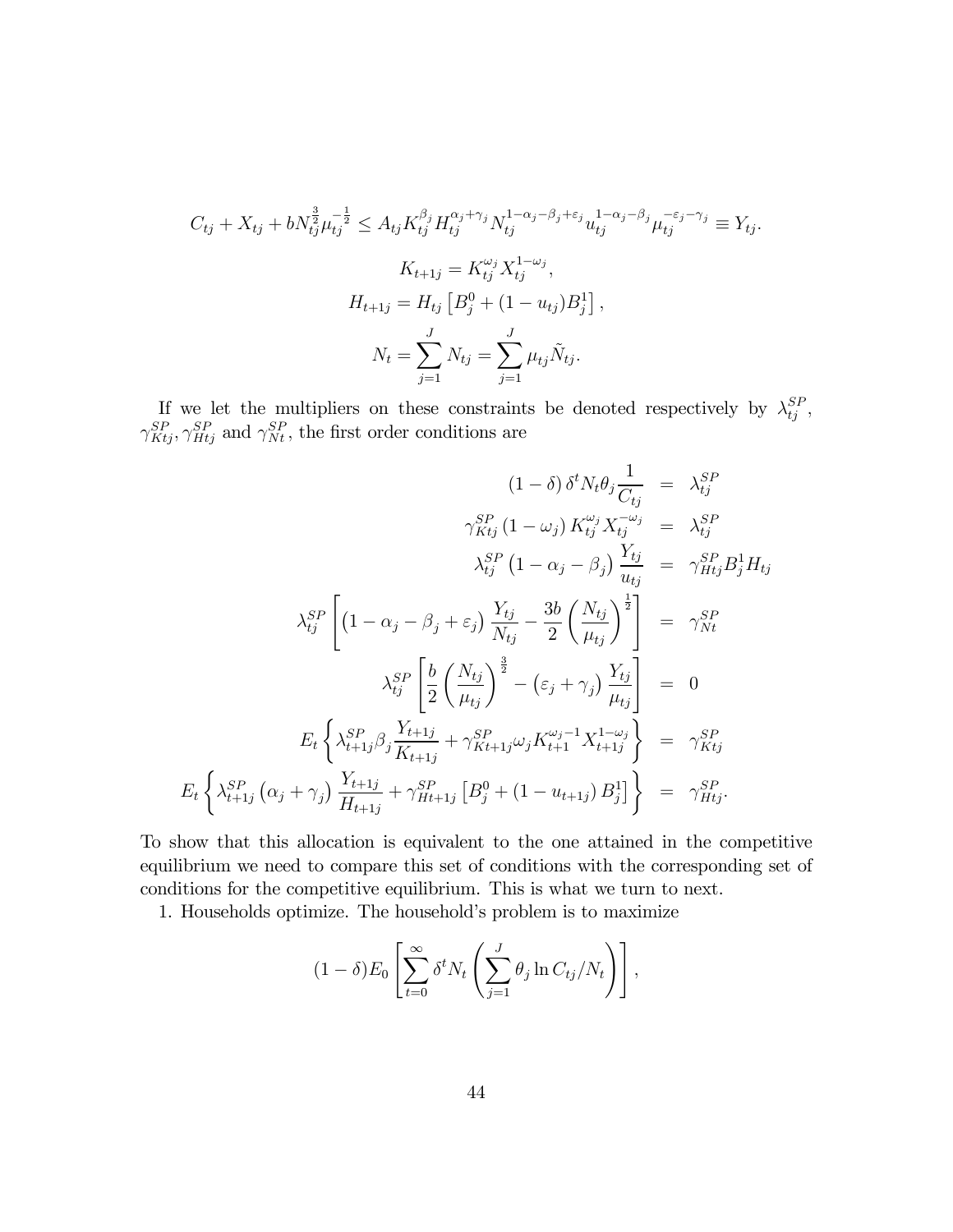subject to sequences of flow budget constraints

$$
\sum_{j=1}^{J} P_{tj} [C_{tj} + X_{tj} + \{ACC_{tj} + AR_{tj}\} N_{tj}]
$$
  
\n
$$
\leq \sum_{j=1}^{J} [W_{tj} N_{tj} u_{tj} + R_{tj} K_{tj} + S_{tj} H_j + P_{tj} T_{tj} N_{tj}],
$$

the laws of motion for human and physical capital

$$
K_{t+1j} = K_{tj}^{\omega_j} X_{tj}^{1-\omega_j},
$$
  
\n
$$
H_{t+1j} = H_{tj} [B_j^0 + (1 - u_{tj})B_j^1],
$$

and the constraint on labor allocation

$$
\sum_j N_{tj} \leq N_t.
$$

Letting  $\lambda_t^{HH}$  be the multipliers on budget constraints,  $\gamma_{Ktj}^{HH}$  and  $\gamma_{Htj}^{HH}$  be those on physical and human capital accumulation, and  $\gamma_{Nt}^{HH}$  be that on labor supply, the first order conditions of the household are

$$
(1 - \delta) \delta^{t} N_{t} \theta_{j} \frac{1}{C_{tj}} = \lambda_{t}^{HH} P_{tj}
$$
  
\n
$$
\gamma_{Ktj}^{HH} (1 - \omega_{j}) K_{tj}^{\omega_{j}} X_{tj}^{-\omega_{j}} = \lambda_{t}^{HH} P_{tj}
$$
  
\n
$$
\lambda_{t}^{HH} W_{tj} N_{tj} = \gamma_{Htj}^{HH} B_{j}^{1} H_{tj}
$$
  
\n
$$
\lambda_{t}^{HH} \{ P_{tj} [T_{tj} - ACC_{tj} - AR_{tj}] + W_{tj} u_{tj} \} = \gamma_{Nt}^{HH}
$$
  
\n
$$
E_{t} \{\lambda_{t+1}^{HH} R_{t+1j} + \gamma_{Kt+1j}^{HH} \omega_{j} K_{t+1j}^{\omega_{j-1}} X_{t+1j}^{1-\omega_{j}} \} = \gamma_{Ktj}^{HH}
$$
  
\n
$$
E_{t} \{\lambda_{t+1}^{HH} S_{t+1j} + \gamma_{Ht+1j}^{HH} [B_{j}^{0} + (1 - u_{t+1j}) B_{j}^{1}] \} = \gamma_{Htj}^{HH}.
$$

2. Firms optimize:

$$
W_{tj}/P_{tj} = (1 - \alpha_j - \beta_j) Y_{tj}/N_{tj},
$$
  
\n
$$
(1 - \tau_{tj}^k) R_{tj}/P_{tj} = \beta_j Y_{tj}/K_{tj},
$$
  
\n
$$
(1 - \tau_{tj}^h) S_{tj}/P_{tj} = \alpha_j Y_{tj}/H_{tj}.
$$

3. Developer choices and free entry: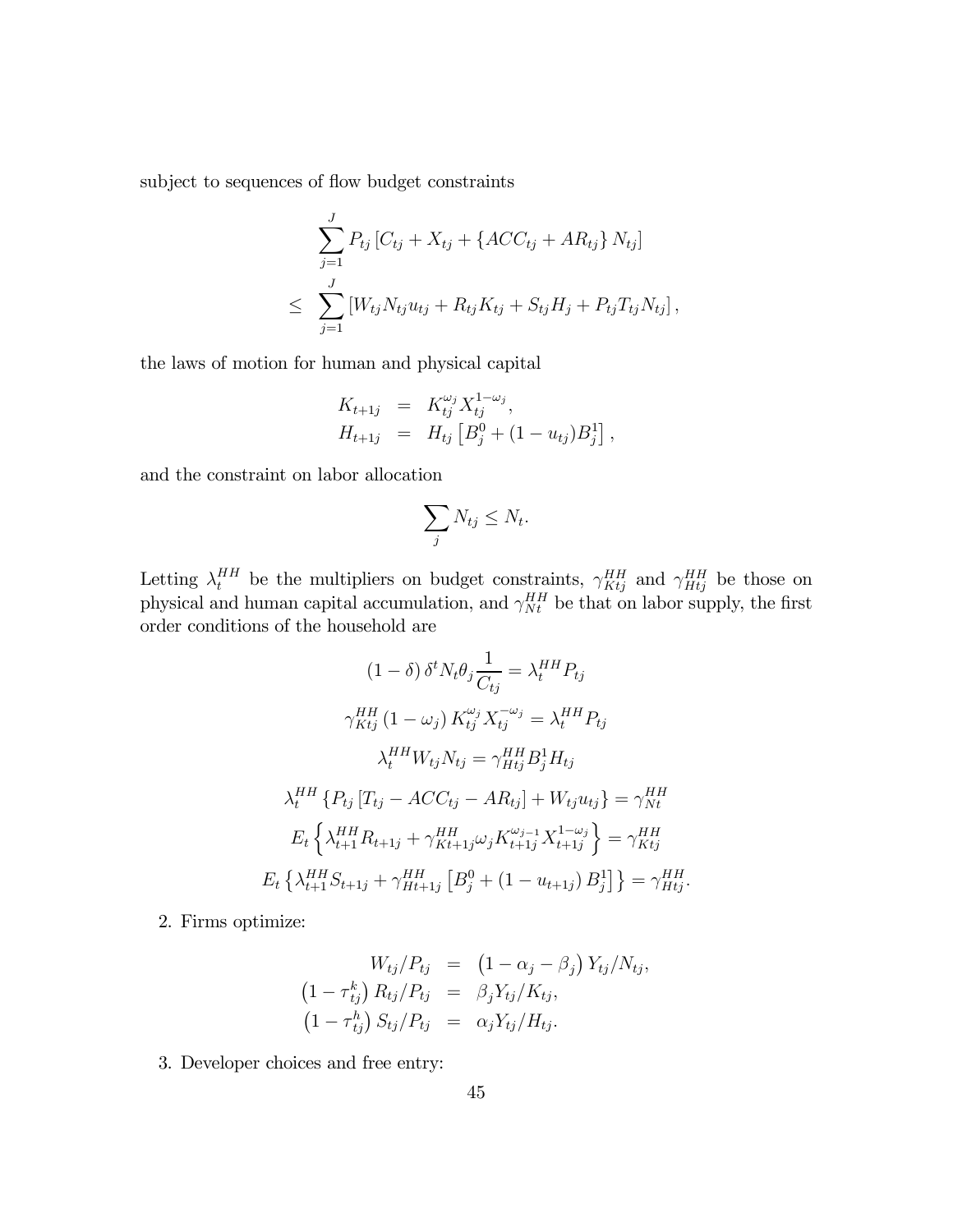The relevant first order conditions from the developer's problem after some rearranging can be expressed as

$$
\tau_{tj}^{k} \frac{R_{tj}}{P_{tj}} = 0,
$$
  

$$
\tau_{tj}^{h} \frac{S_{tj}}{P_{tj}} = \gamma_{j} \frac{Y_{tj}}{H_{tj}}
$$
  

$$
T_{tj} = \varepsilon_{j} \frac{Y_{tj}}{N_{tj}}
$$

,

.

Notice that, as expected, the subsidy on capital is zero since there is no externality on capital. The zero profit condition is then given by

$$
T_{tj} = \frac{b}{2} \left( \frac{N_{tj}}{\mu_{tj}} \right)^{\frac{1}{2}} - \gamma_j \frac{Y_{tj}}{N_{tj}}.
$$

Substituting the last first order condition, we obtain

$$
\frac{b}{2} \left( \frac{N_{tj}}{\mu_{tj}} \right)^{\frac{1}{2}} = \left( \varepsilon_j + \gamma_j \right) \frac{Y_{tj}}{N_{tj}},
$$

which is exactly the first order condition of the social planner's problem with respect to  $\mu_{ti}$ . Using the second first order condition and the fact that firms choose human capital optimally, we know that

$$
\tau_{tj}^h = \frac{\gamma_j}{\alpha_j + \gamma_j}.
$$

4. Markets clear:

$$
C_{tj} + X_{tj} + bN_{tj}^{\frac{3}{2}}\mu_{tj}^{-\frac{1}{2}} = Y_{tj},
$$
  

$$
\sum_{j=1}^{J} N_{tj} = N_{t}.
$$

In order to establish the equivalence, it is sufficient to establish that the first order conditions of each set of problems are multiples of each other (that is, it is sufficient to establish the existence of the appropriate set of Lagrange multipliers in each case). The equivalences follow easily. Comparing the social planner's first order condition in  $C_{tj}$  with that of the household, we must have

$$
\lambda_{tj}^{SP} = \lambda_t^{HH} P_{tj}.
$$
  
46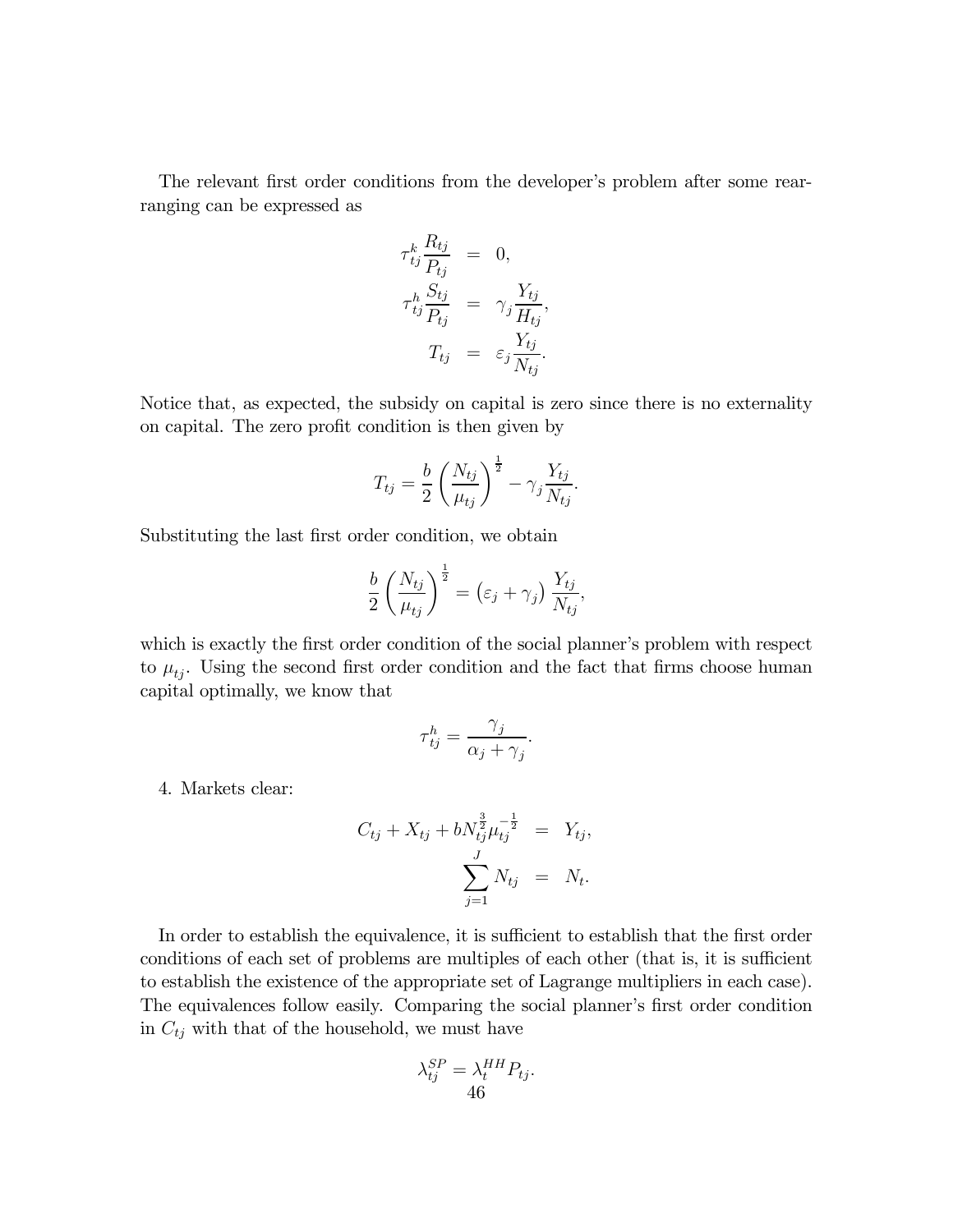Looking at first order conditions in investment, we get

$$
\frac{\lambda_{tj}^{SP}}{\gamma_{Ktj}^{SP}} = \frac{\lambda_t^{HH} P_{tj}}{\gamma_{Ktj}^{HH}},
$$

which, using the first equivalence, implies

$$
\gamma_{Ktj}^{SP} = \gamma_{Ktj}^{HH}.
$$

Looking at the first order condition in  $u_{tj}$  we get from the household's equation

$$
B_j^1 H_{tj} = \frac{\lambda_t^{HH}}{\gamma_{Htj}^{HH}} W_{tj} N_{tj}.
$$

Substituting for  $W_{tj}$  and rearranging, this implies

$$
\gamma_{Hij}^{SP} = \gamma_{Hij}^{HH}.
$$

Using these results along with the first order condition of the firm, we can easily establish the equivalence of the first order condition with respect to capital. In order to establish the equivalence of the human capital Euler equation of the planner's and household's problem, substitute in the latter the first order condition of the developer's problem. All that remains is to establish the city part of the problem. From the SP problem we have the first order conditions in  $N_{tj}$  and  $\mu_{tj}$ . From the competitive problem we have the household's first order condition in  $N_{tj}$  combined with the developer's free entry and optimality conditions. From the household's first order condition, imposing free entry of developers, we get

$$
\frac{W_{tj}}{P_{tj}}u_{tj} - ACC_{tj} - \gamma_j \frac{Y_{tj}}{N_{tj}} = \frac{\gamma_{Nt}^{HH}}{P_{tj}\lambda_t^{HH}}.
$$

Substituting for real wages, we get

$$
\left(1 - \alpha_j - \beta_j - \gamma_j\right) \frac{Y_{tj}}{N_{tj}} - b \left(\frac{N_{tj}}{\mu_{tj}}\right)^{\frac{1}{2}} = \frac{\gamma_{Nt}^{HH}}{P_{tj} \lambda_t^{HH}}.
$$

Substituting the results from the city developer's problem, we obtain

$$
\left(1 - \alpha_j - \beta_j - \varepsilon_j\right) \frac{Y_{tj}}{N_{tj}} - \frac{3b}{2} \left(\frac{N_{tj}}{\mu_{tj}}\right)^{\frac{1}{2}} = \frac{\gamma_{Nt}^{HH}}{P_{tj} \lambda_t^{HH}}.
$$

This latter equation is the same as the first order condition for  $N_{tj}$  from the social planner's problem under the equivalence

$$
\frac{\gamma_{Nt}^{HH}}{P_{tj}\lambda_t^{HH}} = \frac{\gamma_{Nt}^{SP}}{\lambda_{tj}^{SP}}
$$

.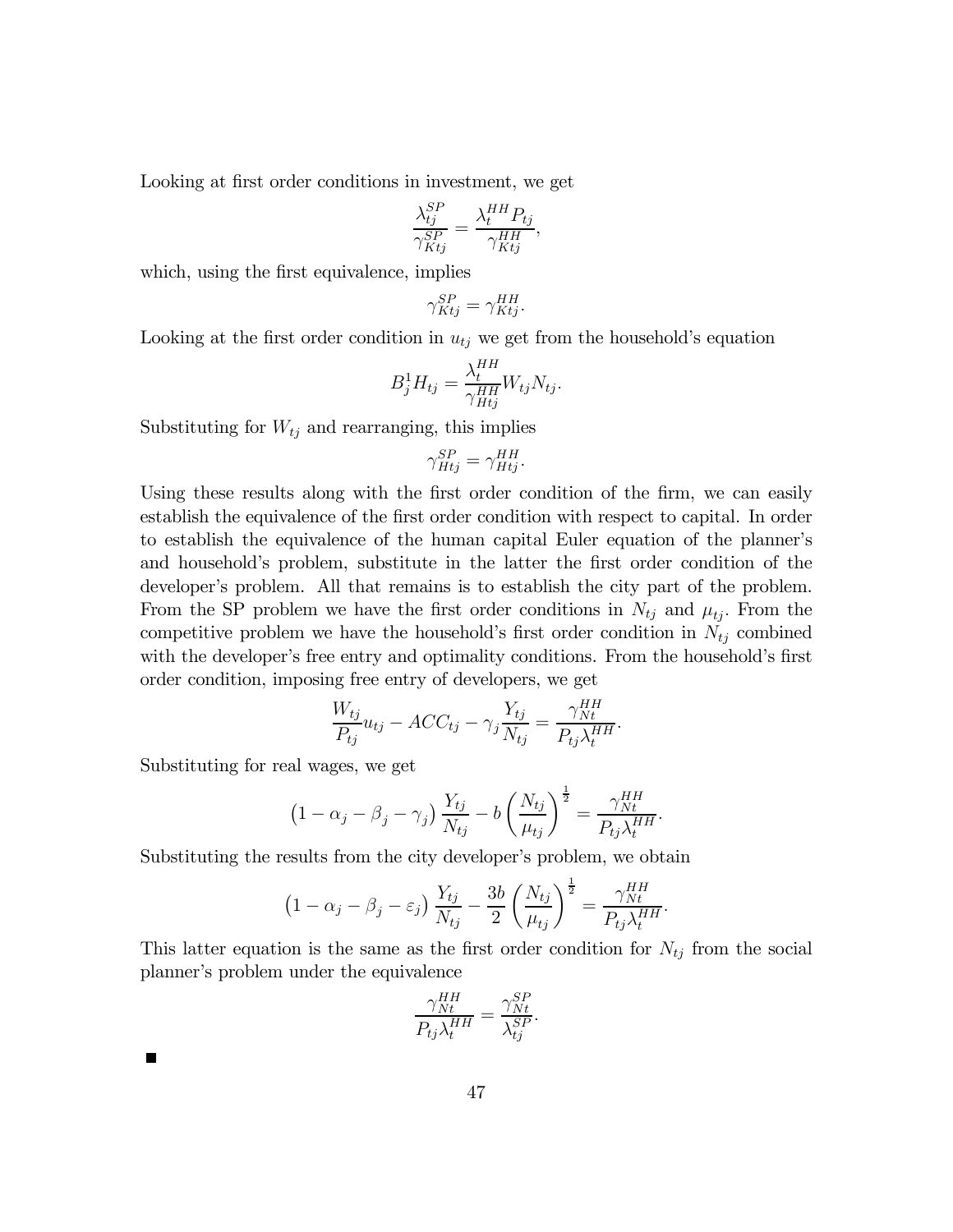Proposition 4 (Exact Gibrat's Law and Zipf 's Law) The growth process of city sizes satisfies Gibrat's Law, and therefore the invariant distribution for city sizes satisfies Zipf 's Law, if and only if one of the following two conditions is satisfied:

- 1. (No physical capital) There is no physical capital  $(\beta_j = \hat{\beta}_j = 0 \text{ or } \omega_j = 1)$ , and productivity shocks are permanent.
- 2. (AK model) City production is linear in physical capital and there is no human capital  $(\hat{\alpha}_j = 0, \hat{\beta}_j = 1)$ , depreciation is 100% ( $\omega_j = 0$ ), and productivity shocks are temporary.

**Proof.** To show that the growth process of city sizes satisfies Gibrat's Law, note that in the first case, we have that

$$
\ln\left(\frac{N_{t+1j}}{\mu_{t+1j}}\right) - \ln\left(\frac{N_{tj}}{\mu_{tj}}\right) = 2\left[\ln\left(A_{t+1j}\right) - \ln\left(A_{tj}\right)\right] - 2\hat{\alpha}_{j}\left[\ln(N_{t+1}) - \ln(N_{t})\right] + 2\hat{\alpha}_{j}\ln\left(B_{j}^{0} + (1 - u_{j}^{*})B_{j}^{1}\right),
$$

which varies with j but is independent of city size, as  $E[\ln(A_{t+1j}) | \ln(A_{tj})]$  is independent of  $\ln(A_{t_i})$ .

In the second case, we have

$$
\ln\left(\frac{N_{t+1j}}{\mu_{t+1j}}\right) - \ln\left(\frac{N_{tj}}{\mu_{tj}}\right) = 2\left[\ln\left(A_{t+1j}\right) - \ln\left(A_{tj}\right)\right] + 2\left[\ln\left(K_{t+1j}\right) - \ln\left(K_{tj}\right)\right].
$$

But under these conditions

$$
K_{t+1j} = X_{tj} = x_j Y_{tj} = x_j F_j A_{tj} K_{tj} u_{tj}^{\hat{\phi}_j},
$$

which implies, as  $N_{tj}$  is constant, that

$$
\ln\left(\frac{N_{t+1j}}{\mu_{t+1j}}\right) - \ln\left(\frac{N_{tj}}{\mu_{tj}}\right) = 2\ln\left(A_{t+1j}\right) + 2\ln\left(x_j F_j u_{tj}^{\hat{\phi}_j}\right).
$$

But this is independent of city size.

To show that this implies an invariant distribution that satisfies Zipf's Law, we can apply the results of Gabaix [10] and Cordoba [5]. Under our restriction of exante industry heterogeneity, we can do this group by group. The results then follow from Propositions 1 and 2 in Gabaix [10], which show that an invariant distribution satisfying Zipf's Law is the result of the limit of the processes above augmented with a reflecting barrier as this barrier goes to zero.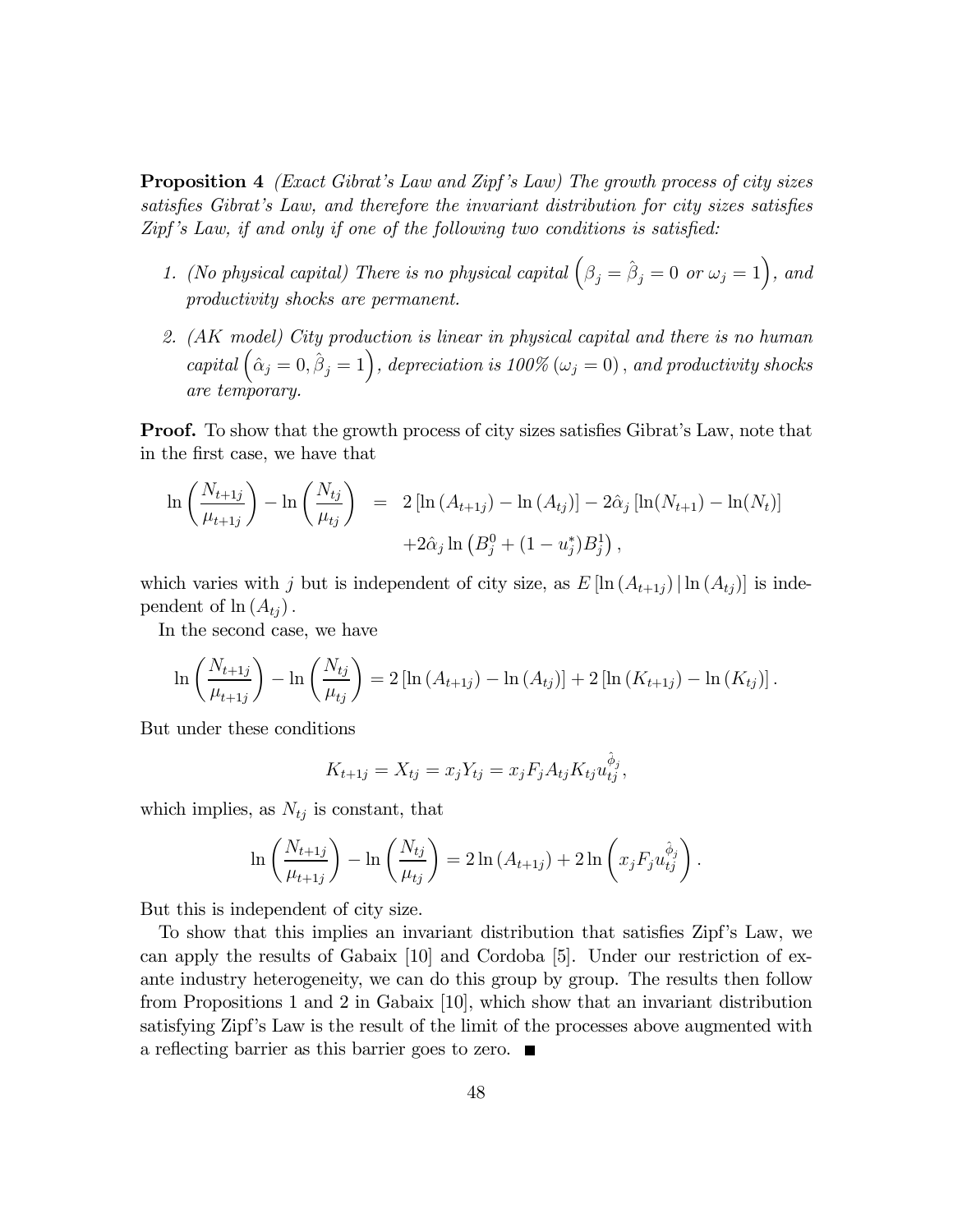**Proposition 5** (Concavity) If conditions 1 and 2 in Proposition 4 are not satisfied, the growth rate for cities exhibits reversion to the mean.

Proof. We have that city growth rates are given by

$$
\ln\left(\frac{N_{t+1j}}{\mu_{t+1j}}\right) - \ln\left(\frac{N_{tj}}{\mu_{tj}}\right) = 2\left[\ln\left(A_{t+1j}\right) - \ln\left(A_{tj}\right)\right] - 2\left(\hat{\alpha}_{j} + \hat{\beta}_{j}\right)\left[\ln(N_{t+1}) - \ln(N_{t})\right] + 2\hat{\alpha}_{j}\ln\left(B_{j}^{0} + (1 - u_{j}^{*})B_{j}^{1}\right) + 2\hat{\beta}_{j}\left[\ln\left(K_{t+1j}\right) - \ln\left(K_{tj}\right)\right].
$$

The only places that productivity shocks enter this equation is through their contemporaneous effects on output and through the accumulation of past capital. If we examine the equation for capital accumulation, recursively substituting, we find, ignoring all other terms, that the effect of productivity shocks is given by

$$
2\left[\ln\left(A_{t+1j}\right) + \left(\hat{\beta}_{j}\left(1-\omega_{j}\right)-1\right)\ln\left(A_{tj}\right) \right] - \hat{\beta}_{j}\sum_{T=1}^{t} \frac{\left(\omega_{j} + \left(1-\omega_{j}\right)\hat{\beta}_{j}\right)^{t-T}}{\left(1-\left(\omega_{j} + \left(1-\omega_{j}\right)\hat{\beta}_{j}\right)\right)^{-1}}\left(1-\omega_{j}\right)\ln\left(A_{T-1j}\right) \right] - 2\left[\ln\left(A_{t+1j}\right) + \left(\hat{\beta}_{j}\left(1-\omega_{j}\right)-1\right)\ln\left(A_{tj}\right) \right] - \hat{\beta}_{j}\left(1-\left(\omega_{j} + \left(1-\omega_{j}\right)\hat{\beta}_{j}\right)\right)\left(1-\omega_{j}\right)\sum_{T=1}^{t} \left(\omega_{j} + \left(1-\omega_{j}\right)\hat{\beta}_{j}\right)^{t-T}\ln\left(A_{T-1j}\right)\right].
$$

Now if we examine only the weights on the lagged productivity shocks, we find that

$$
\hat{\beta}_j \left( 1 - \left( \omega_j + (1 - \omega_j) \hat{\beta}_j \right) \right) (1 - \omega_j) \sum_{T=1}^t \left( \omega_j + (1 - \omega_j) \hat{\beta}_j \right)^{t-T}
$$
\n
$$
= \hat{\beta}_j \left( 1 - \left( \omega_j + (1 - \omega_j) \hat{\beta}_j \right)^{t-1} \right) (1 - \omega_j).
$$

If we take limits into the infinite past, so as to remove the effect of initial conditions, this expression reduces to  $\hat{\beta}_j (1 - \omega_j)$ , so that the weights on past productivity shocks sum to minus one.

From this we can conclude that if the city type is of average size, defined as having experienced a sequence of past shocks whose weighted average is  $E(\ln A)$ , then the expected growth rate of the city is zero. By contrast, if the past shocks have a weighted average greater than (less than)  $E(\ln A)$ , then the expected growth rates are negative (positive).  $\blacksquare$